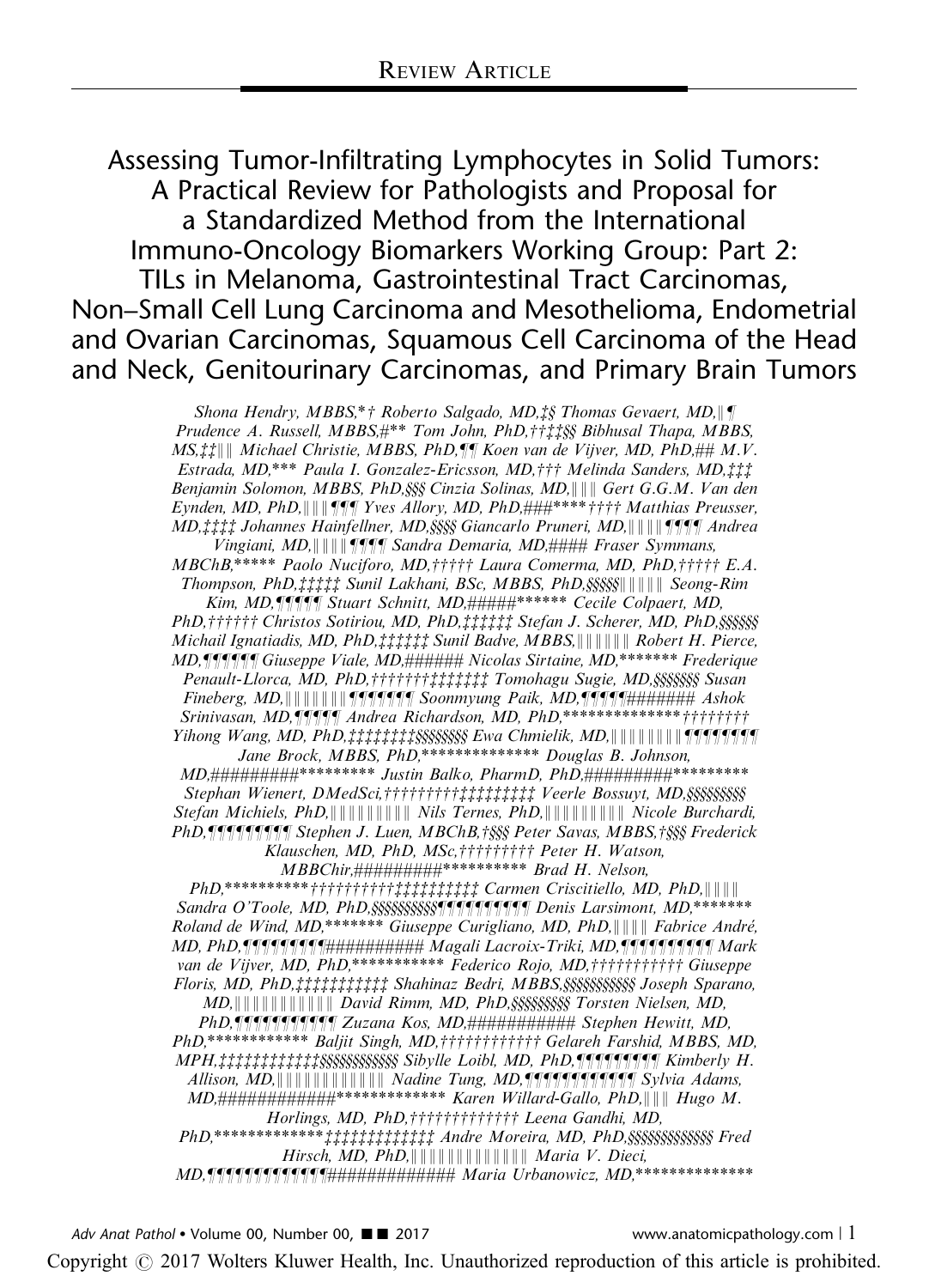Iva Brcic, MD, PhD,††††††††††††††† Konstanty Korski, MD, PhD,‡‡‡‡‡‡‡‡‡‡‡‡ Fabien Gaire, PhD,zzzzzzzzzzzzzz Hartmut Koeppen, MD, PhD,yyyyyyyyyyyyyy Amy Lo, MD, MS,yyyyyyyyyyyyyy88888888888888 Jennifer Giltnane, MD, PhD,yyyyyyyyyyyyyy Marlon C. Rebelatto, PhD,zzzzzzzzzzzzzz Keith E. Steele, PhD,zzzzzzzzzzzzzz Jiping Zha, MD, PhD,zzzzzzzzzzzzzz Kenneth Emancipator, MD,############## Jonathan W. Juco, MD,############### Carsten Denkert, MD, PhD,†††††††† Jorge Reis-Filho, MD, PhD,\*\*\*\*\*\*\*\*\*\*\*\*\*\*\* Sherene Loi, MD, PhD, SSS and Stephen B. Fox, BSc, MBChB, DPhil\*  $\dagger$ 

From the Departments of \*Pathology; \$\$\$Medical Oncology, Peter MacCallum Cancer Centre, Melbourne; †The Sir Peter MacCallum Department<br>of Oncology; Departments of \*\*Pathology; |||Medicine, University of Melbourne; †|[Depar Hospital, Parkville; #Department of Anatomical Pathology, St Vincent's Hospital Melbourne, Fitzroy; ††Department of Medical Oncology, Austin Health; ##Olivia Newton-John Cancer Research Institute, Heidelberg; §§School of Cancer Medicine, La Trobe University, Bundoora; yyyyyCentre for Clinical Research and School of Medicine, The University of Queensland; 88888Pathology Queensland, Royal Brisbane and Women's Hospital, Brisbane; yyyyyyyyyyThe Cancer Research Program, Garvan Institute of Medical Research, Darlinghurst; 8888888888Aus-tralian Clinical Labs, Bella Vista; zzzzzzzzzzzzDirectorate of Surgical Pathology, SA Pathology; yyyyyyyyyyyyDiscipline of Medicine, Adelaide University, Adelaide, Australia; \*\*\*\*\*\*\*\*\*\*\*Department of Surgical Oncology, Netherlands Cancer Institute; wwwwwwwwwwwwwDepartment of Pathology; ##Divisions of Diagnostic Oncology & Molecular Pathology, Netherlands Cancer Institute-Antoni van Leeuwenhoek, Amsterdam, The Netherlands; ###Université Paris-Est; \*\*\*\*INSERM, UMR 955; ††††Département de pathologie, APHP, Hôpital Henri-Mondor, Créteil;<br>|||||||||||||Service de Biostatistique et d'Epidémiologie, Gustave Roussy, CESP, Inserm U10 zzzzzzzUniversity of Auvergne UMR1240, Clermont-Ferrand, France; zzzzDepartment of Medicine, Clinical Division of Oncology; yyyyIn-stitute of Neurology, Comprehensive Cancer Centre Vienna, Medical University of Vienna, Vienna; wwwwwwwwwwwwwwInstitute of Pathology, Medical University of Graz, Austria; 8888European Institute of Oncology; zzzzSchool of Medicine; ######Department of Pathology, Istituto Europeo di Oncologia, University of Milan, Milan; zzzzzzzzzzzzzDepartment of Surgery, Oncology and Gastroenterology, University of Padova; #############Medical Oncology 2, Veneto Institute of Oncology IOV-IRCCS, Padua, Italy; †††††Molecular Oncology Group, Vall<br>d'Hebron Institute of Oncology, Barcelona; ††††††††††††athology Department, IIS-Fundacion J Belgium; ¶Department of Pathology, AZ Klina, Brasschaat; †††††Department of Pathology, GZA Ziekenhuizen, Sint-Augustinus, Wilrijk;<br>∥∥∥Molecular Immunology Unit; ‡‡‡‡‡Department of Medical Oncology, Institut Jules Bordet, Belgium; §§§§§§§Department of Surgery, Kansai Medical School, Hirakata, Japan; #######Severance Biomedical Science Institute and<br>Department of Medical Oncology Yonsei University College of Medicine Seoul South Korea: ||||| Department of Medical Oncology, Yonsei University College of Medicine, Seoul, South Korea; 88888888Tumor Pathology Department, Maria Sklodowska-Curie Memorial Cancer Center; zzzzzzzzInstitute of Oncology, Gliwice Branch, Gliwice, Poland; zzzzzzzzzzzzzzPathology and Tissue Analytics, Roche Innovation Centre Munich, Penzberg; †††††††††Institute of Pathology, Charité Universitätsmedizin Berlin;<br>††††††††††WMscope GmbH, Berlin; ¶¶¶¶¶¶¶¶[German Breast Group GmbH, Neu-Isenburg, Germany; \*\*\* Departments of ‡‡‡‡‡‡‡‡‡tMedical Genetics; ########Pathology and Laboratory Medicine; ¶¶¶¶¶¶¶¶¶¶Department of Pathology and<br>Laboratory Medicine, Genetic Pathology Evaluation Centre, University of British Columbia, Vancouve Medical Center; §§§§§§§§Warren Alpert Medical School of Brown University, Providence; ¶¶¶∏National Surgical Adjuvant Breast and Bowel<br>Proiect Operations Center/NRG Oncology. Pittsburgh. PA: †††Breast Cancer Research Progra Project Operations Center/NRG Oncology, Pittsburgh, PA; †††Breast Cancer Research Program, Vanderbilt Ingram Cancer Center, Vanderbilt<br>University; Departments of ‡‡‡Pathology, Microbiology and Immunology; ########Departmen Centre; \*\*\*\*\*\*\*\*\*Vanderbilt Ingram Cancer Center, Nashville; yyyyyyyyyDepartment of Pathology, Yale University School of Medicine, New Haven; 88888888888Department of Oncology, Montefiore Medical Centre, Albert Einstein College of Medicine; 8888888Montefiore Medical Center; zzzzzzzThe Albert Einstein College of Medicine, Bronx, NY; \*\*\*\*\*\*\*\*Department of Pathology, Brigham and Women's Hospital; #####Cancer Research Institute and Department of Pathology, Beth Israel Deaconess Cancer Center; \*\*\*\*\*\*Harvard Medical School; zzzzzzzzzzzzDivision of Hematology-Oncology, Beth Israel Deaconess Medical Center; wwwwwwwwDepartment of Cancer Biology; zzzzzzzzzzzzzDana-Farber Cancer Institute, Boston, MA; 8888888888888Department of Medicine, Division of Medical Oncology, University of Colorado Anschutz Medical Campus, Aurora, CO; zzzzzDepartment of Cancer Biology, Mayo Clinic, Jacksonville, FL; 888888Department of Pathology and Laboratory Medicine, Indiana University, Indianapolis, IN; zzzzzzCancer Immunotherapy Trials Network, Central Labo-ratory and Program in Immunology, Fred Hutchinson Cancer Research Center, Seattle, WA; wwwwwwwwwwwwDepartment of Pathology, New York University Langone Medical Centre; ############New York University Medical School; \*\*\*\*\*\*\*\*\*\*\*\*\*Perlmutter Cancer Center; \$\$\$\$\$\$\$\$\$\$\$\$\$\$\$\$Pulmonary Pathology, New York University Center for Biospecimen Research and Development, New York University;<br>\*\*\*\*\*\*\*\*\*\*\*\*\*\*\*Pepartment of Pathology, Memorial Sloan-Kettering Cancer Center; ####Departments WALL ALL ANDRESS PRESENTION SUPPOSE UNIVERSITY Medical Centre, Stanford; Wall WALL PLOED artment of Pathology, Stanford<br>University, Palo Alto; \*\*\*Department of Pathology, School of Medicine, University of California, San D Innovation, Novartis Pharmaceuticals Corporation, East Hanover; and ##############Translational Medicine, Merck & Co. Inc., Kenilworth, NJ.

R.S. is supported by a grant from the Breast Cancer Research Foundation (BRCF). F.R. is supported by ISCiii/FEDER (CIBERONCO, PI15/ 00934). D.B.J. receives funding from the NIH (NCI K23 CA204726).

The authors have no conflicts of interest to disclose.

Reprints: Roberto Salgado, Department of Pathology, Oosterveldlaan 24, 2610 Wilrijk, Belgium (e-mail: [roberto@salgado.be\)](mailto:roberto@salgado.be).

Supplemental Digital Content is available for this article. Direct URL citations appear in the printed text and are provided in the HTML and PDF versions of this article on the journal's Website, [www.anatomicpathology.com.](http://www.anatomicpathology.com)

All figures can be viewed online in color at [http://www.anatomicpathology.com.](http://www.anatomicpathology.com) Copyright © 2017 Wolters Kluwer Health, Inc. All rights reserved.

 $2 \mid$  www.anatomicpathology.com  $Copyright \otimes 2017$  Wolters Kluwer Health, Inc. All rights reserved.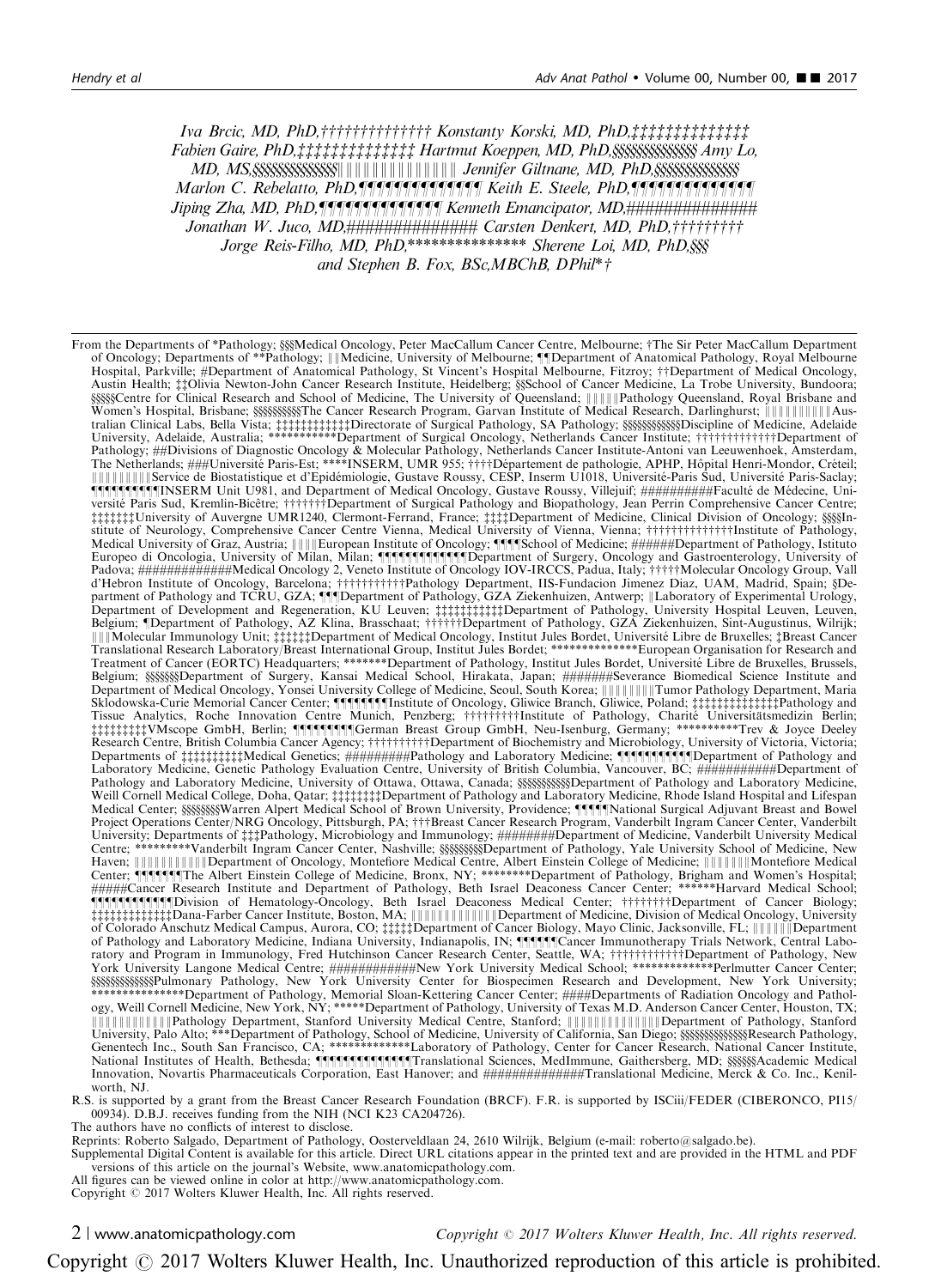Abstract: Assessment of the immune response to tumors is growing in importance as the prognostic implications of this response are increasingly recognized, and as immunotherapies are evaluated and implemented in different tumor types. However, many different approaches can be used to assess and describe the immune response, which limits efforts at implementation as a routine clinical biomarker. In part 1 of this review, we have proposed a standardized methodology to assess tumor-infiltrating lymphocytes (TILs) in solid tumors, based on the International Immuno-Oncology Biomarkers Working Group guidelines for invasive breast carcinoma. In part 2 of this review, we discuss the available evidence for the prognostic and predictive value of TILs in common solid tumors, including carcinomas of the lung, gastrointestinal tract, genitourinary system, gynecologic system, and head and neck, as well as primary brain tumors, mesothelioma and melanoma. The particularities and different emphases in TIL assessment in different tumor types are discussed. The standardized methodology we propose can be adapted to different tumor types and may be used as a standard against which other approaches can be compared. Standardization of TIL assessment will help clinicians, researchers and pathologists to conclusively evaluate the utility of this simple biomarker in the current era of immunotherapy.

Key Words: lymphocytes, tumor-infiltrating, biomarkers, cancer, immunotherapy, pathology

### (Adv Anat Pathol 2017;00:000–000)

Assessment of tumor-infiltrating lymphocytes (TILs) is<br>growing in importance as evidence emerges of the prog-<br>growing in the product of the prognostic and potentially predictive significance of TILs in many different tumor types, and as immunotherapies show exciting results in clinical trials and clinical practice. A significant research effort is underway to identify reliable biomarkers to select patients with the highest likelihood of responding to immunotherapeutic agents. As discussed in part 1 of this review, TIL assessment on hematoxylin and eosin (H&E) sections has shown clinical validity as a prognostic marker in invasive breast carcinoma,<sup>1</sup> and is reproducible,<sup>2</sup> affordable and widely available. However, many different approaches are used to assess the immune infiltrate in tumors with highly variable requirements, costs and complexity. In part 1 of this review, we proposed a standardized methodology for TIL assessment in solid tumors, based on the International Immuno-Oncology Biomarkers Working Group guidelines for TIL assessment in invasive breast carcinoma.<sup>1</sup> In part 2, we discuss the TILs literature in different tumor types, and suggest ways in which the proposed methodology may be applied to these tumor types and adapted as required based on the available evidence and expert opinion.

## TILs IN MELANOMA

Reporting of TILs in primary cutaneous melanoma has long been routine in histopathology practice, following the early recognition of their prognostic significance.<sup>[3–5](#page-16-0)</sup> The host immune response to melanoma has been highlighted by the recent impressive results of immune checkpoint inhibitor therapy, which is now standard of care in metastatic melanoma. $\frac{12}{6}$  $\frac{12}{6}$  $\frac{12}{6}$  The immune infiltrate in melanomas is therefore of great interest to clinicians and researchers, both as a prognostic marker and as a potential predictive marker of response to immunotherapy. TILs in melanoma have been well studied, and the current body of literature is discussed below with regard to scoring methodologies, prognostic value, predictive value of sentinel node positivity, and scoring in metastatic deposits.

The prognostic value of TILs in primary cutaneous melanoma has been debated in the literature over the past few decades. Initial reports established simple H&E-based scoring criteria,  $4.5$  classifying the immune infiltrate as brisk (TILs present throughout the substance of the vertical growth phase or present and infiltrating across the entire base of the vertical growth phase), nonbrisk (TILs noted in one or more foci of the vertical growth phase) or absent (entirely absent from the tumor or present but not infiltrating the melanoma cell nests). The immune infiltrate as classified by this system was found to be an independent prognostic factor, with an adjusted odds ratio for survival of 11.3 for a brisk infiltrate and 3.5 for a nonbrisk infil-trate.<sup>[5](#page-16-0)</sup> This study established strict guidelines to define a

"TIL"—the lymphocytes must infiltrate and disrupt the tumor cell nests, that is, stromal lymphocytes are not included in the assessment.<sup>[5](#page-16-0)</sup> Clark's TIL scoring system is reproducible among pathologists<sup>[7](#page-16-0)</sup> and has subsequently been validated in studies involving over 5000 patients, $8-11$ all reporting that TILs are an independent prognostic factor in multivariate analyses. In 2012, a group at the Melanoma Institute of Australia proposed a modification to the system described by Clark and colleagues, introducing a grade based on the density (absent/mild/moderate/ marked, score 0 to 3) and distribution (absent/focal/multifocal/diffuse, score 0 to 3) of the immune infiltrate.[12](#page-16-0) The possible combinations were collapsed into 4 TILs grades as follows: grade  $0 =$  absent; grade  $1 =$  mild or moderate focal infiltrate, or mild multifocal infiltrate; grade  $2$  = marked focal, moderate or marked multifocal, or mild diffuse infiltrate; grade  $3 =$  moderate or marked diffuse infiltrate.<sup>[12](#page-16-0)</sup> In a cohort of 1865 melanomas over  $0.75$  mm thick, this scheme was an independent predictor of melanoma specific survival, with a 5-year survival of 100% seen in the patients with grade  $3$  TILs,<sup>[12](#page-16-0)</sup> however it remains to be validated in an independent cohort.

Despite this body of evidence, a number of studies have also been published that report a lack of independent prognostic value using Clark's scoring system.<sup>13-15</sup> Rao et al<sup>[16](#page-16-0)</sup> found that the difference in overall survival across the 3 TILs groups was not statistically significant but a significant difference was observed when the absent TILs group was compared with those with TILs present, brisk or nonbrisk. In a recent population-based study of over 4000 patients,[17](#page-16-0) Eriksson and colleagues used a TIL scoring system of absent-to-sparse/moderate/marked based on H&E assessment, which was approximated to the absent/ nonbrisk/brisk system described by Clark et al.<sup>[5](#page-16-0)</sup> This TILs score was not found to be an independent prognostic factor.<sup>[17](#page-16-0)</sup>

The discrepant results from these studies may be in part due to differing patient populations, in particular, differences in melanoma thickness and growth phase. Studies including a large proportion of thin melanomas in which only the radial growth phase is present appear more likely to report an absence of an association between TILs and survival,  $15,17$  however a significant association was found in the study by Thomas et al<sup>[9](#page-16-0)</sup> in which  $82\%$  of cases were  $\leq 1.0$  mm thick. A meta-analysis of high quality published studies may be of value to resolve the issue. Fortunately, as many of these studies have used a standard TILs scoring method, combination in a meta-analysis should have validity.

Studies using immunohistochemistry (IHC) to delineate and quantify TIL subsets help to demonstrate the

 $Copyright © 2017 Wolters Kluwer Health, Inc. All rights reserved.$  www.anatomicpathology.com | 3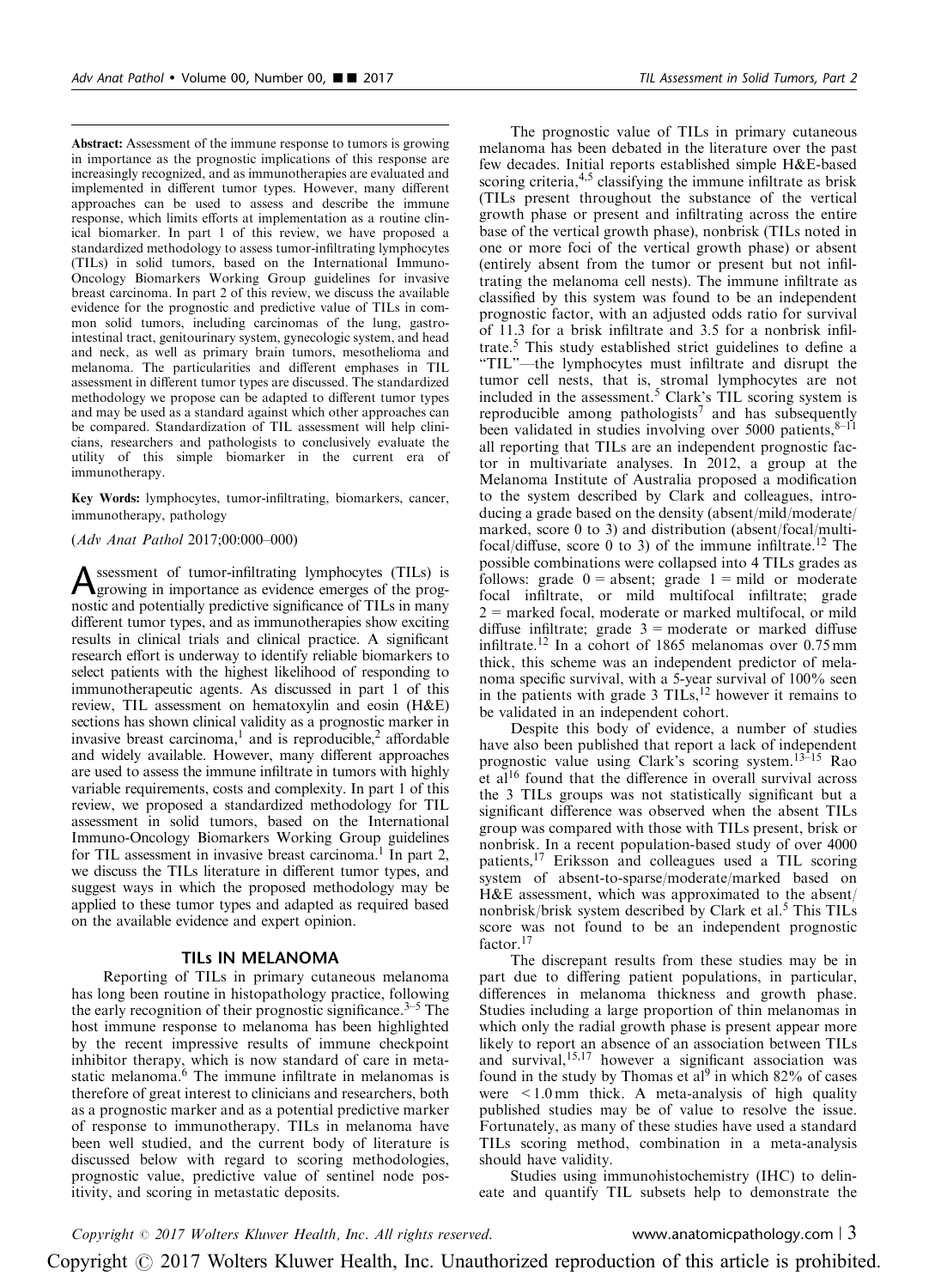importance of the host immune response in melanoma.  $\overrightarrow{CD69}$ <sup>+</sup> activated lymphocytes,<sup>[18](#page-16-0)</sup> CD20<sup>+</sup> B cells,<sup>[19](#page-16-0)</sup> and cytotoxic T cells identified by granzyme  $B<sup>20</sup>$  $B<sup>20</sup>$  $B<sup>20</sup>$  have been shown to correlate with improved survival. In contrast, FOXP3<sup>+</sup>  $T_{regs}$  negatively impacted survival.<sup>[21](#page-16-0)</sup> Multispectral IHC can be used reliably even in the presence of heavy melanin pigmentation<sup>[22](#page-16-0)</sup> and has been used to predict the yield of TILs generated for adoptive cell transfer.<sup>[23](#page-16-0)</sup> Importantly, Weiss et al $^{11}$  $^{11}$  $^{11}$  found no added prognostic benefit to quantifying lymphocyte subsets by IHC over a 3-tiered H&E assessment.

Although the therapeutic benefit of sentinel lymph node biopsy in melanoma is still being debated,  $^{24}$  $^{24}$  $^{24}$  it is well established as an important prognostic factor.<sup>[25](#page-16-0)</sup> Recent studies have shown that the TIL score in the primary tumor is inversely correlated with sentinel node involvement.[12,14,15,26,27](#page-16-0) This has been demonstrated both with the scoring system described by Clark et  $al^{14,15,27}$  $al^{14,15,27}$  $al^{14,15,27}$  and the modified Melanoma Institute of Australia system.[12](#page-16-0) Wong et al<sup>[28](#page-16-0)</sup> examined a cohort of patients with thin melanomas (< 1 mm) who underwent sentinel lymph node biopsy and found no association between TILs and sentinel lymph node positivity, however numbers were small and did not represent the usual patient population undergoing sentinel lymph node biopsy. Interestingly, although finding a significant association between TILs and sentinel lymph node positivity, and between sentinel lymph node positivity and survival, 2 studies did not find TILs to be an independent prognostic factor for survival.[14,15](#page-16-0)

While most research in other solid tumors has focused on the primary lesion, evaluation of TILs in metastatic sites has also been the focus of investigation in melanoma. In 1996, Mihm et al<sup>[29](#page-16-0)</sup> showed that the TILs scoring method of Clark and colleagues could be slightly modified and applied to metastatic tumor deposits in regional nodes, likening the expansive proliferation of malignant cells to the vertical growth phase of the primary tumor. The lymphocytic infiltrate within the metastatic tumor nests (carefully excluding the surrounding lymphoid stroma from the assessment) was found to be an independent prognostic factor.[29](#page-16-0) Similar results were demonstrated by Bogunovic et al<sup>[30](#page-16-0)</sup> and Kakavand et al,<sup>[31](#page-16-0)</sup> using both H&E TIL assessment and semiquantitative scoring of immunohistochemical stained sections. Recently, as part of The Cancer Genome Atlas project, a modified TILs scoring system was used to correlate histological assessment of TILs with RNA-based gene expression profiling and survival.[32](#page-16-0) The majority of samples submitted for this study were from metastatic sites.<sup>[32](#page-16-0)</sup> This system scored lymphocyte density (score 0 to 3) and distribution (score 0 to 3) score to produce a 7-tiered L-score, which was found to be significantly associated with the "immune" subclass of melanomas identified to be rich in immune-related transcripts on mRNA expression profiling.[32](#page-16-0) Although more information is potentially provided by this more detailed scoring system, it remains to be validated in an independent cohort and compared with the traditional 3-tiered system of Clark et al.<sup>[5](#page-16-0)</sup>

Assessing TILs in metastatic deposits within lymph nodes is clearly complicated by the presence of preexisting lymphoid stroma. As per the guidelines established by Clark et al<sup>[5](#page-16-0)</sup> and Mihm et al,<sup>29</sup> only lymphocytes in direct contact with melanoma cells and disrupting melanoma cell nests should be included in the assessment. As this recommendation is the same for the primary lesion, little modification is required to adapt the scoring system to the metastatic setting. As discussed further in part 1 of this review, how to assess TILs in metastases, particularly lymph nodes, is less clear for other tumor types. For example, as the guidelines for TILs assessment in invasive breast cancer recommend only assessing the stromal com-partment,<sup>[1](#page-15-0)</sup> modification of the protocol will be required to investigate the impact of TILs in lymph node metastases. For further discussion of TIL assessment in metastatic deposits, including those in lymph nodes, the reader is referred to part 1 of this review.

Further investigation of the potential prognostic importance of stromal TILs in melanoma would be of interest. The tumor stroma, that is, the stroma within the borders of the invasive tumor, between the tumor nests, is altered relative to the adjacent stroma and has important interactions with the tumor cells[.33,34](#page-16-0) We consider this stroma to be an integral part of the tumor, and hence stromal TILs should also be assessed as they may also play an important role in melanoma. Following Clark et al's<sup>[5](#page-16-0)</sup> initial definition of TILs, lymphocytes within the stromal compartment have been largely excluded from analysis in melanoma.

Another area of interest is the potential importance of peritumoral lymphocytes. Less is known about the potential prognostic effect of a marked lymphocytic infiltrate in this compartment. Ladanyi et  $al^{35-37}$  have considered peritumoral and intratumoral lymphocytes separately in a series of small immunohistochemical studies, and have found that high numbers of peritumoral activated T helper cells, B cells, and mature dendritic cells are associated with improved survival. In contrast, Hillen et  $al^{18}$  $al^{18}$  $al^{18}$  found no significant association between survival and the density of peritumoral lymphocytes subsets defined by IHC. A recent study attracting much interest showed that the  $CD8<sup>+</sup>$  T cell density at the invasive margin of melanoma metastases was able to consistently predict response to immune checkpoint inhibitor therapy with pembrolizumab, performing better than  $CD8$ <sup>+</sup> T cell density within the tumor and better than  $CD4^+$ , PD-1<sup>+</sup>, and PD-L1<sup>+</sup> cell densities within tumor or at the invasive margin.[38](#page-16-0) The invasive margin was defined as an area outside the tumor nests, which were delineated by S100 IHC.<sup>38</sup> This important study has renewed interest in the potential importance of peritumoral lymphocytes, given the ongoing search for a reliable biomarker able to predict response to immune checkpoint inhibitor therapy.

As there is significant prognostic information available from examining both stromal TILs and intratumoral TILs in other tumor types, it would be of interest to further examine the stromal compartment as well as the peritumoral area in melanoma. As such, standardized definitions of these compartments would be of value to pathologists and researchers, as illustrated in part 1 of this review. The definition of "invasive margin" used by Galon and colleagues $39$  is preferred, and we suggest this will be applicable to most solid tumor types as well as colorectal carcinoma. This defines the invasive margin as the region centered on the border separating the host tissue from the malignant nests, with an extent of  $1 \text{ mm}^{39}$  $1 \text{ mm}^{39}$  $1 \text{ mm}^{39}$  Tissue within this region is considered central tumor and beyond this region is considered peritumor. While lacking specific supporting evidence, this is a pragmatic, easily applied and widely applicable definition. In invasive breast carcinoma, there is currently no evidence to suggest a functional difference between lymphocytes at the invasive margin and within the central tumor stroma, and it is recommended

4 | www.anatomicpathology.com  $Copyright \odot$  2017 Wolters Kluwer Health, Inc. All rights reserved.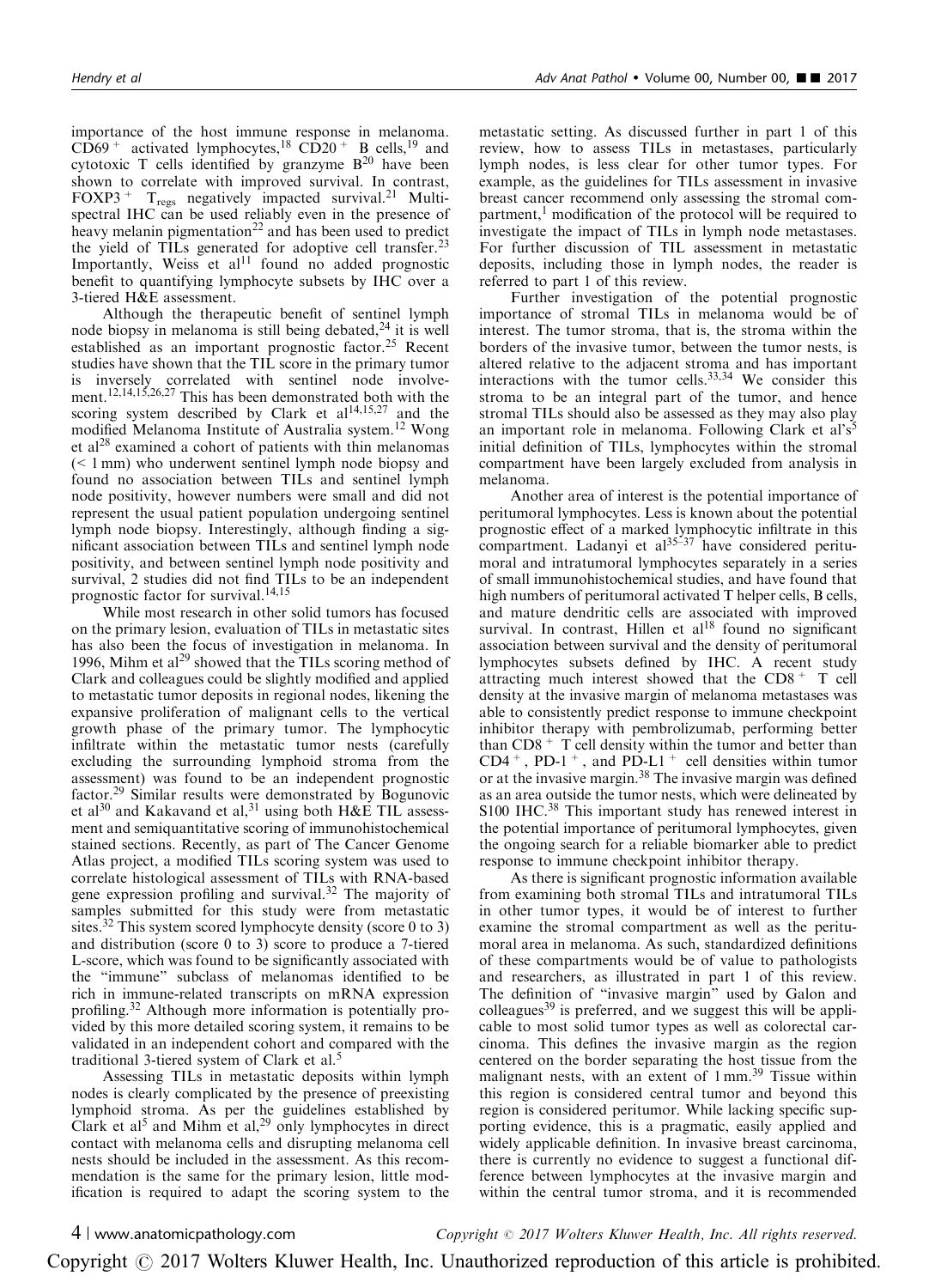that these areas are combined in daily practice.<sup>[1](#page-15-0)</sup> However, in melanoma, colorectal carcinoma (discussed below) and potentially other tumor types, there does appear to be value in separating the 2 areas, at least in the research setting. With clear definitions such as these in place, it is hoped that data from future studies can be combined and compared in a valid manner. A suggested approach to applying the proposed standardized methodology to TIL assessment in melanoma is illustrated in [Figure 1](#page-5-0) and detailed further in a tutorial available online in Supplementary File 1, Supplemental Digital Content 1 [\(http://links.lww.com/](http://links.lww.com/PAP/A17) [PAP/A17](http://links.lww.com/PAP/A17)).

## TILs IN COLORECTAL CARCINOMA

Recognition of the prognostic impact of TILs in color-ectal carcinoma dates back to the 1930s.<sup>[40](#page-17-0)</sup> Much evidence has accumulated in the intervening years, such that proposals have been made to include an assessment of the immune infiltrate in the traditional TNM staging system.<sup>41</sup> Early interest in colorectal cancer TILs revolved around their association with cancers showing sporadic or familial microsatellite instability (MSI). In recent years, attention has shifted to the prognostic value of TILs assessment, different scoring methodologies and the ability of TILs scoring to predict response to neoadjuvant therapy in rectal cancer.

Colorectal adenocarcinoma arises through genetically distinct pathways—the traditional stepwise adenomacarcinoma sequence characterized by mutations in APC, TP53, and KRAS and chromosomal instability, the CpG island methylator phenotype in which high levels of promoter methylation lead to silencing of tumor suppressor genes, and the MSI pathway characterized by deficient DNA mismatch repair (dMMR).<sup>42,43</sup> dMMR/MSI-high cancers often have a distinctive morphology, and these histologic features including TILs, Crohn-like lymphocytic reaction, mucinous/signet-ring cell differentiation and medullary growth pattern form part of the 2004 revised Bethesda criteria to select patients for further MSI testing[.44](#page-17-0) Many studies have shown the value of a histologic assessment of TILs in predicting MSI status, alone or as part of a predictive model. $45-49$  A count of intraepithelial lymphocytes on H&E alone can predict MSI status with a sensitivity of 21% to 93% and a specificity of 62% to 97%, with cutoffs ranging from 2 to 5 intraepithelial lymphocytes per high power field.<sup>[45–48](#page-17-0)</sup> Joost et al<sup>49</sup> compared 5 different predictive models incorporating an assessment of TILs,  $46,48,50-52$  with sensitivities ranging from 78% to 97% and specificities of 46% to 93%. However, National Comprehensive Cancer guidelines now recommend universal screening of all colorectal carcinomas for MMR/MSI status to identify Lynch syndrome,<sup>53</sup> and the prognostic stratification of all patients based on MMR/MSI status is increasingly being recommended.<sup>[54–56](#page-17-0)</sup> Universal screening has become routine practice in many histopathology laboratories, with a panel of 2 or 4 immunohistochemical stains reliably identifying dMMR colorectal carcinomas.[57,58](#page-17-0) As such, the imperfect sensitivity and specificity of TILs and other histologic features is no longer considered sufficient to identify these cases in practice. It has recently been recognized that, although rare, POLE proofreading domain mutations are present in a small subset of colorectal carcinomas, and result in an ultramutated, highly immunogenic phenotype with improved prognosis.<sup>[59](#page-17-0)</sup> As is discussed further below in the "Endometrial carcinoma," section the high level of TILs in

these tumors may prove to have diagnostic and therapeutic importance.

In addition to identifying dMMR/MSI-high colorectal carcinomas, TILs have also been shown to have important prognostic value in all colorectal carcinomas, regardless of MSI status.<sup>[60](#page-17-0)</sup> Both semiquantitative H&E-based scoring and digital quantitation of TILs on IHC have received much attention in the literature. In 1986, Jass<sup>[61](#page-17-0)</sup> published a semiquantitative H&E assessment of TILs in rectal cancer which was found to be an independent prognostic factor. The lymphocytic infiltrate was described as predominating in the "delicate connective tissue lamina at the growing tissue margin," that is, in the stromal compartment, and scored as little/none, moderate or pronounced.<sup>[61](#page-17-0)</sup> Semiquantitative H&E assessment also formed the basis of the Klintrup-Mäkinen score developed in 2005, where the immune infiltrate was scored from 0 to 3, with score  $0 = no$ increase in inflammatory cells; score  $1 = a$  patchy increase of inflammatory cells at the invasive margin, but no destruction of invading cancer cell islets; score  $2 = a$  bandlike infiltrate at the invasive margin with some destruction of cancer cell islets; and score  $3 = a$  very prominent inflammatory reaction, forming a cup-like zone at the invasive margin, and frequent and invariable destruction of cancer cell islets.[62](#page-17-0) While again focusing on the invasive margin, the importance of intratumoral TILs disrupting cancer cell nests is also emphasized. Scores were collapsed into low-grade inflammation (score 0 to 1) and high-grade inflammation (score 2 to 3) and interobserver and intra-observer agreement was good.<sup>[62](#page-17-0)</sup> High-grade inflammation at the invasive margin was found to be a strong independent prognostic factor for survival in Dukes A and B colorectal carcinomas. $62$  The prognostic value of the Klintrup-Mäkinen score has subsequently been validated in independent cohorts.[63–67](#page-17-0)

A comprehensive and detailed approach to TIL scoring in colorectal carcinoma developed by Galon et al<sup>[68](#page-17-0)</sup> has attracted international attention.<sup>[69](#page-17-0)</sup> An initial study by this group in 2005 confirmed the prognostic value of a semiquantitative H&E assessment of TILs in colorectal cancer and performed a detailed analysis of the lymphocyte subsets involved using IHC-based digital quantitation, flow cytometry and mRNA profiling.<sup>[70](#page-17-0)</sup> Subsequent demonstration of the marked prognostic impact of a  $CD3 + T$  cell infiltrate in colorectal cancer<sup>[71](#page-17-0)</sup> was followed by development of the "Immunoscore" which uses CD8 IHC to mark cytotoxic T cells and CD45RO to mark memory T cells, which are scored in hotspots selected from the invasive margin and central tumor.<sup>[72](#page-17-0)</sup> This Immunoscore was strongly predictive of disease free, disease specific and overall survival, and found to be superior to the traditional TNM staging system of the AJCC/UICC,<sup>[72](#page-17-0)</sup> confirmed in further studies by the same research group.<sup>[73](#page-17-0)</sup> More recently, on the basis of antibody performance, the Immunoscore was modified to include  $CD3$  rather than  $CD45RO<sub>1</sub><sup>41</sup>$  $CD45RO<sub>1</sub><sup>41</sup>$  $CD45RO<sub>1</sub><sup>41</sup>$  which has also been demonstrated to be predictive of distant metastasis, $39$  and show superior prognostic value to MSI status.[74](#page-17-0) Recently, initial results were presented in abstract form from a worldwide taskforce established to prospectively validate the Immunoscore.<sup>[75](#page-17-0)</sup> The assay was reportedly reproducible across the 23 participating institutions, and the primary endpoints of the study were reached, demonstrating a significantly longer time to recurrence in patients with a high Immunoscore at the

 $Copyright © 2017 Wolters Kluwer Health, Inc. All rights reserved.$  www.anatomicpathology.com | 5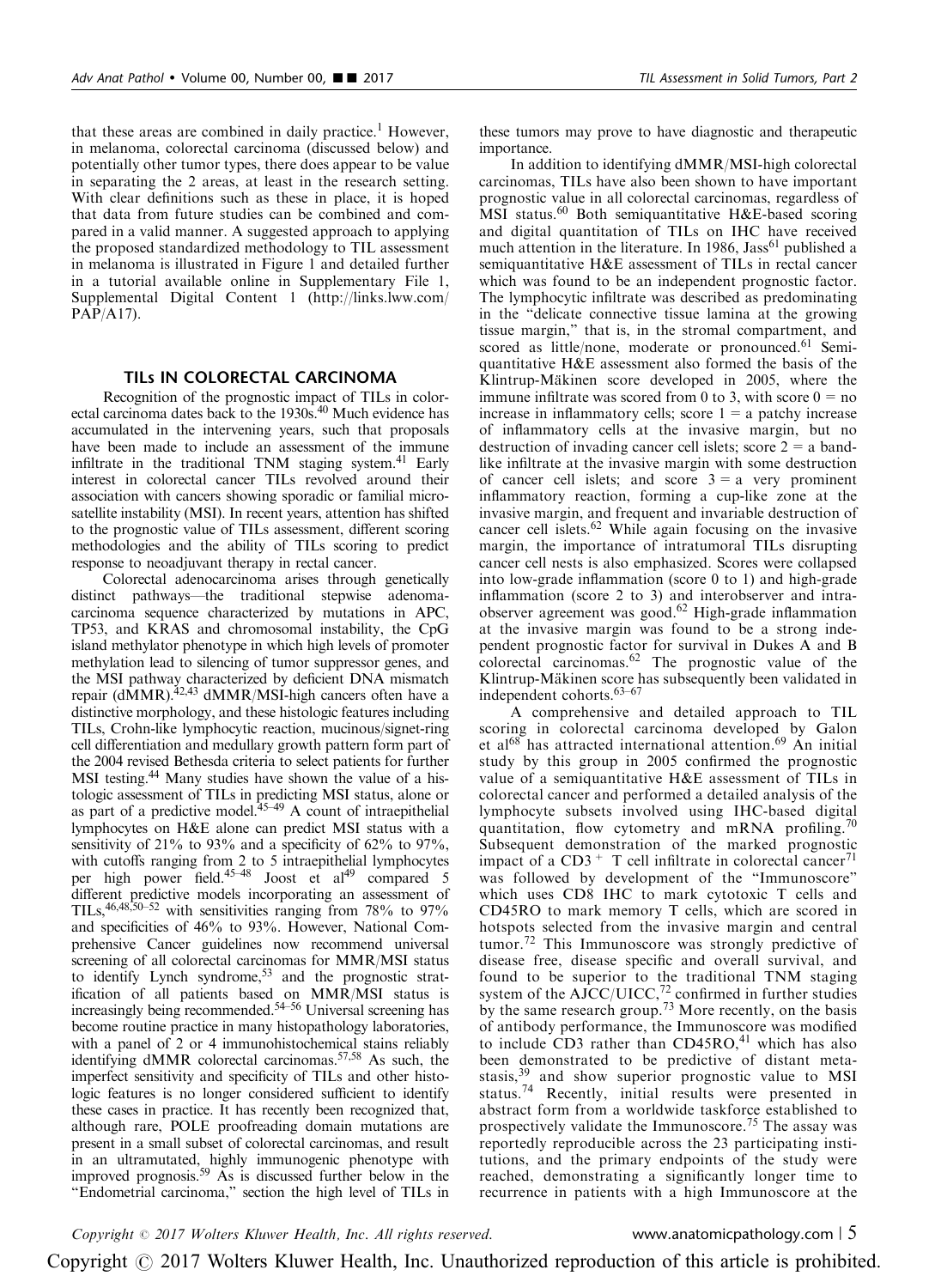<span id="page-5-0"></span>

**Step 2: Define stromal and intra-tumoral areas**



**Step 3: Scan at low magnification**



**Step 4: Determine type of inflammatory infiltrate**



**Step 5: Assess the percentage TILs**



FIGURE 1. Applying the proposed standardized methodology to evaluate tumor infiltrating lymphocytes (TILs) in melanoma. Although traditional scoring systems have only considered intratumoral TILs in melanoma, both stromal and intratumoral TILs may be evaluated in the research setting. Areas of necrosis or ulceration are excluded.

invasive margin.[75](#page-17-0) Full results of this important international collaboration are eagerly awaited. It is emphasized that this review provides a framework for TIL assessment and should be considered complementary to all other important evolutions such as the Immunoscore.

The relative benefits and limitations of semiquantitative H&E assessment compared with digital quantitation of IHC stained slides in colorectal carcinoma have begun to be addressed.  $65-67$  The digital image analysis software used by Galon et al was developed in-house and is

 $6$  | www.anatomicpathology.com  $Copyright \otimes 2017$  Wolters Kluwer Health, Inc. All rights reserved.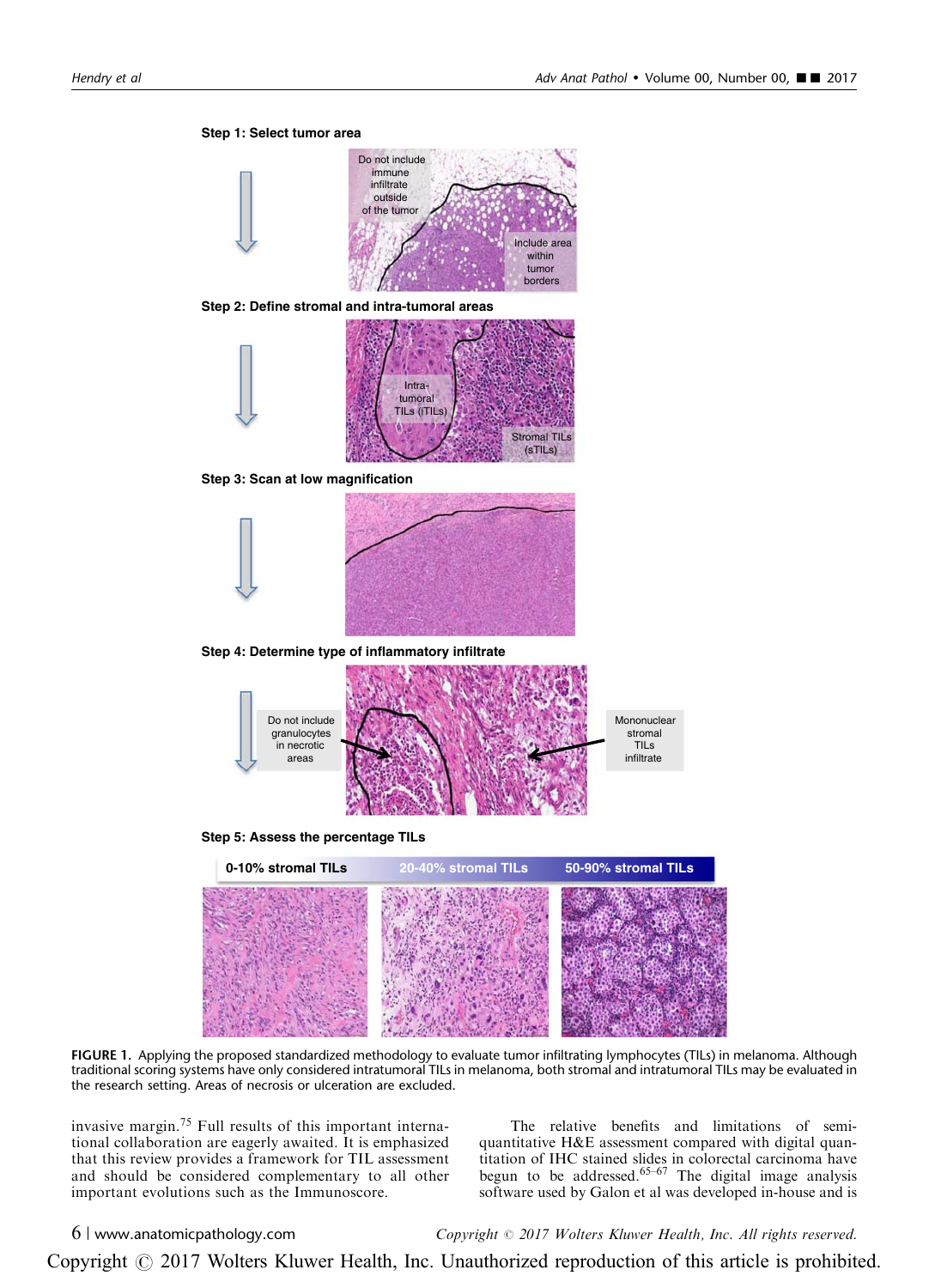not publically available for independent validation and comparison with other methodologies.[76](#page-17-0) However, largely concordant results have been reported using other image analysis software (reviewed in Mei et al<sup>77</sup>). Väyrynen et al<sup>66</sup> performed digital quantitation of IHC-defined lymphocyte subsets and a manual Klintrup-Mäkinen score of TILs, and found strong correlation between all IHC-based counts and the Klintrup-Mäkinen grade, supporting an overall immune assessment. Richards et al<sup>65</sup> compared a manual semiquantitative approximation of the Galon Immunoscore with the Klintrup-Mäkinen grade, and found similar prognostic information was provided by both methodologies. However, a recent comparison by the same group showed additional prognostic information was provided by the manual semiquantitative approximation of the Galon Immunoscore when compared with the Klintrup-Mäkinen score in whole sections of 246 stage 1 to 3 colorectal cancers.[67](#page-17-0) A detailed cost-benefit analysis of any additional prognostic information provided by digital IHC-based scoring is needed to justify the additional time and resources required to perform the immunohistochemical assays, implement slide scanning capabilities and develop image analysis software. Furthermore, additional direct comparison of the Galon Immunoscore by independent groups using different technologies, manual approximation, or Klintrup-Mäkinen grading may allow definition of the most appropriate balance between simplicity and depth of information. As has been performed in invasive breast cancer and lung cancer, TILs assessment as part of a treatment-related randomized controlled trial can provide high level evidence of prognostic and predictive value, and could be considered in colorectal carcinoma.

In addition to prognostic information, TILs assessment in rectal cancer may help to predict the degree of response to neoadjuvant chemoradiotherapy. This has been investigated in a number of studies, all using IHC to delineate different lymphocyte subsets.<sup>78–83</sup> Yasuda et al<sup>81</sup> found high numbers of  $\overline{CD8}$ <sup>+</sup> TILs in the pretreatment biopsy to be predictive of high histologic regression grade following chemoradiotherapy in multivariate analysis, while Shinto et  $a^{83}$  found the CD8/ FOXP3 ratio to be predictive of treatment response. Similar results were found in a univariate analyses.<sup>[78–80](#page-17-0)</sup> McCoy et  $al^{82}$ found a low stromal  $T_{reg}$  count to be associated with tumor regression, but not with overall survival. To the best of our knowledge, this question has not been comprehensively addressed using semiquantitative H&E-based scoring such as the Klintrup-Mäkinen grade.

# TILs IN UPPER GASTROINTESTINAL TRACT CARCINOMAS

As a group, carcinomas of the stomach, pancreas, and liver are relatively common, and also account for a dis-proportionately high number of cancer deaths.<sup>[84](#page-18-0)</sup> Chronic inflammation due to infection and other causes is at least partly responsible for many cases. Treatment of metastatic disease with chemoradiotherapy generally has modest effects, and initial trials of immunotherapy agents in this group of tumors have reported mixed success,  $85,86$  suggesting the need for predictive biomarkers and a personalized approach to the use of these agents.

## Gastric Carcinoma

Gastric cancer is notable for its associations with infection (Helicobacter pylori, Epstein-Barr virus—EBV),

chronic inflammation, and genomic instability (both MSI and chromosomal instability).<sup>[87](#page-18-0)</sup> EBV-associated gastric carcinoma typically shows a particularly high immune infiltrate and accounts for a high proportion of the histologic subtype known as lymphoepithelioma-like carcinoma or gastric carcinoma with lymphoid stroma.<sup>[88](#page-18-0)</sup> It is thought that the improved prognosis seen in EBV-associated gastric cancer may be related to the high proportion of lymphoepithelioma-like carcinoma in this group, rather than the presence of EBV itself.[89](#page-18-0) Similar to colorectal carcinomas, gastric carcinomas with MSI due to deficiencies in DNA mismatch repair (dMMR/MSI-high) contain high mutational loads, display a prominent lymphocytic infiltrate, and are associated with improved prognosis.<sup>[88](#page-18-0)</sup>

Assessment of gastric cancer TILs on H&E sections has been reported in few studies. Kang et al<sup>[90](#page-18-0)</sup> assessed the prognostic value of TILs among EBV-associated gastric carcinomas using a modification of the International Immuno-Oncology Biomarkers Working Group guidelines for breast carcinoma.<sup>[1](#page-15-0)</sup> sTILs were found to be an independent prognostic factor for recurrence free survival but not overall survival, while iTILs were not significantly associated with either recurrence free or overall survival.<sup>[90](#page-18-0)</sup> Giampieri et  $al<sup>91</sup>$  $al<sup>91</sup>$  $al<sup>91</sup>$  used a similar approach and found that sTILs were significantly associated with dMMR status, but that both sTILs and dMMR status were independent favorable prognostic factors in a multivariate model.

Studies of immunohistochemical markers of immune cells have been reported more often, singly and in combination. Infiltration by  $CD3^+$  and  $CD8^+$  T cells, <sup>[92,93](#page-18-0)</sup>  $CD20 + B$  cells<sup>[94](#page-18-0)</sup> and expression of the chemokine receptor CXCR3[95](#page-18-0) have been reported to correlate with improved prognosis. Conflicting results have been seen for FOXP3 <sup>+</sup>  $T_{\text{regs}}$ , which in some studies are associated with improved prognosis, <sup>96, 97</sup> and in others, a worse prognosis. 98, 99 Expression of the chemokine receptor  $CCR7^{99}$  $CCR7^{99}$  $CCR7^{99}$  and immune checkpoint molecule PD-L1<sup>[100](#page-18-0)</sup> have also been associated with worse prognosis in gastric cancer. These studies, reviewed by Solinas et al,<sup>[101](#page-18-0)</sup> although predominantly small and retrospective with varying methodologies, appear to support a favorable prognostic role of an active cytotoxic immune response, and an unfavorable role of an exhausted or suppressive immune response in gastric carcinoma.

Both dMMR/MSI-high and EBV-associated gastric cancers have been proposed as candidates for immune checkpoint inhibitor therapy,  $102,103$  as both types are associated with prominent host immune responses. The high mutational load in dMMR/MSI-high cancers is thought to result in high immunogenicity,  $104$  as discussed further below. EBV-associated gastric cancers show extreme levels of hypermethylation, causing epigenetic silencing of many tumor suppressor genes.<sup>[103](#page-18-0)</sup> In addition, PD-L1 expression in gastric carcinoma appears to correlate with high immune cell infiltration, MMR deficiency and the EBV-associated subtype.<sup>[100,105,106](#page-18-0)</sup> Further evaluation in large clinical trials is needed to confirm the prognostic value of TILs in gastric cancer, and to assess the potential value of TILs as a biomarker for immune checkpoint inhibition and other immunotherapy approaches.

#### Pancreatic Carcinoma

Pancreatic ductal adenocarcinomas typically have abundant desmoplastic stroma, which contributes to tumorigenesis,[107](#page-18-0) interacts with immune and inflammatory cells,<sup>[108](#page-18-0)</sup> and will be important to consider in the histologic

Copyright © 2017 Wolters Kluwer Health, Inc. All rights reserved. www.anatomicpathology.com | 7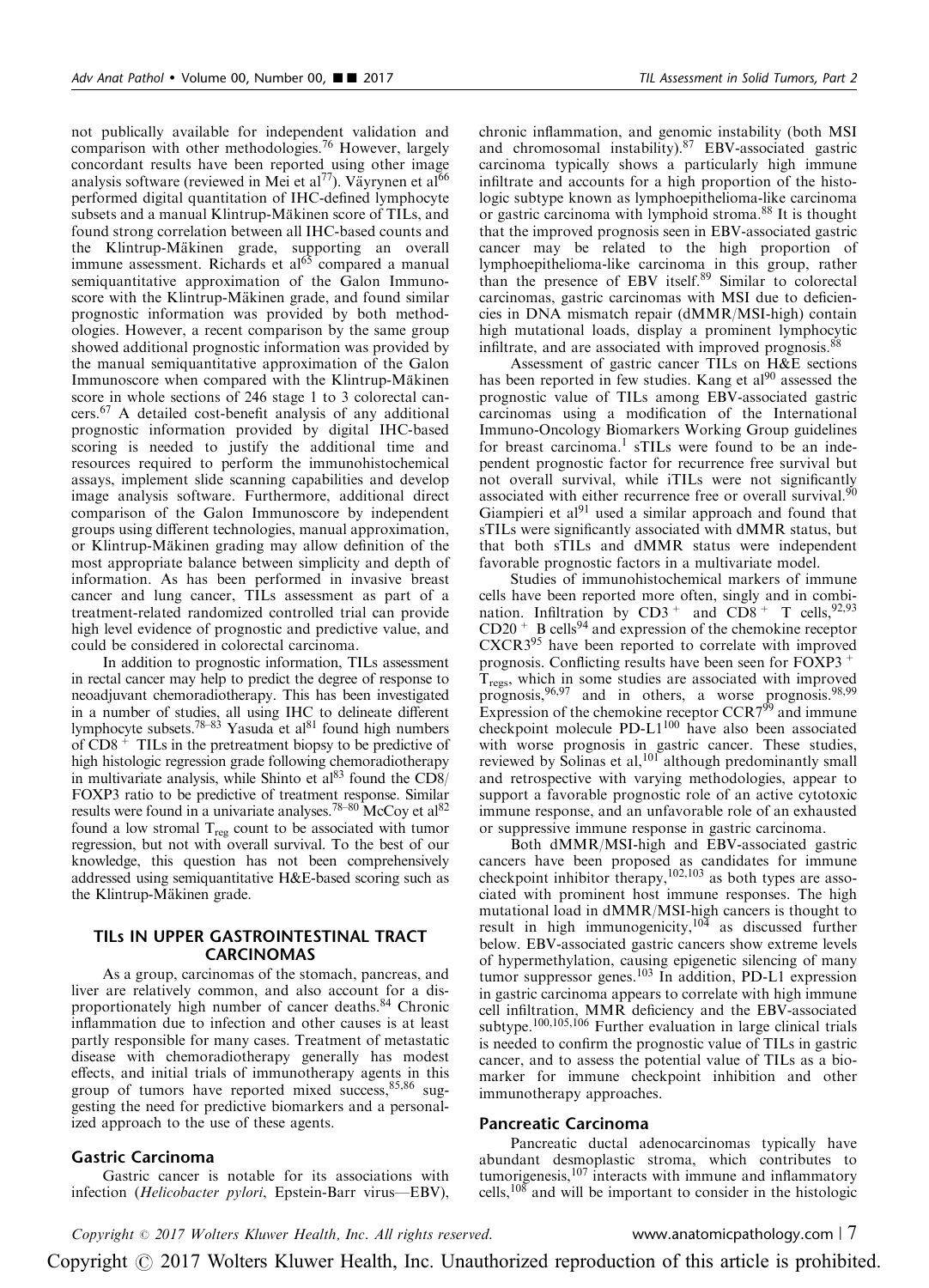assessment of TILs. Despite the recent proposal of an "immunogenic" subtype of pancreatic ductal adenocarci-noma identified through integrated genomic analysis,<sup>[109](#page-18-0)</sup> TILs in pancreatic cancer have received relatively little attention. There are few published studies examining TILs in pancreatic adenocarcinoma on H&E sections and prognosis. The presence of intratumoral tertiary lymphoid structures, as judged by pathologists, was associated with longer overall and disease-free survival in one study.<sup>[110](#page-18-0)</sup> Hart et al<sup>[111](#page-18-0)</sup> scored intratumoral lymphocytes as high or low on H&E sections in 63 patients, but found no association between TILs and survival.

Immunohistochemical studies of the tumor microenvironment in pancreatic carcinoma have found that high levels of tumor associated M2 macrophages marked by CD68, CD163, and CD204, neutrophils marked by CD66b, and FOXP3<sup>+</sup>  $T_{\text{reos}}$  correlated with worse prognosis.<sup>112,113</sup>  $T_{\text{regs}}$  correlated with worse prognosis.<sup>112,113</sup> Improved prognosis was seen with high levels of infiltration by  $CD3^+$ ,  $CD8^+$  or  $CD4^+$  T cells and  $CD20^+$  B cells.<sup>113–115</sup> Further histologic characterization of the proposed immunogenic subtype of pancreatic ductal adenocarcinoma will be of value to inform forthcoming immunotherapy clinical trials.

## Hepatocellular Carcinoma

Many cases of hepatocellular carcinoma are causally linked to chronic inflammation, with viral hepatitis, alcohol, and nonalcoholic steatohepatitis as major underlying contributors. Chronic inflammation can be seen as the persistence of an ineffective immune response, and is associated with the development of an immunosuppressive environment with high expression of immune checkpoint molecules, impaired antigen presentation, and the presence of  $T_{\text{regs}}$ .<sup>[116](#page-18-0)</sup> Hepatocellular carcinomas have highly variable amounts of tumor stroma, with some cases having very little, which will need to be factored into the assessment of stromal TILs. Marked inflammatory cell infiltration on H&E assessment of hepatocellular carcinomas was reported to be associated with improved survival.<sup>[117](#page-18-0)</sup> Infiltration by FOXP3<sup>+</sup>  $T_{\text{regs}}$  was again found to be associated with a worse prognosis,<sup>118</sup> whereas an improved prognosis was seen with cytotoxic T cell and B cell infiltration.<sup>[119,120](#page-19-0)</sup> Initial results of immunotherapy trials show moderate responses of hepatocellular carcinoma to immune checkpoint inhibition, and further investigation of combination approaches is underway.[116](#page-18-0)

## TILs IN NON–SMALL CELL LUNG CARCINOMA

The immune microenvironment in non–small cell lung cancer has been extensively studied and detailed descrip-tions exist in the literature.<sup>[121,122](#page-19-0)</sup> Similar to colorectal cancer, inclusion of an IHC-based "Immunoscore" into the traditional TNM staging system has been proposed, following evidence of a significant prognostic impact of TILs in non–small cell lung carcinoma.<sup>[123](#page-19-0)</sup> Like melanoma, non– small cell lung carcinoma often contains a high somatic mutation burden and immune checkpoint inhibitors are a promising therapeutic advance.<sup>[124–128](#page-19-0)</sup> The immune system clearly plays an important role in the development, progression and treatment of non–small cell lung cancer, and assessment of the immune infiltrate is of great interest to clinicians and researchers.

An excellent and extensive review of the prognostic impact of different innate and adaptive immune cell subsets in non–small cell lung cancer, as well as tertiary lymphoid

structures and immune checkpoint molecule expression, can be found in Remark et al.<sup>[121](#page-19-0)</sup> In summary, cytotoxic T cells, natural killer cells, mature dendritic cells and M1 macrophages have largely been associated with improved prognosis, T<sub>regs</sub> have been associated with poorer prognosis, and inconclusive results have been found for neutrophils and B cells.<sup>[121](#page-19-0)</sup> Geng et al<sup>[129](#page-19-0)</sup> have performed a meta-analysis of studies investigating the prognostic impact of TILs in lung cancer patients, including 29 studies involving 8600 patients with non–small cell lung carcinoma. Only 3 included studies addressed "generalized TILs" based on H&E assess-ment,<sup>[130–132](#page-19-0)</sup> discussed further below. The majority of included studies used IHC to define T cell subsets, including CD3, CD8, CD4, and FOXP3.<sup>[129](#page-19-0)</sup> Overall, CD8<sup>+</sup> cell density in sTILs and in iTILs were associated with improved overall survival, with similar results seen for  $CD3$ <sup>+</sup> cell density.<sup>[129](#page-19-0)</sup> CD4<sup>+</sup> T cells were only associated with overall survival when assessed in the tumor stroma rather than the tumor cell nests, while  $FOXP3 + T_{\text{regs}}$  in the tumor stroma were associated with poorer progression free survival.<sup>[129](#page-19-0)</sup> Sixteen of these studies, along with an additional 8 studies, were included in a meta-analysis by Zeng et al.<sup>[133](#page-19-0)</sup> These authors concluded that high levels of CD8<sup>+</sup>, CD3 <sup>+</sup> , and CD4 <sup>+</sup> TILs had prognostic significance for both overall survival and recurrence.<sup>[133](#page-19-0)</sup> Of note is the moderate to significant heterogeneity identified in both of these meta-analyses, as well as the retrospective nature of the included studies, many of which had incomplete data with regard to important prognostic factors.<sup>[129,133](#page-19-0)</sup> In addition, the lack of standardized TILs assessment and arbitrary cut-points may reduce the validity of combining data in this manner.

In contrast to the Immunoscore developed for colorectal carcinoma, many of the studies of IHC-based TIL subset assessment in non–small cell lung carcinoma use a manual semiquantitative approach developed in studies of tissue microarrays by Al-Shibli et al, $134$  in which the percentage of the nucleated cells showing positive staining for the marker in question is estimated.<sup>[134–144](#page-19-0)</sup> Different cutoffs are used to define "low" and "high" for each marker, and for the epithelial/tumor nest compartment and the stromal compartment, according to the staining distribution.<sup>[134](#page-19-0)</sup> Other studies have used an absolute count of positive cells per millimeter square, determined by digital image anal-ysis<sup>[145–150](#page-19-0)</sup> or manual counting.<sup>[151–157](#page-19-0)</sup> On the basis of their previous work, Donnem et al<sup>[138](#page-19-0)</sup> recently demonstrated that the stromal  $CD8<sup>+</sup>$  T cell density, scored on a manual semiquantitative 4-point scale, has independent prognostic value and can stratify patients within each TNM stage. This paper was followed by a proposal to introduce an IHCbased "TNM-Immune" staging system into clinical use for non–small cell lung cancer, as has been proposed for colorectal cancer.[123](#page-19-0)

In contrast to this IHC-based method, Brambilla et al<sup>[158](#page-20-0)</sup> recently reported a large analysis of the prognostic impact of TILs in non–small cell lung carcinoma, performed as part of the LACE-Bio pool of 4 randomized clinical trials. Samples from discovery and internal validation cohorts were evaluated for lymphocytic infiltration by H&E assessment and scored on a 4-point semiquantitative scale which was collapsed into binary "intense" and "nonintense" categories, where an intense infiltrate was defined as mimicking a lymph node involved by cancer metastasis.<sup>[158](#page-20-0)</sup> Overall agreement was good when binary classification was used.<sup>158</sup> Intense lymphocytic infiltration

 $8 \mid$  www.anatomicpathology.com Copyright  $\odot$  2017 Wolters Kluwer Health, Inc. All rights reserved.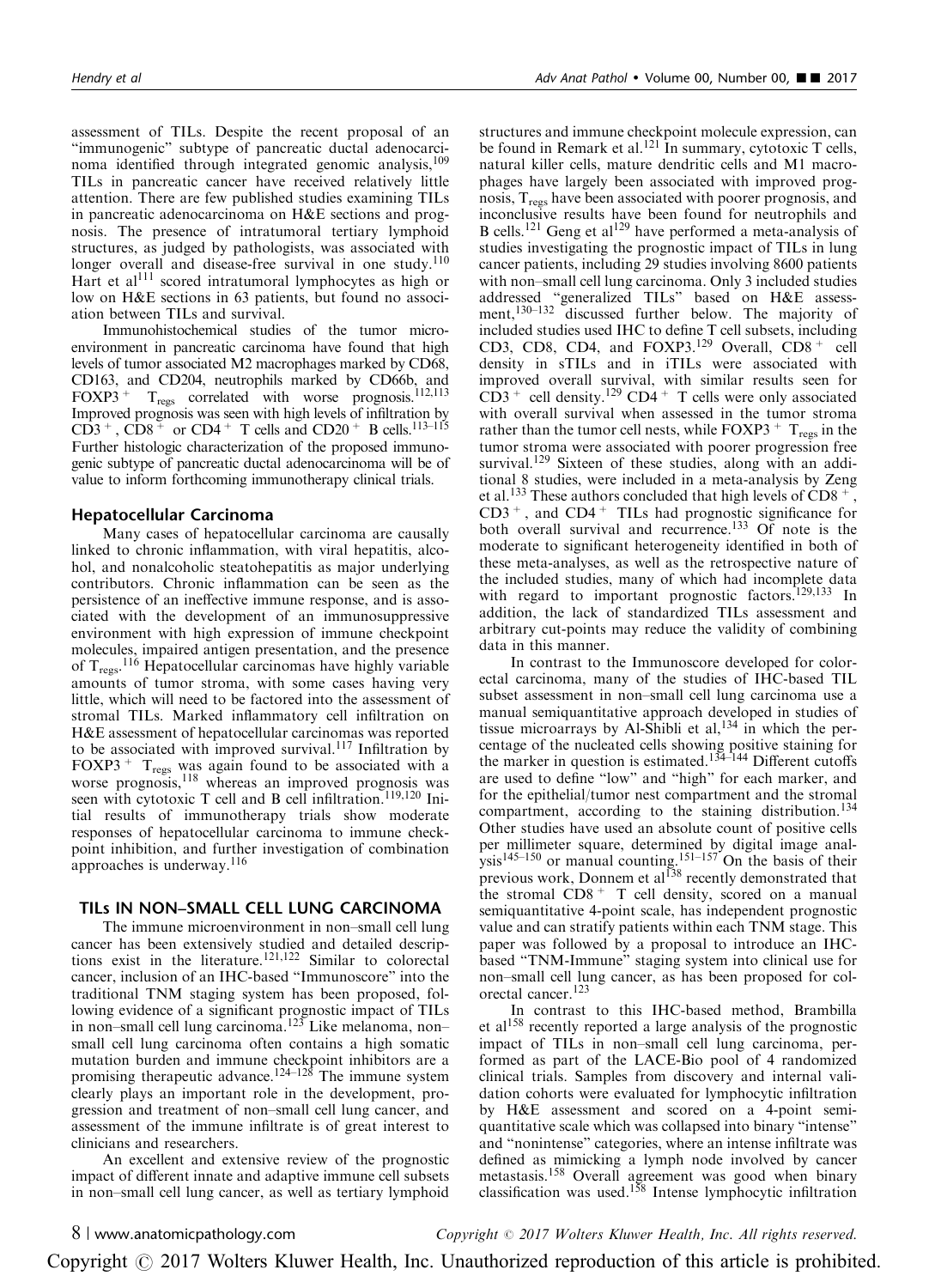was found to be an independent prognostic variable for overall survival and disease-free survival on multivariate analysis in both the discovery and validation sets.<sup>[158](#page-20-0)</sup> Neither tumor histology nor treatment showed significant interactions with degree of lymphocytic infiltration and TILs did not predict benefit to platinum-based adjuvant chemotherapy.<sup>[158](#page-20-0)</sup> Three studies have used a similar semiquantitative H&E-based scale and found high lymphocytic infiltration to correlate with recurrence free survival,[130,131,159](#page-19-0) however no prognostic impact was found in a 2 separate studies using different subjective H&E assess-ments.<sup>[132,160](#page-19-0)</sup> Mignon et al<sup>[161](#page-20-0)</sup> recently presented results demonstrating that scoring percentage stromal TILs on H&E was highly reproducible and showed prognostic significance, particularly in KRAS mutant non–small cell lung cancer. However, scoring percentage iTILs on H&E was not reproducible between pathologists and failed to dem-onstrate prognostic significance.<sup>[161](#page-20-0)</sup>

Further research may be required to clarify the potential importance of separating the stromal and intraepithelial compartments, as advocated by Donnem et al, $^{123}$  $^{123}$  $^{123}$ compared with an overall assessment as preferred by Brambilla et al.<sup>[158](#page-20-0)</sup> Issues of reproducibility in iTILs scoring must also be taken into consideration. In addition, consideration of potential differences at the invasive margin and in the central tumor has not been extensively studied in non–small cell lung carcinoma in contrast to colorectal carcinoma. A prospective evaluation of the lung Immunoscore, potentially using digital image analysis, has been proposed.[123](#page-19-0) Quantitative immunofluorescence has also been used to demonstrate the prognostic value of TIL subsets in this setting.<sup>[132](#page-19-0)</sup> An important aspect of the immune response to tumors, the formation of tertiary lymphoid structures, may not be captured by an overall H&E-based TILs assessment or by IHC-based hotspot assessment. The prognostic importance of tertiary lymphoid structures has been well studied in non–small cell lung cancer,  $121,147,162$  and their presence correlates with an activated cytotoxic T-cell response, indicating an important role of these local organized lymphoid structures in coor-dinating the immune response to tumors.<sup>[147](#page-19-0)</sup> Head-to-head comparison of the IHC-based Immunoscore and the overall H&E assessment, with consideration of the inclusion of additional features such as tertiary lymphoid structures, would also be of value in progressing toward a consensus for TILs assessment in non–small cell lung cancer. An approach to features particular to lung carcinoma such as lepidic growth and aerogenous spread is found in the accompanying tutorial, available in Supplementary File 2, Supplemental Digital Content 2 [\(http://links.lww.com/](http://links.lww.com/PAP/A18) [PAP/A18](http://links.lww.com/PAP/A18)). Preexisting alveolar macrophages would be excluded from a TIL assessment in non–small cell lung carcinoma, while the sTILs compartment would include the fibrovascular cores of papillary structures (Fig. 2).

Assessment of the immune response to non–small cell lung carcinoma is of particular interest following accumulating evidence of the efficacy of immune checkpoint inhibitor therapy for this indication.<sup>[124–128](#page-19-0)</sup> Although studies of PD-1 inhibitors nivolumab and pembrolizumab have focused on tumor cell PD-L1 expression as a predictive biomarker,<sup>[124,125,127](#page-19-0)</sup> studies of the PD-L1 inhibitor atezolizumab have also shown predictive value of PD-L1 expression on tumor infiltrating immune cells.<sup>[126](#page-19-0)</sup> Response to atezolizumab also correlated with high expression of effector T-cell and interferon- $\gamma$  associated



FIGURE 2. When assessing tumor infiltrating lymphocytes (TILs) in non–small cell lung carcinoma, include lymphocytes in the fibrovascular cores of papillary structures (marked sTILs), and exclude alveolar macrophages. Please see this image in color online.

gene signatures in tumor tissue.<sup>126</sup> Although further discussion of the issues surrounding PD-L1 IHC is beyond the scope of this article, it is clear that a standardized method of assessing and quantifying the immune infiltrate in tumors is needed to then reliably assess immune cell PD-L1 expression.

Less is known about the immune microenvironment of pleural malignant mesothelioma, but the potential effect of TILs on mesothelioma prognosis is beginning to be described. Early IHC-based studies suggested a favorable prognostic effect of TILs in mesothelioma.<sup>[163,164](#page-20-0)</sup> More recently, in a cohort of 329 pleural malignant mesothelioma cases comprising video-assisted thoracoscopic surgery pleurodesis biopsies and resection specimens, Russell, Thapa and John (personal communication) assessed the percentage of stromal TILs and the presence or absence of tertiary lymphoid structures. Interestingly, the sTILs score was strongly negatively correlated with survival; however, the presence of tertiary lymphoid structures was independently associated with better survival in multivariate analysis. A tutorial demonstrating the proposed approach to TILs assessment in pleural malignant mesothelioma is available online in Supplementary File 3, Supplemental Digital Content 3 [\(http://links.lww.com/PAP/A19\)](http://links.lww.com/PAP/A19).

## TILs IN GYNECOLOGIC CARCINOMAS

## Endometrial Carcinoma

Relatively little is known about the prognostic significance of TILs in endometrial carcinoma, with many studies focusing instead on the value of TILs to predict MSI status. With increasing recognition of the frequency of Lynch syndrome among women with endometrial cancer and the advent of reliable immunohistochemical screening, assessment of TILs is receiving less attention. However, interest has been renewed following identification of the ultramutated POLE subtype of endometrial carcinoma and the potential utility of immune checkpoint inhibitors.

Approximately 10% to 20% of endometrial carcinomas display MSI due to either epigenetic silencing or germline mutations in DNA mismatch repair genes (Lynch syndrome).<sup>[165,166](#page-20-0)</sup> Similar to colorectal carcinoma, initial screening guidelines incorporated clinical and pathologic

 $Copyright © 2017 Wolters Kluwer Health, Inc. All rights reserved.$  www.anatomicpathology.com | 9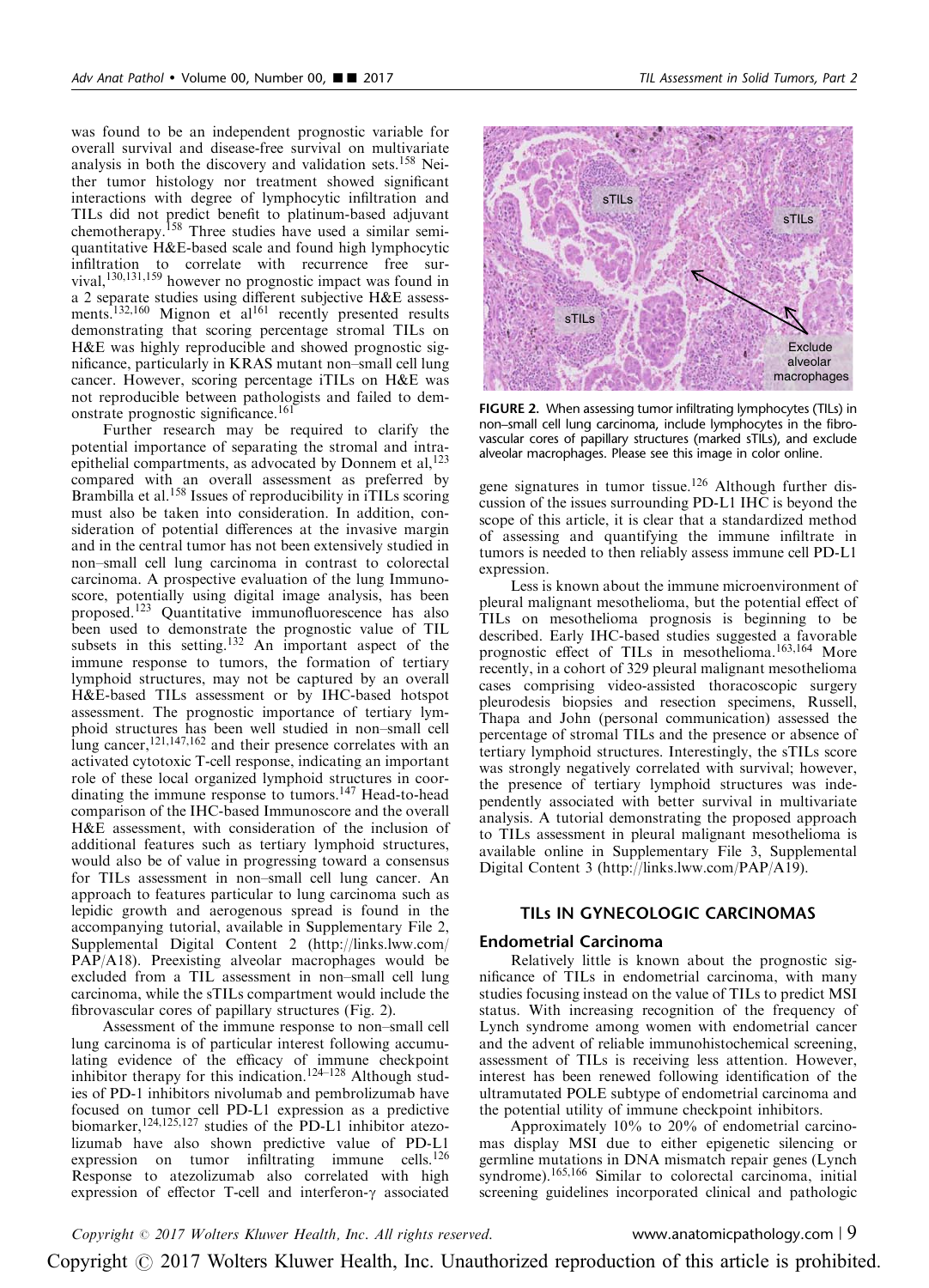features (reviewed in<sup>167</sup>). Shia et al<sup>168</sup> found high TILs counts and the presence of peritumoral lymphocytes to be predictive of deficient MMR in endometrial carcinomas, with a sensitivity of 85% and specificity of 46%. Only lymphocytes within tumor cell nests (ie, intraepithelial) were counted as TILs, and an absolute count of 10 H&E stained high power fields was obtained.<sup>[168](#page-20-0)</sup> This method and the proposed cutoff of 40 lymphocytes per 10 high power field were used in subsequent studies, which showed similar results.[169–172](#page-20-0) As for colorectal cancer, the reported sensitivities of even multivariate models are now considered insufficient for screening for MMR defects.[167,173](#page-20-0)

A recently recognized subgroup of endometrial cancers has a very high mutation rate due to deficiencies in DNA proofreading.<sup>[174](#page-20-0)</sup> POLE mutations are found in approximately 7% of endometrial carcinomas, resulting in loss of DNA polymerase epsilon and ineffective DNA proofreading.<sup>[175](#page-20-0)</sup> This group of POLE ultramutated endometrial carcinomas appears to have an improved prognosis, particularly in high-grade cancers, and shows particular histologic features as illustrated in Figure 3.[174,176,177](#page-20-0) Howitt et al<sup>[178](#page-20-0)</sup> found that POLE-mutated endometrial carcinomas had very high predicted neoantigen loads, and that POLE and MSI tumors had higher TILs and higher PD-L1 expression on immune cells than microsatellite stable tumors. Similar histologic findings were reported by Hussein et al<sup>[179](#page-20-0)</sup> and van Gool et al.<sup>[180](#page-20-0)</sup> Given the initial positive results of immune checkpoint inhibition in MSI tumors,[102](#page-18-0) similar responses may be predicted in POLE ultramutated tumors, although this has not yet been clinically tested to our knowledge. The recognition of POLE tumors has prognostic value and potential predictive value, and as there is not yet a widely available immunohistochemical marker to screen cases, histologic features including TILs may prove useful to identify cases for further testing.

Robust evidence of the clinical validity of TILs assessment for prognosis in endometrial carcinoma remains to be demonstrated. Intraepithelial  $CD8 + T$  cell density has shown independent prognostic significance in initial studies,  $181-183$  and stromal CD3<sup>+</sup> T cells may also have prognostic value.[184](#page-20-0) Workel et al demonstrated that CD103, a marker discussed further below, defined intraepithelial  $CD8<sup>+</sup>$  PD-1<sup>+</sup> lymphocytes, and that high numbers of these iTILs were associated with improved prognosis in patients with high-risk endometrial adeno-carcinoma.<sup>[185](#page-20-0)</sup> High T<sub>reg</sub> counts were associated with poorer disease-free survival in the study of Yamagami et al.<sup>[186](#page-20-0)</sup> Further work in large, high quality studies is needed to confirm the prognostic significance of TILs in endometrial carcinoma, which may have significant interactions with MSI and POLE status. A tutorial outlining the proposed approach to scoring TILs in endometrial cancer is available online in Supplementary File 4, Supplemental Digital Content 4 ([http://links.lww.com/PAP/A20\)](http://links.lww.com/PAP/A20).

# Ovarian Carcinoma

A seminal paper published in 2003 by Zhang et  $al^{187}$  $al^{187}$  $al^{187}$ established the prognostic significance of TILs in ovarian carcinoma. In the intervening years, evidence has accumulated largely in support of this finding and has refined the clinicopathologic features associated with a robust TIL response.

In their study of 186 ovarian carcinomas, Zhang et al<sup>[187](#page-20-0)</sup> found that the presence of any intraepithelial T cells,



FIGURE 3. An example of an ultramutated endometrial carcinoma with POLE mutation. Characteristic histologic features include expansile growth with a pushing border, solid areas and serous-like morphology (A), as well as high FIGO grade and prominent stromal and intratumoral lymphoid infiltrate (B). Please see this image in color online.

as assessed on CD3 IHC, was an independent favorable prognostic factor on multivariate analysis, with striking differences in progression free and overall survival between the 2 groups. Both manual counting and digital image analysis were used to determine the number of T cells per high power field, averaged from a total of 15 to 20 high power fields.<sup>[187](#page-20-0)</sup> Both iTILs and sTILs were assessed, however only results for iTILs were reported.<sup>[187](#page-20-0)</sup> While some studies have since reported no association between TILs and prognosis in ovarian carcinoma,[188,189](#page-20-0) a recent meta-analysis of 10 studies involving 1815 patients found women with ovarian cancers lacking intraepithelial TILs had a risk of dying 1.53x that of women with tumors containing CD8 <sup>+</sup> TILs (95% confidence interval, 1.22- 1.93).[190](#page-20-0) This pooled hazard ratio was higher, up to 2.67 (95% confidence interval, 2.02-3.53), when studies using a higher cutoff to define "TIL negative" were analyzed.<sup>[190](#page-20-0)</sup> The authors concluded that  $> 5$  CD8<sup>+</sup> TILs per  $\times 200$ high power field should be used to define "TIL positive" in ovarian carcinoma.[190](#page-20-0) To the best of our knowledge, no

10 <sup>|</sup> www.anatomicpathology.com Copyright <sup>r</sup> 2017 Wolters Kluwer Health, Inc. All rights reserved.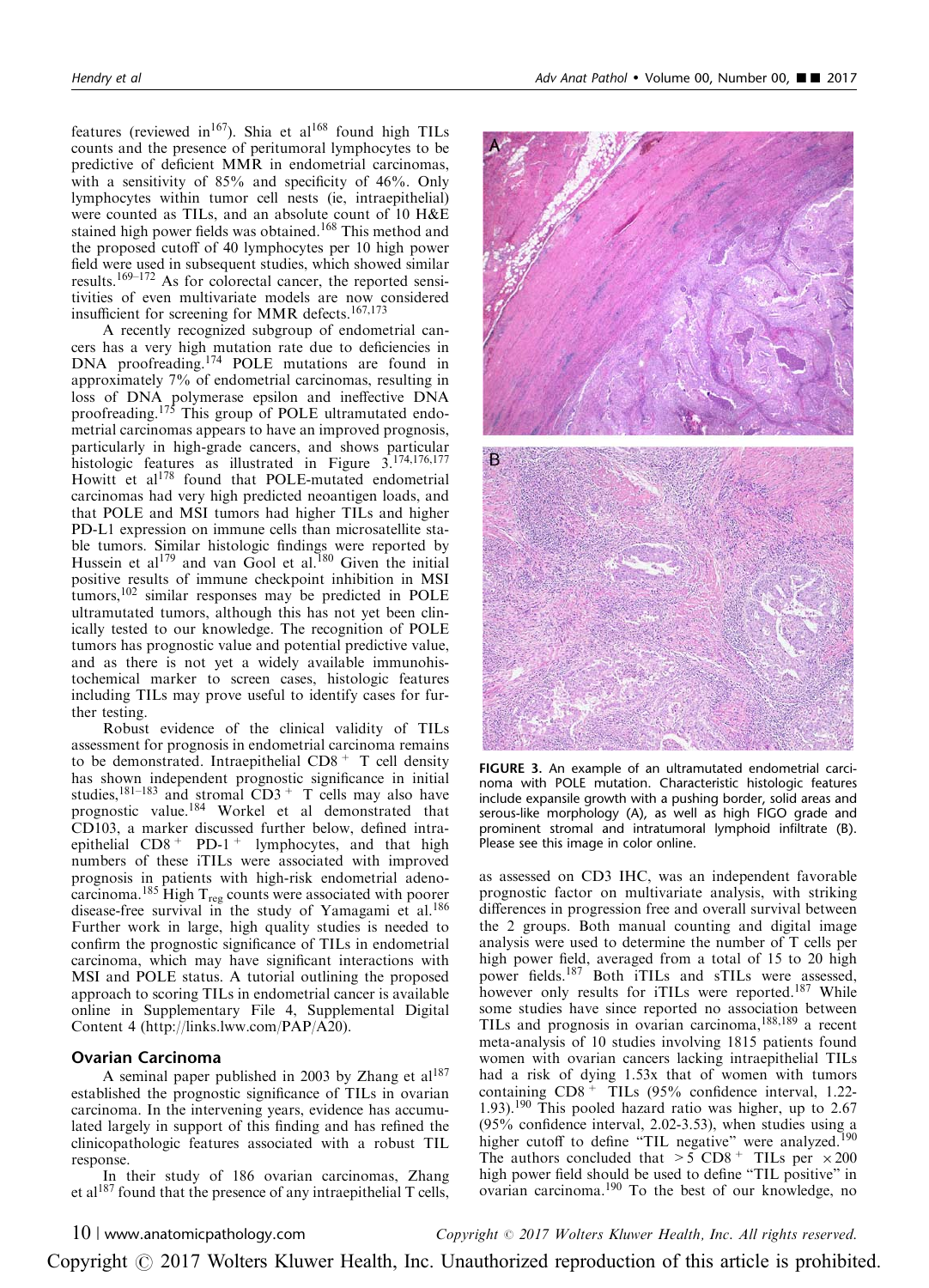study has formally compared the information gained from quantitative IHC-based assessment to that potentially obtained from semiquantitative H&E-based scoring.

As has been reported in other tumor types, different lymphocyte subsets may have different impacts on the progression and prognosis of ovarian carcinoma. In the meta-analysis by Hwang et al,  $190$  CD8 was found to have a more consistent and stronger association with overall survival than CD3. Cytotoxic T cells marked by TIA-1 and granzyme B have also been shown to positively correlate with survival.<sup>[191](#page-20-0)</sup> Interestingly, the presence of  $CD20 + B$ cells and plasma cells co-localized with T cells appears to increase the positive prognostic effect of TILs above that seen with  $CD8 + T$  cells alone.<sup>[192,193](#page-20-0)</sup> Plasma cells were predominantly seen in the stromal compartment, often in association with organized tertiary lymphoid structures,<sup>[193](#page-20-0)</sup> which have been shown to correlate with improved prognosis in many tumor types.[194](#page-20-0) In contrast, conflicting results have been seen with regard to intraepithelial FOXP3<sup>+</sup> T<sub>regs</sub>, with studies showing both positive<sup>[191,195](#page-20-0)</sup> and negative<sup>[196–198](#page-21-0)</sup> effects on survival in ovarian carcinoma.

The location of TILs may have particular significance in ovarian carcinoma. Following the original description of intraepithelial TILs in ovarian carcinoma[,187](#page-20-0) most studies have focused on the epithelial compartment. Stumpf et al<sup>199</sup> reported that high numbers of iTILs, but not sTILs, were associated with improved survival. Similar findings were reported by Darb-Esfahani et al.<sup>200</sup> Webb et al<sup>201</sup> have demonstrated that the integrin CD103, which binds to E-cadherin expressed by epithelial cells, is highly expressed by intraepithelial effector T cells in ovarian carcinoma, and suggested that it is these CD103<sup>+</sup> T cells that contribute to the improved prognosis seen with high levels of TILs. Sim-ilarly, Bosmuller et al<sup>[202](#page-21-0)</sup> found CD103 added prognostic value to conventional T cell markers in the assessment of TILs in ovarian carcinoma. However, 2 studies have reported important prognostic value of TILs in the stromal compart-ment, similar to that seen in the epithelial compartment.<sup>[203,204](#page-21-0)</sup> In addition, the important interaction between T cells, B cells and plasma cells described by Nielsen et al<sup>192</sup> and Kroeger et al, $193$  and the formation of tertiary lymphoid structures, take place predominantly in the tumor stroma. Therefore although intraepithelial TILs clearly have well-demonstrated prognostic significance in ovarian carcinoma, the stromal compartment should also be considered when evaluating TILs in these tumors. A tutorial on TILs assessment in ovarian carcinoma is available in Supplementary File 5, Supplemental Digital Content 5 ([http://links.lww.com/PAP/](http://links.lww.com/PAP/A21) [A21](http://links.lww.com/PAP/A21)). [Figure 4](#page-11-0) illustrates a range of sTILs percentages in ovarian carcinoma as a reference.

Neoadjuvant chemotherapy for ovarian carcinoma is a controversial area, and selection of patients who should receive neoadjuvant chemotherapy rather than undergo primary debulking surgery is currently challenging.<sup>[205–207](#page-21-0)</sup> Pretreatment biopsies matched with posttreatment resection specimens provide valuable opportunities for examining modulation of the immune response by chemotherapy and evaluating potential predictors of response to neoadjuvant chemotherapy. Early work suggests that TILs increase following neoadjuvant chemotherapy, both cyto-toxic and regulatory T cells.<sup>[208,209](#page-21-0)</sup> Importantly, many TILs postneoadjuvant chemotherapy express CTLA-4, PD-1, and PD-L1,<sup>[208](#page-21-0)</sup> and tumor cell expression of PD-L1 may also be induced by neoadjuvant chemotherapy. These molecules may be considered markers of T cell exhaustion

in the appropriate context, and expression of these markers may support the use of immune checkpoint inhibitors fol-lowing chemotherapy to reawaken the immune response.<sup>[208](#page-21-0)</sup> Lo et al<sup>[210](#page-21-0)</sup> also described an increase in immune infiltration following neoadjuvant chemotherapy in those tumors showing some degree of baseline TILs. However, TIL negative tumors tended to remain TIL negative following neoadjuvant chemotherapy, suggesting that assessment of TILs in pretreatment biopsies may help to identify "immunologically inert" tumors, which would be unlikely to respond to immunotherapy approaches.<sup>[210](#page-21-0)</sup> Inclusion of TILs as planned biomarker analyses in future randomized clinical trials, as has been performed in breast carcinoma, may help to reveal any value of TILs in predicting response to neoadjuvant chemotherapy.

The majority of ovarian malignancies are high-grade serous carcinomas which often present at high stage and have a dismal prognosis.<sup>[211](#page-21-0)</sup> The prognostic impact of TILs appears limited to high-grade serous ovarian carcino-mas;<sup>[191](#page-20-0)</sup> however, numbers of other subtypes including endometrioid, clear cell and mucinous carcinomas were small. Interestingly, the association between TILs and MMR status seen in endometrial carcinoma does not appear to be recapitulated in Lynch syndrome–associated endometrioid ovarian carcinoma.[212](#page-21-0) Approximately half of high-grade serous ovarian carcinomas will show defects in the homologous recombination pathway, most commonly BRCA1 inactivation through germline or sporadic mutation or methylation.[213](#page-21-0) Higher levels of TILs are seen in BRCA1 mutated ovarian carcinomas,  $214-217$  which also correlate with the immunoreactive molecular subtype as defined by The Cancer Genome Atlas.<sup>[213,218](#page-21-0)</sup> TILs are included in a set of histologic criteria suggested to predict BRCA1 mutations in high-grade serous ovarian carcino-mas,<sup>[219](#page-21-0)</sup> which demonstrated a high negative predictive value but low positive predictive value. Conflicting results have been obtained regarding the level of TILs in BRCA2 mutated ovarian carcinomas and those showing other defects in the homologous recombination path-way.<sup>[214,216,218](#page-21-0)</sup> Parallels may be drawn to BRCA1/2 associated breast carcinoma in which higher lymphocytic infiltrates are seen in BRCA1 mutated cancers, while BRCA2 associated breast carcinomas do not have a characteristic morphology.<sup>[220,221](#page-21-0)</sup> Why BRCA1 associated tumors show high TILs while tumors with other homologous recombination-pathway defects including BRCA2 do not, is yet to be conclusively explained. The unique function of BRCA1 as a transcription factor, links between BRCA1 mutations and copy number alterations, or potential cancer-testis antigen expression, may warrant further investigation in this context.[222](#page-21-0)

# TILs IN HEAD AND NECK SQUAMOUS CELL CARCINOMA

Head and neck squamous cell carcinoma encompasses a heterogenous group of tumors arising in different subsites within the upper aerodigestive tract, including the oral cavity, the oropharynx, larynx, and hypopharynx. While many cancers are etiologically related to the traditional risk factors of tobacco and alcohol, others are associated with human papilloma virus (HPV) infection. These HPV-related tumors typically arise in the oropharynx, are found in younger, never-smokers and are associated with better prognosis. Following Wolf et  $al's^{223}$ description in 1986 of improved outcome in tumors with

Copyright  $\degree$  2017 Wolters Kluwer Health, Inc. All rights reserved. www.anatomicpathology.com | 11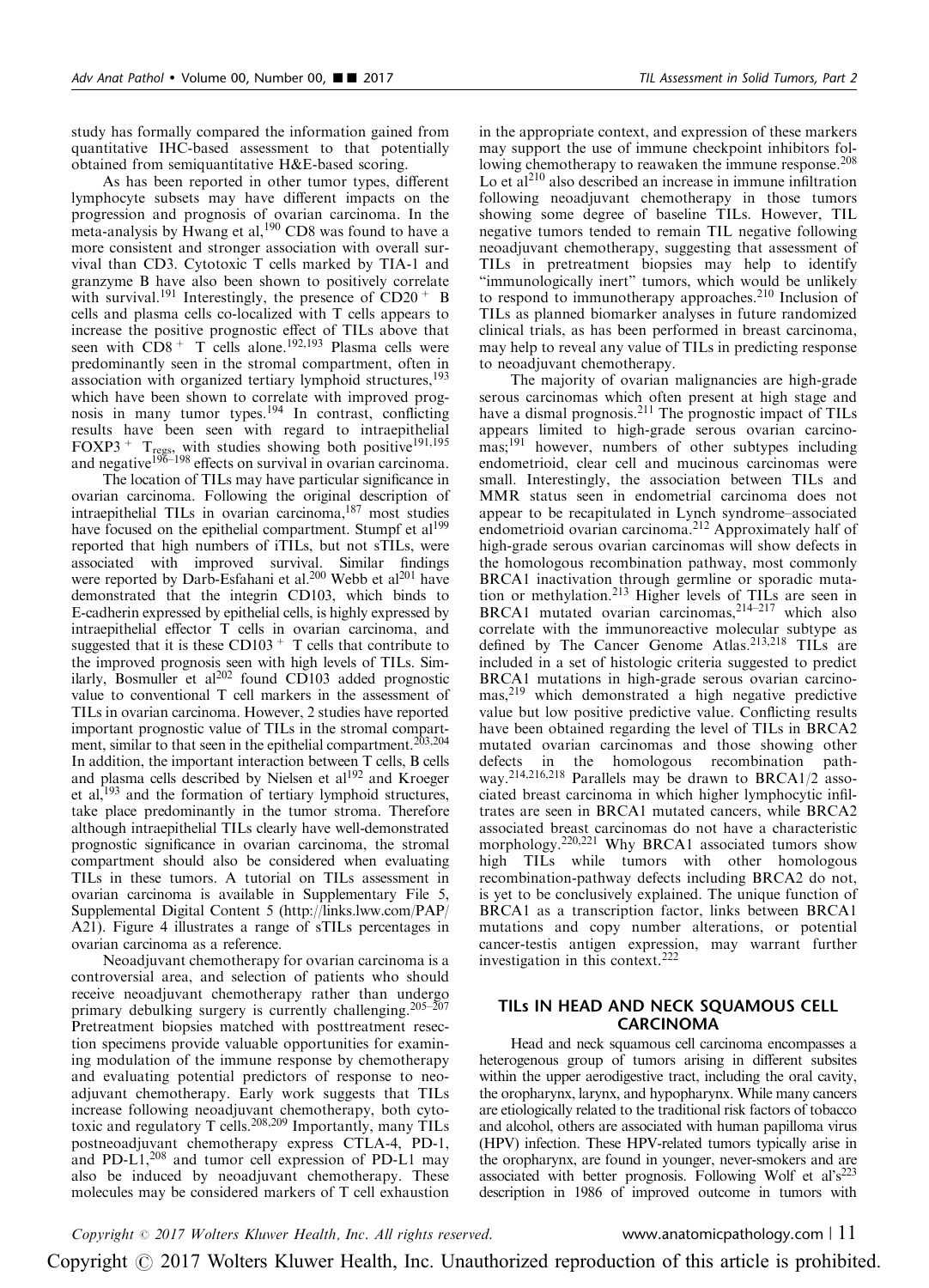<span id="page-11-0"></span>

FIGURE 4. Examples of a range of stromal tumor infiltrating lymphocytes percentages in high-grade serous ovarian carcinoma. Please see this image in color online.

increased lymphocyte infiltration in a small cohort of patients with oral cavity squamous cell carcinoma, many studies have described immune cell infiltrates in head and neck squamous cell carcinoma and correlated these with outcome.<sup>224–226</sup> While the presence of TILs has generally been associated with

improved prognosis, differences have been reported according to anatomic subsite, tumor compartment (intratumoral vs. stromal) and importantly in HPV-positive (HPV $^+$ ) compared with HPV-negative  $(HPV<sup>-</sup>)$  head and neck squamous cell carcinomas.

12 | www.anatomicpathology.com Copyright  $\odot$  2017 Wolters Kluwer Health, Inc. All rights reserved.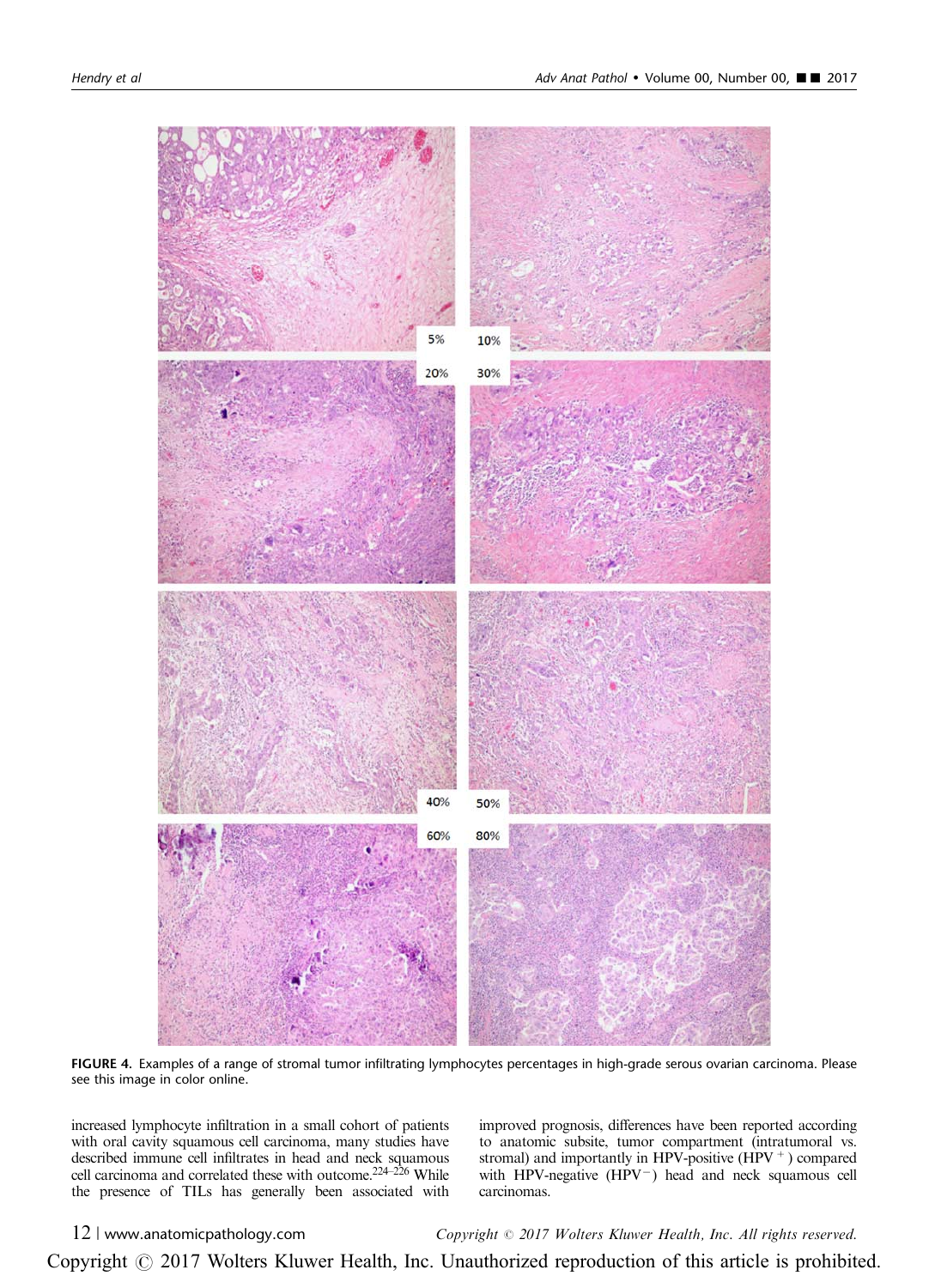Biological and immunologic differences exist between tumors arising in different anatomic subsites of the head and neck. Oropharyngeal squamous cell carcinomas, which arise from the squamous epithelium associated with the lymphoid tissue of the tonsils and base of tongue, have higher numbers of infiltrating iTILs and sTILs compared with other subsites.<sup>[227](#page-21-0)</sup> The preexisting background lymphoid stroma will clearly complicate TIL assessment in these tumors, and an approach similar to that used to assess metastatic deposits in lymph nodes is recommended, that is, to discount any established lymphoid stroma and focus on iTILs in this setting if no desmoplastic stroma is present. Alternatively, it has been suggested that this preexisting lymphoid stroma is not simply a bystander, but may contribute to the improved prognosis of oropharyngeal squamous cell carcinomas compared with squamous cell carcinomas in other regions of the head and neck.<sup>[228](#page-21-0)</sup> This interesting question requires further investigation.

Importantly, within the subset of oropharyngeal tumors, there are significant genomic and immunologic differences between  $HPV^+$  and  $HPV^-$  tumors. Many studies have reported a higher number of TILs, in particular CD8<sup>+</sup> T cells within tumor and stroma, in  $HPV<sup>+</sup>$  tumors compared with HPV<sup>-</sup> tumors.<sup>229–233</sup> Increased numbers of FOXP3<sup>+</sup>  $T_{\text{regs}}$ , PD-1<sup>+</sup> T cells and CD20<sup>+</sup> B cells within immune infiltrates in  $HPV<sup>+</sup>$  tumors have also been described.<sup>[234,235](#page-22-0)</sup> Using gene expression analysis, Wood et  $al^{236}$  $al^{236}$  $al^{236}$  found increased expression of genes encoding PD-1, CTLA-4, and TIM3 in  $HPV^+$  tumors, indicating an exhausted immune response. Interestingly, a B cell signature distinguished  $HPV$ <sup>+</sup> from HPV<sup>-</sup> tumors, suggesting B cells rather than T cells account for the increased TILs seen in HPV<sup>+</sup> tumors.<sup>[236](#page-22-0)</sup> Immunohistochemical studies have shown CD8<sup>+</sup> and  $FOXP3$ <sup>+</sup> TILs to significantly correlate with improved prognosis in oropharyngeal  $HPV^+$  tumors<sup>229–236</sup> and probably also  $HPV^-$  tumors.<sup>233,236</sup>

Genomic analyses have also highlighted the importance of immune cell infiltrates in head and neck squamous cell carcinomas. Using unsupervised clustering of gene expression data, Keck et al<sup>[237](#page-22-0)</sup> identified immune mesenchymal subtypes of  $HPV^+$  and  $HPV^-$  head and neck squamous cell carcinomas, which were associated with increased expression of immune markers, increased CD8 <sup>+</sup> TILs and improved outcomes. Mandal et al,<sup>[238](#page-22-0)</sup> in an analysis of transcriptome data from 280 head and neck squamous cell carcinomas from The Cancer Genome Atlas, found that  $HPV<sup>+</sup>$  tumors had higher levels of T cell and overall immune gene signatures, together with higher expression of markers of immune activation such as granzyme B and perforin. Patients with tumors showing high immune gene expression had superior overall survival, and when controlled for HPV status,  $CD8 + T$  cells were significantly associated with survival.  $T_{\text{regs}}$  and CD56 $\frac{\text{dim}}{\text{N}}$  NK cells were also associated with favorable prognosis.[238](#page-22-0)

Studies including tumors from other subsites have also identified improved outcome with higher immune cell infiltrates. In tumors of the oral cavity, a 3-tiered qualitative assessment of the lymphocytic infiltrate on H&E sections was found to be an independent prognostic factor for local recurrence and overall survival in multivariate analysis.[239](#page-22-0) Similar favorable findings were seen with increased intratumoral or stromal  $CD8 +$  cells,<sup>[240](#page-22-0)</sup> while increased numbers of  $FOXP3 + T_{\text{regs}}$  may have detrimental effects oral cavity squamous cell carcinoma outcome.<sup>[241](#page-22-0)</sup> Vassilakopoulou et  $al^{242}$  and Wang et  $al^{243}$  applied the consensus TILs scoring guidelines from the International Immuno-Oncology Biomarkers Working Group<sup>[1](#page-15-0)</sup> to laryngeal squamous cell carcinoma, and both studies found that the sTILs score was an independent prognostic factor for disease-free survival and overall survival.

Studies using semiquantitative scoring of IHC to describe TILs in head and neck squamous cell carcinomas have suggested a potential predictive role of infiltrating  $CD3$ <sup>+</sup> and  $CD8$ <sup>+</sup> T cells.<sup>[244,245](#page-22-0)</sup> High levels of  $CD3$ <sup>+</sup> and CD8 <sup>+</sup> iTILs correlated with improved outcome following definitive chemoradiotherapy, while sTILs showed no significant association.[244](#page-22-0) In a subsequent cohort of 161 patients treated with surgery followed by adjuvant chemoradiation,  $CD3^+$  and  $CD8^+$  TILs in the stromal, intratumoral, and tumor periphery compartments were all associated with improved outcome.<sup>[245](#page-22-0)</sup> Large prospective clinical trials of treatment modalities would be an ideal setting to further investigate the potential role of TILs in predicting the efficacy of chemoradiation in head and neck squamous cell carcinomas.

As discussed in a recent review, <sup>224</sup> TILs in head and neck squamous cell carcinomas may not yet be ready for implementation as a clinical biomarker. Studies evaluating TILs in head and neck squamous cell carcinomas have been limited by small cohort sizes, retrospective approaches, inclusion of heterogenous populations, univariate analyses, and lack of standardized methodology for TIL quantification. This argues for the need for larger studies with prospective validation that take into account factors such as tumor site and HPV status, and which also determine the relationship between immune infiltrates and immune regulatory markers such as PD-L1. This will be particularly important in the context of predicting response to immune therapies such as PD-1 or PD-L1 inhibitors that are showing promising efficacy in head and neck squamous cell carcinomas.[246,247](#page-22-0) It is encouraging that different research groups have been able to adapt the consensus guidelines for TILs assessment in breast cancer to head and neck squamous cell carcinomas, and demonstrate significant results with regards to prognosis. A standardized methodology will help to overcome many of the barriers to clinical implementation.

## TILs IN GENITOURINARY CARCINOMAS

## Urothelial Carcinoma

The successful introduction of intravesical bacillus Calmette-Guerin (BCG) therapy for high-risk nonmuscle invasive urothelial carcinoma over the past decades can be regarded as early proof of the potential effectiveness of immunotherapy in urothelial carcinoma.[248,249](#page-22-0) The induction of inflammation and a Th1 cytotoxic immune response by BCG administration can control in situ carcinoma and prevent progression to invasive disease.<sup>249</sup> Further support for immunotherapy in bladder cancer has been sparked by the recent FDA approval of the PD-L1 inhibitor atezolizumab for use in advanced urothelial carcinoma<sup>250</sup> and encouraging results from early trials of PD-1 inhibitor pembrolizumab.<sup>251</sup> Response is correlated with the expression of PD-L1 on stromal immune cells,  $250,251$  hence the presence of an immune infiltrate in urothelial carcinoma is critical for the effectiveness of these novel treatments. The presence of TILs in urothelial carcinoma has gained more and more interest during the last few decades. Currently, we can discriminate 2 types of studies on TILs in urothelial carcinoma: those focusing on the

Copyright  $\degree$  2017 Wolters Kluwer Health, Inc. All rights reserved. www.anatomicpathology.com | 13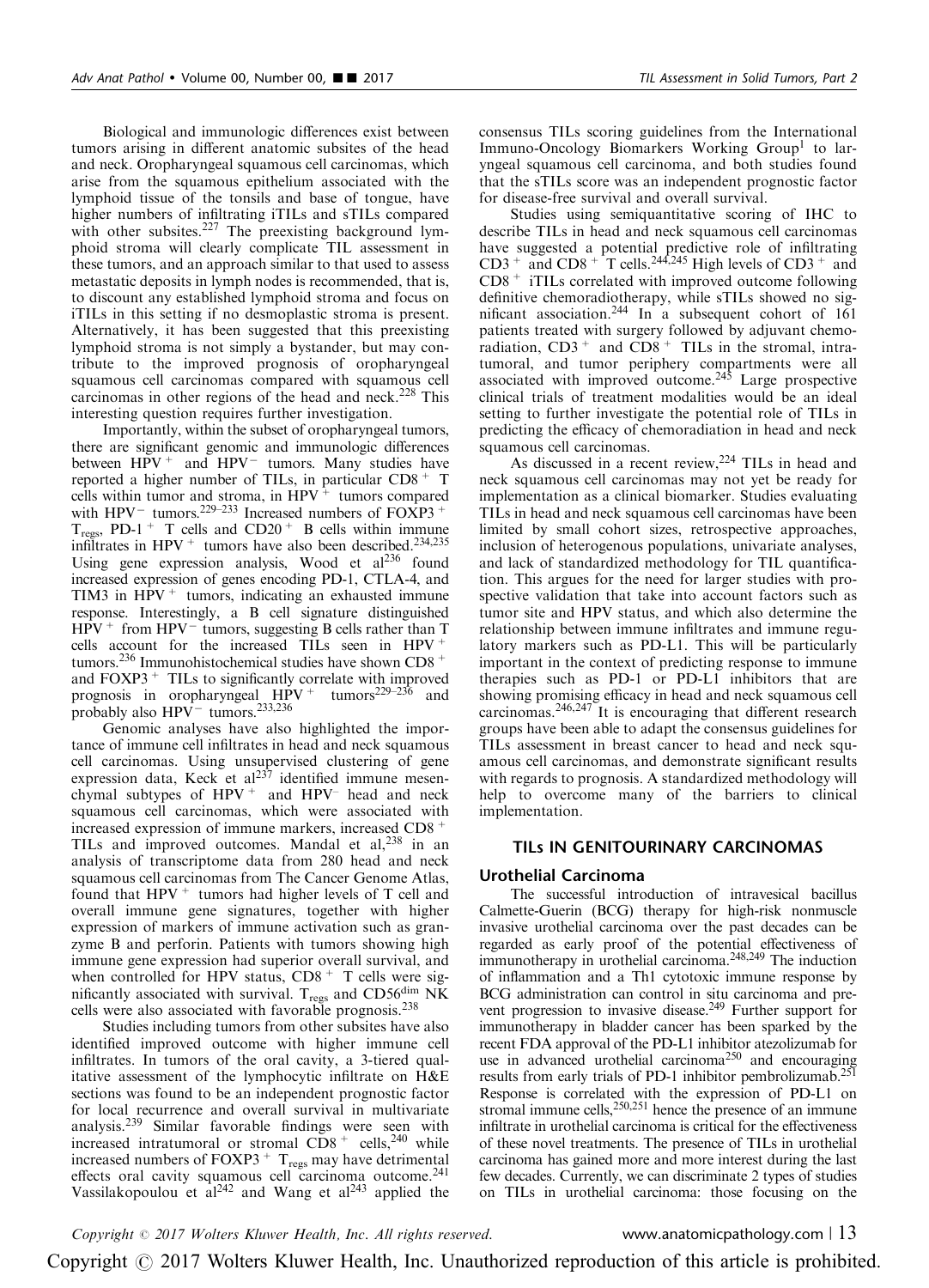prognostic relevance of TILs and those focusing on TILs as predictors of treatment response.

Studies of the prognostic relevance of TILs in urothelial carcinoma, largely based on immunohistochemical quantification of different TIL subsets, have returned somewhat conflicting results. Several decades ago it was reported that the presence of TILs in urothelial carcinoma was associated with a favorable prognosis.<sup>[252,253](#page-22-0)</sup> In a retrospective study on a cohort of 69 urothelial carcinoma cases, Sharma et al<sup>[254](#page-22-0)</sup> found that high numbers of CD8<sup>+</sup> intratumoral T cells in urothelial carcinoma correlated with improved disease-free survival and overall survival. The presence of  $FOXP3 + TILs$  in urothelial carcinoma and the presence of  $CD3<sup>+</sup>$  TILs in nonmuscle invasive urothelial carcinoma have also been associated with a better prognosis.[255,256](#page-22-0) In contrast, others have reported that  $CD3^+$  and  $CD8^+$  TILs are predictive of disease recurrence in patients with solitary low-grade nonmuscle invasive urothelial carcinoma and that CD4 <sup>+</sup> T cells are associated with a poor prognosis in this setting.<sup>[257,258](#page-22-0)</sup> Another study showed that high  $CD3^+$  and  $CD8^+$  T cell infiltrates demonstrated trends toward better prognosis, but that high FOXP3/CD3 and FOXP3/CD8 ratios were correlated with poor outcomes.<sup>[259](#page-22-0)</sup> Similar observations were made by Parodi et al,  $260$  who reported that the intratumoral T effector/ $T_{reg}$  cell ratio in urothelial carcinoma patients with disease recurrence is invariably  $\leq 1$ , while it is always  $>1$  in patients without recurrence. Interestingly, PD-L1 expression on TILs was shown to be significantly associated with better overall survival in urothelial carcinoma patients who subsequently developed metastatic disease and received platinum-based chemotherapy.[261](#page-22-0) Studies investigating TILs as a prognostic marker in urothelial carcinoma have been largely retrospective in relatively small cohorts, with variable definitions of TILs, inclusion of iTILs and/or sTILs, and the scoring methodology used. These inconsistencies hamper comparisons across studies and extrapolation of findings to clinical settings. Large studies investigating the potential prognostic value of TILs as assessed on H&E are lacking.

Platinum-based combination chemotherapy remains the standard first-line treatment for patients with metastatic urothelial carcinoma. $262$  In the second-line setting, many drugs have been tested, but none have become established as a standard of care because of a low frequency of response. In the context of the success of BCG immunotherapy, and the recent development of immune checkpoint inhibitors as an exciting option for second-line systemic therapy, the potential predictive value of TILs has earned significant scientific interest. Intravesical BCG therapy induces an immune response, with a significant increase of  $CD3^+$ ,  $CD4^+$ , and  $CD8^+$  T-cells in tissue specimens observed after treatment, although no significant differences between responders and nonresponders have been found.[263](#page-22-0) Several studies confirmed that a large number of tumor associated macrophages and an increased cancer cell-to-lamina propria tumor associated macrophage ratio were associated with a poor oncologic outcome after BCG.[264–266](#page-22-0) These macrophages play important roles in coordinating polarization of the immune response to either protect or attack the tumor. Pichler et  $al^{267}$  $al^{267}$  $al^{267}$  reported similar findings of an inverse correlation between tumor associated macrophages,  $T_{\text{regs}}$  and  $T$ -bet  $^+$  T-cells and disease-free survival following BCG therapy. High levels of  $CD4^+$  and

 $GATA-3$ <sup>+</sup> T cells were associated with improved disease-free survival.<sup>[267](#page-22-0)</sup>

The hypothesis that the immune system also plays a role in the response of urothelial carcinoma to systemic chemotherapy is supported by a recent study by Baras et al,<sup>[268](#page-22-0)</sup> in which ratio of CD8<sup>+</sup> TILs to CD25<sup>+</sup> T<sub>regs</sub> was strongly associated with response to platinum-based neoadjuvant chemotherapy. As mentioned above, it appears that in urothelial carcinoma the expression of checkpoint molecule PD-L1 on the cells of the immune infiltrate is more relevant in predicting response to PD-1 and PD-L1 inhibitors than expression on tumor cells.<sup>[250,251](#page-22-0)</sup> Of note is the definition of immune cell positivity used in these clinical trials, scoring the percentage of tumor stroma that is covered by PD-L1 positive immune cells, with a cutoff of 1%.[250,251](#page-22-0) Scoring sTILs on H&E as a percentage of tumor area is therefore easily comparable with, and translatable into, immune cell scoring on PD-L1 IHC. The expression of PD-L1 on stromal immune cells correlated with  $CD8 + T$ cell infiltration assessed on IHC, which also correlated with response to atezolizumab.<sup>[250](#page-22-0)</sup> Up-regulation of immune checkpoint molecules is linked to the activation of T cells and is dependent on their presence in the tumor micro-environment.<sup>[269](#page-22-0)</sup> As these 2 parameters are strongly correlated, TIL assessment alone may prove valuable in predicting response to immune checkpoint inhibition, as more novel agents targeting different or multiple checkpoint or stimulatory pathways are developed. An illustrated tutorial for TILs assessment in urothelial carcinoma is available in Supplementary File 6, Supplemental Digital Content 6 (<http://links.lww.com/PAP/A22>).

# Prostate Carcinoma

Traditionally, prostate cancer has not been associated with a florid immune response and the potential of prostate cancer to respond to immunotherapy is still questioned.[270](#page-23-0) Most reports on TILs in prostate cancer have focused on the prognostic relevance of TILs, with fewer studies investigating the predictive value to drug therapies. Reports on the composition of TILs in prostate cancer are heterogenous and sometimes conflicting. One study found that TILs in prostate cancer are predominantly  $CD8 + T$  lymphocytes,[271](#page-23-0) while other studies reported opposite findings with predominant populations of  $CD4^+$  T lymphocytes and sparse  $CD8 + T$  cells.<sup>[272](#page-23-0)</sup> A pronounced presence of  $CD25$ <sup>+</sup> and FOXP3<sup>+</sup> T<sub>regs</sub> in the TIL-infiltrate has been reported.[272–275](#page-23-0) Another study found that a high proportion of CD8<sup>+</sup> TILs in prostate cancer showed expression of PD-1 and had undergone a clonal expansion to an as yet unidentified antigen.<sup>[276](#page-23-0)</sup>

In prostate cancer the relationship between TILs and survival is still unclear, although surprisingly, most reports show evidence for a correlation between TILs and poor prognosis. A high TIL infiltrate has been associated with increased risk of recurrence,  $277-279$  metastasis,  $280$ and poor cancer specific survival.<sup>[281](#page-23-0)</sup> Flammiger et al<sup>[282](#page-23-0)</sup> have published the largest cohort on the prognostic effect of TILs in prostate cancer to date and concluded that patients with either a high or very low number of  $CD3$ <sup>+</sup> lymphocytes in tumor epithelial areas had a shorter time to biochemical recurrence. They did not, however, investigate how the different subsets of T lymphocytes contributed to the clinical outcome. Ness et  $al^{283}$  $al^{283}$  $al^{283}$  showed that the negative prognostic effect may be mediated primarily through  $CD8<sup>+</sup>$  lymphocytes rather than the

14 | www.anatomicpathology.com  $Copyright \odot 2017 \; Wolters \; Kluwer \; Health, \, Inc. \; All \; rights \; reserved.$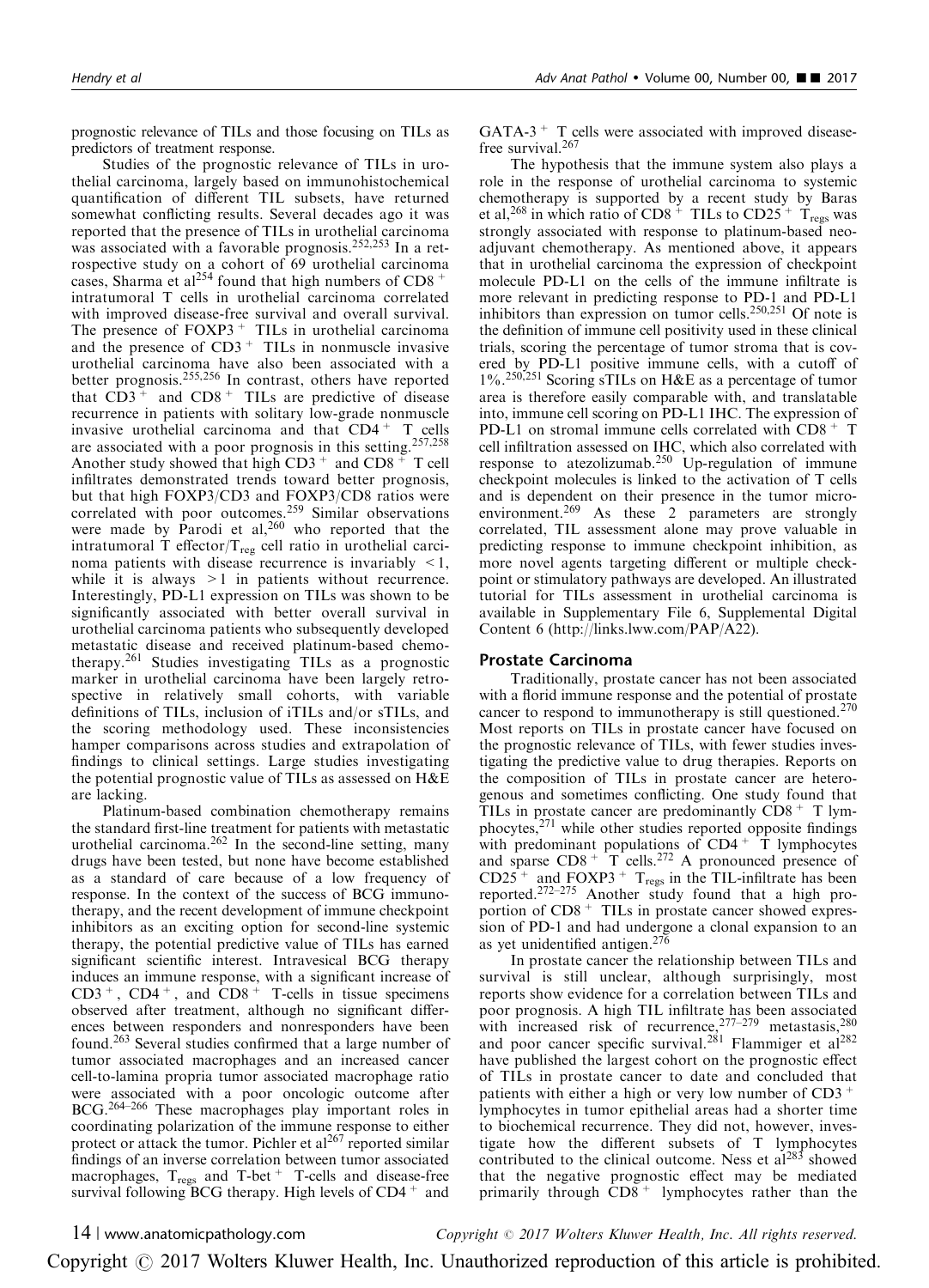overall density of T lymphocytes as measured by CD3 positivity, while Davidsson et al<sup>[284](#page-23-0)</sup> attributed the poor prognostic effect to  $T_{\text{regs}}$  in the prostate cancer microenvironment. Others have reported a correlation between FOXP3<sup>+</sup> TILs in prostate cancer and biochemical recurrence,<sup>[285](#page-23-0)</sup> though Vesalainen et al<sup>[286](#page-23-0)</sup> reported that tumors with dense TILs were associated with higher survival rates than tumors with absent or decreased TILs. In a recent study it was found that higher  $CD8<sup>+</sup>$  and lower PD-1 <sup>+</sup> TIL scores correlated to a longer biochemicalrecurrence free survival in patients subjected to salvage radiotherapy after biochemical relapse.<sup>[287](#page-23-0)</sup> The contribution of B cells to clinicopathologic features of prostate cancer, recurrence and survival is also unclear<sup>278,282</sup>,288-290 and requires further investigation. This apparent association between high TILs and poor prognosis in prostate cancer contrasts with most other solid tumors, as discussed in other sections, and requires validation in large cohorts using a standardized methodology.

Androgen deprivation therapy is the mainstay of systemic treatment for prostate cancer, and has been shown to have immunomodulatory effects, triggering an influx of  $CD4^+$  and  $CD8^+$  TILs.<sup>291,292</sup> Despite the traditional view of prostate cancer as a poorly immunogenic tumor, sipuleucel-T, an autologous dendritic cell vaccine, became the first cancer vaccine to receive FDA approval in 2010.<sup>[293](#page-23-0)</sup> Following the development of more effective chemotherapy for metastatic castrate resistant prostate cancer, sipuleucel-T currently has a limited role in this setting.<sup>[294](#page-23-0)</sup> Trials of immune checkpoint inhibition in prostate cancer have been largely disappointing,<sup>295-297</sup> however a small phase II trial of pembrolizumab in enzalutamide-resistant prostate cancer found tumors with T cell infiltrates and PD-L1 expression may show more promising results.<sup>[298](#page-23-0)</sup> Further exploration of the immune contexture of prostate cancer, its association with prognosis and potential as an immunotherapy biomarker will be of great interest to clinicians and researchers.

## Renal Cell Carcinoma

Before the introduction of tyrosine kinase inhibitors with antiangiogenic actions such as sunitinib, and mTOR inhibitors such as everolimus, immunotherapy was the mainstay of systemic treatment for metastatic renal cell carcinoma.[299](#page-23-0) High dose IL-2 therapy could result in durable complete responses but significant toxicity limited its application.[299](#page-23-0) Recently, excitement has grown over the potential of immune checkpoint inhibitor therapy, with anti-PD-1 agent nivolumab receiving FDA approval for advanced renal cell carcinoma in 2015.[300](#page-23-0) These clinical successes suggest that the immune system plays an important role in the control or progression of renal cell carcinoma, however the prognostic and predictive value of TILs in this setting remains under investigation.

Early reports showed that TILs in renal cell carcinoma are predominantly T cells and natural killer cells with minor populations of B cells.<sup>[301–305](#page-23-0)</sup> T lymphocytes in renal cell carcinoma were found to be enriched in functional CD4 <sup>+</sup> cells of the Th1 lineage and in effector memory CD8 <sup>+</sup> cells.<sup>[306](#page-23-0)</sup> In addition, several populations of  $CD4^+$  and  $CD8$ <sup>+</sup> T<sub>regs</sub> were identified that may synergize to locally dampen antitumor T cell responses.<sup>[306–308](#page-23-0)</sup> Several studies have investigated the relation between TILs and clinical outcome in renal cell carcinoma. Interestingly, increased TILs, both  $CD4^+$  and  $CD8^+$  T cells, appear to correlate

with tumor recurrence and poor prognosis in renal cell carcinoma.[305,309–312](#page-23-0) Potentially of most relevance was the ability of some studies to differentiate between the effector cytotoxic CD8 <sup>+</sup> T cells and their exhausted counter-parts.<sup>[309](#page-23-0)</sup> When dichotomized in such a way, Giraldo et al<sup>[313](#page-24-0)</sup> were able to clearly demonstrate good prognosis with the former  $CD8 + T$ -cell population, and poor prognosis with the latter. Similarly, Nakano et  $al<sup>311</sup>$  $al<sup>311</sup>$  $al<sup>311</sup>$  showed that TILs with high CD8<sup>+</sup> T cell content that exhibited high proliferative activity were associated with improved survival among patients with advanced renal cell carcinoma. High numbers of FOXP3<sup>+</sup>  $T_{regs}$ , both in the tumor microenvironment and the peripheral blood, have been associated with metastasis, short disease-free survival, and poor prognosis.<sup>308,314–317</sup> The presence of  $CD4 + CD25 + FOXP3 - T_{regs}$  in renal cell carcinoma was also significantly associated with poor outcome.<sup>311</sup> In clear cell renal cell carcinoma, PD-1<sup>+</sup> TILs were independent prognostic indicators for overall survival, 315,318 however no significant association was found in nonclear cell renal cell carcinoma.<sup>319</sup> Others have reported on the independent prognostic values of concomitant quantification of densities of  $\text{CD}8^+$ , PD-1<sup>+</sup>, and LAG-3<sup>+</sup> lymphocytes in addition to PD-L1/PD-L2 expression by tumor cells.<sup>313</sup> These somewhat confusing results from retrospective observational studies using different techniques require validation and clarification.

Early data suggest that antiangiogenic targeted therapies in renal cell carcinoma may have immunomodulatory effects. For example, pretreatment with sunitinib increased the ability of the investigators to expand TILs from the tumor ex vivo.[320](#page-24-0) In a phase 1 clinical trial, the antiangiogenic drug bevacizumab increased immune cell infiltration and Th1 gene expression when combined with atezolizumab in metastatic renal cell carcinoma.[321](#page-24-0) Data on the potential predictive value of TILs in this setting are limited, however in one study, higher intratumor CD8 <sup>+</sup> T cell counts were independently associated with shorter overall survival in patients receiving tyrosine kinase inhibitor therapy.[322](#page-24-0) Studies of immune checkpoint inhibitors in renal cell carcinoma have largely focused on PD-L1 expression on tumor cells as a potential predictive bio-marker,<sup>[300,323](#page-23-0)</sup> however data from other tumor types such as urothelial carcinoma suggest that the immune infiltrate may also have predictive value in this setting and this should be investigated further.

#### TILs IN BRAIN TUMORS

The central nervous system has long been considered an immune-privileged organ, but this view is being increasingly challenged as it has become clear that the immune system is active and important in many central nervous system disorders, including neoplastic disease. A prognostic role of TIL infiltration has been shown in some small and retrospective studies for gliomas and brain metastases (reviewed by Bienkowski et al<sup>324</sup>). The principles of TIL assessment described for the respective primary tumor types in this review (eg, breast cancer, lung cancer, melanoma, etc.) are also likely to be applicable in brain metastases (discussed further in part 1 of this review). However, the histomorphology of most primary brain tumors is unique and distinct from other solid cancers and therefore specific TIL assessment algorithms may need to be developed. Nevertheless, here, we summarize the current knowledge on the most common primary brain tumor types, namely gliomas and meningiomas.

Copyright  $\degree$  2017 Wolters Kluwer Health, Inc. All rights reserved. www.anatomicpathology.com | 15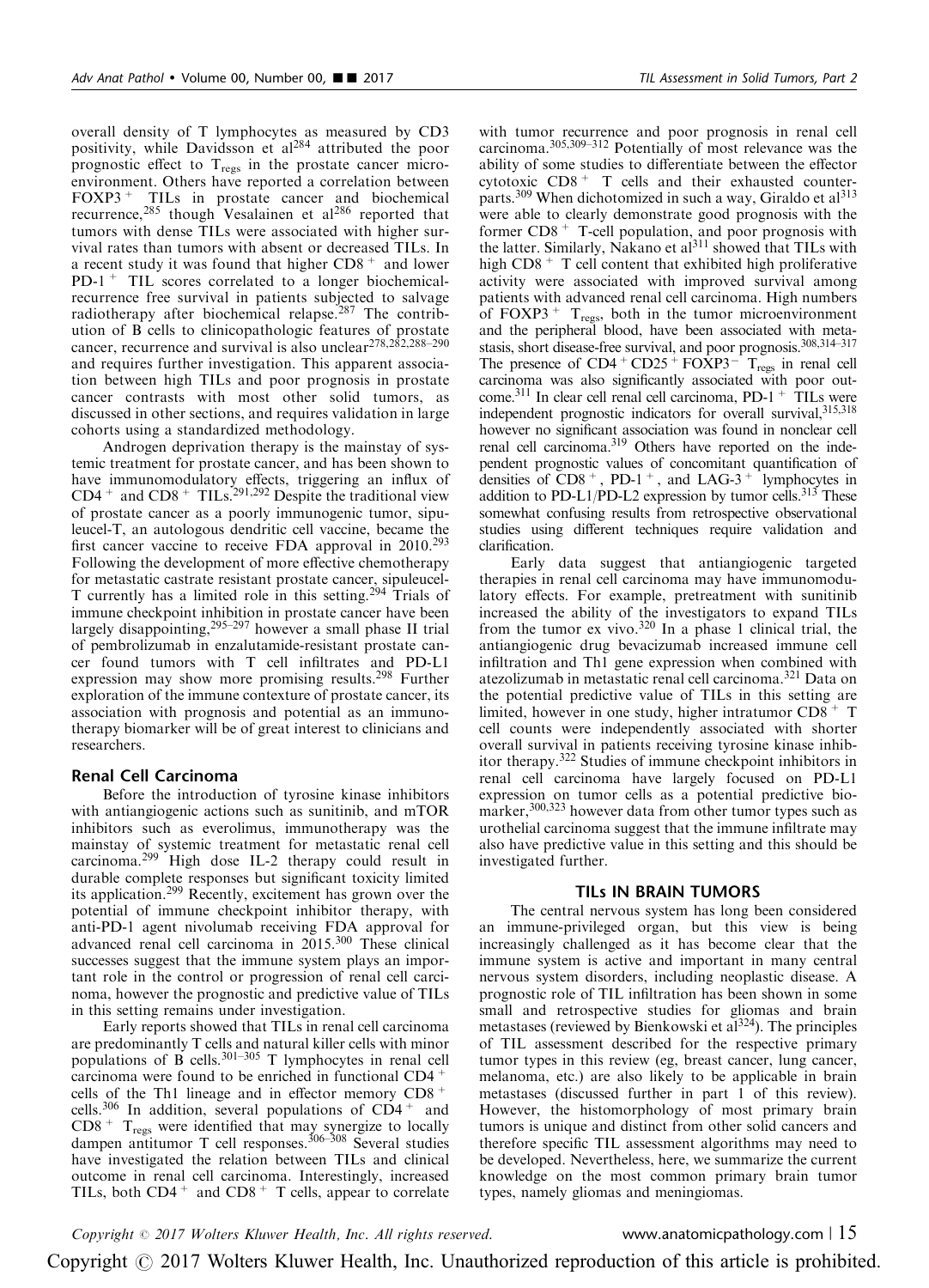# <span id="page-15-0"></span>Gliomas

TILs are frequently present in gliomas, although in most cases at relatively low densities.<sup>[325](#page-24-0)</sup> TILs in gliomas are often found in perivascular areas or show perivascular accentuation when infiltrating the tumor tissue. In addition, TILs may be observed in the invasive edge of the tumor, an area much larger and less definable than the invasive margin of epithelial tumors. Immunohistochemical studies in gliomas have identified microglia/macrophages and various lymphocyte subsets including  $CD8^+$ ,  $CD4^+$ ,  $FOXP3^+$ , and CD45R0<sup>+</sup> lymphocytes among others.<sup>[326–328](#page-24-0)</sup> Rutledge et al<sup>[327](#page-24-0)</sup> used a simple H&E-based 3-tiered scoring system to assess TILs in glioblastomas and identified significant associations with the sarcomatous, gemistocytic, epithelioid, and giant cell histologic subtypes, which cluster within the mesenchymal molecular class. A number of studies have addressed the prognostic role of TILs in gliomas, however, the strength of these studies is generally limited by sample size issues, retrospective design, and nonstandardized assessment of lymphocytic infiltration. As a result the studies are inconsistent with some showing a prognostic role of certain TIL subsets and others showing no association with patient outcome (reviewed by Bien-kowski et al<sup>[324](#page-24-0)</sup>). Adequately designed studies investigating a predictive role of TILs for response to immunotherapies in gliomas are not yet available.

As the methodology of TIL assessment in gliomas varies between studies no clear recommendations on preferred assessment algorithms can be made. Visualization of TIL subsets may require immunohistochemical staining for specific immune cell markers to facilitate clear separation from other cell types of the glioma microenvironment, such as preexisting or neoplastic small astrocytic or oligodendroglial cells. However, there are no systematic studies investigating the optimal method of TIL enumeration or classification and there is great variability in the techniques used in published studies, including estimation of TIL content by visual impression, manual counting, and computer-assisted evaluation. Another area of uncertainty is the tumor compartment in which TILs should be assessed as areas of interest include perivascular spaces, intratumoral areas, perinecrotic areas, the invasive edge, and, where present, the tumor stroma compartment.

The exact role of immune cells in glioma and their potential as clinically relevant biomarkers informing patient management and treatment decisions also remains unclear. Currently, many immunotherapeutic clinical trials enrolling glioma patients are ongoing and investigation of immune cell infiltration as prognostic or predictive markers should be systematically analyzed in translational companion projects of these studies. An important issue that needs to be addressed in this context is the definition of standardized assessment algorithms of TIL infiltrates for gliomas. Given the specific architecture and histomorphology of gliomas, our proposed guidelines for other tumor types such as carcinomas may not be directly applicable to these tumors.

## Meningiomas

Lymphocyte infiltration of variable extent is commonly found in meningiomas. In most cases TILs are not very prominent, but rare cases display striking amounts of intratumoral immune cells, for example, the lymphoplasmacyte-rich meningioma subtype.<sup>[329](#page-24-0)</sup> Some studies have reported higher TIL amounts in atypical and

malignant meningiomas as compared with benign meningiomas, while other studies have observed lower TIL numbers with higher meningioma grade.[324,325,330](#page-24-0) TILs in meningiomas can be present in the perivascular area or intratumorally, and may include  $CD8^+$ ,  $CD4^+$ ,  $CD45^+$ , and  $CD20<sup>+</sup>$  lymphocytes, natural killer cells, and others. The biological and clinical significance of TILs in meningioma is unclear and further study is required. Of note, immunotherapy with immune checkpoint inhibitors of the PD-1/PD-L1 axis has been suggested as a potential therapeutic option in recurrent meningioma, and TIL infiltration may be a candidate biomarker that should be investigated in such studies.[331](#page-24-0) However, as for gliomas, the methodology of TIL assessment is nonstandardized and needs to be elaborated in systematic investigations.

## **DISCUSSION**

In this review, we have focused on common solid tumors in which data about the potential significance of TILs is available or emerging. The importance of TILs and host-tumor immune interactions is clearly not limited to these tumor types, and further exploration of less common or less well-studied tumors such as cervical carcinoma, sarcomas, and pediatric malignancies is anticipated with interest. As can be seen from the above discussion, approaches to TIL scoring have varied both between and within tumor types. Through the efforts of researchers, clinicians and pathologists, the significance of TILs is gaining increasing recognition. However, a standardized methodology would help to increase the quantity and quality of comparable evidence and enable the implementation of TIL scoring in large-scale clinical trials and routine histopathologic practice. The consensus methodology we propose has limitations and many open questions remain, as discussed in part 1 of this review. These methods should be considered a tool for further research, to investigate both the significance of TILs in solid tumors and how we can best assess and describe the host immune response to tumors. They can be used as a reference against which other methods can be tested, and should be thoroughly validated for reproducibility and utility. Significant results have already been demonstrated using this methodology in diverse tumor types including gastric cancer, lung cancer and laryngeal squamous cell carcinoma. However, these recommendations may not be translatable into other tumor types, such as gliomas, for which further work is required to develop a standardized, reproducible and valid methodology. As more evidence becomes available, recommendations will be reviewed, expanded and clarified. It is hoped this proposed standardized methodology will help clinicians, researchers and pathologists to evaluate the utility of TILs assessment with a view to both prognosis and prediction of response to treatment.

## **REFERENCES**

- 1. Salgado R, Denkert C, Demaria S, et al. The evaluation of tumor-infiltrating lymphocytes (TILs) in breast cancer: recommendations by an International TILs Working Group 2014. Ann Oncol. 2015;26:259–271.
- 2. Denkert C, Wienert S, Poterie A, et al. Standardized evaluation of tumor-infiltrating lymphocytes in breast cancer: results of the ring studies of the international immuno-

16 | www.anatomicpathology.com  $Copyright \odot 2017 \; Wolters \; Kluwer \; Health, \; Inc. \; All \; rights \; reserved.$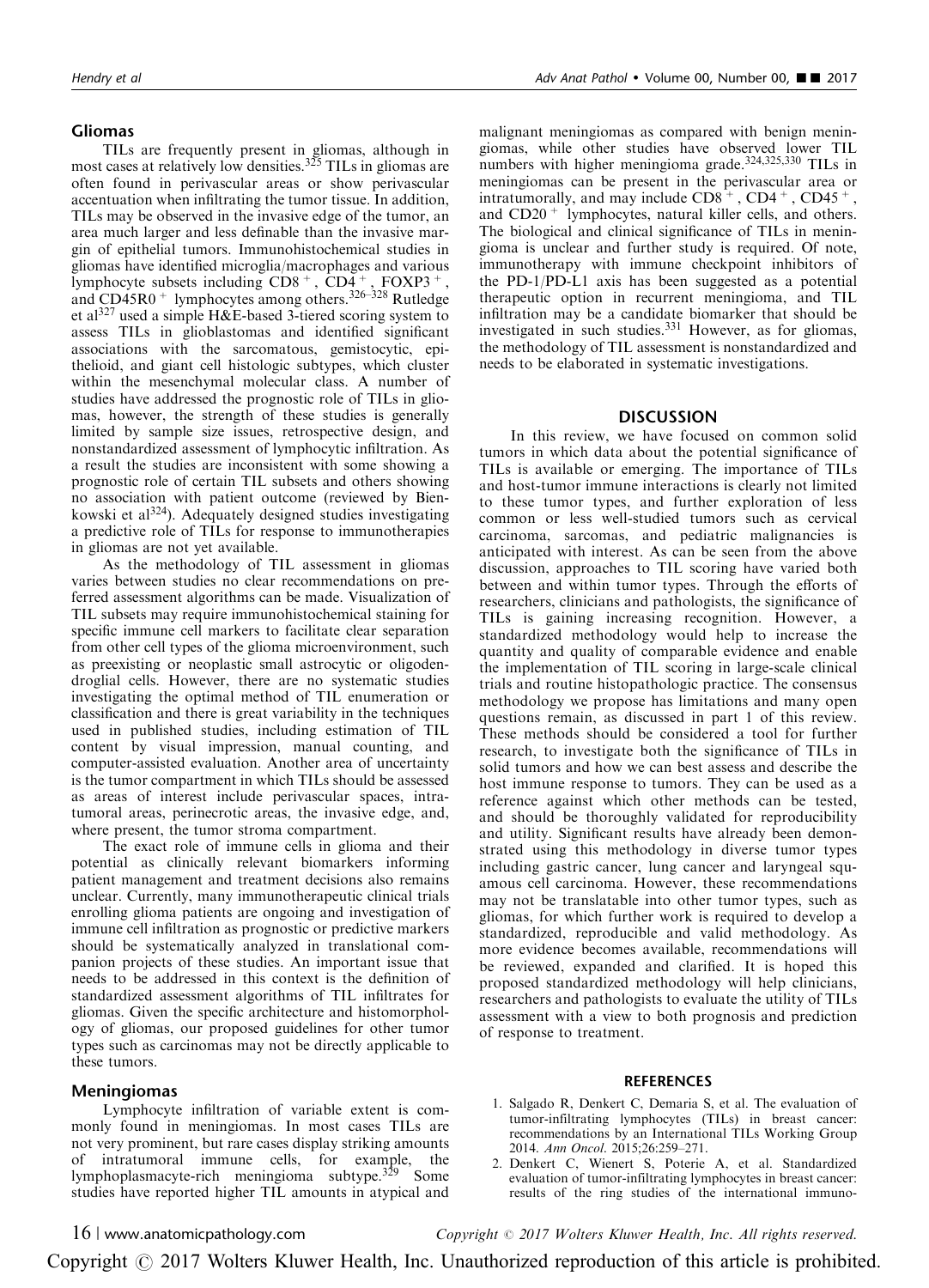<span id="page-16-0"></span>oncology biomarker working group. Mod Pathol. 2016;29: 1155–1164.

- 3. McGovern VJ, Mihm MC Jr, Bailly C, et al. The classification of malignant melanoma and its histologic reporting. Cancer. 1973;32:1446–1457.
- 4. Elder DE, DuPont G, Van Horn M, et al. The role of lymph node dissection for clinical stage I malignant melanoma of intermediate thickness (1.51-3.99 mm). Cancer. 1985;56: 413–418.
- 5. Clark WH Jr, Elder DE, DuPont G, et al. Model predicting survival in stage I melanoma based on tumor progression. J Natl Cancer Inst. 1989;81:1893–1904.
- 6. Dummer R, Hauschild A, Lindenblatt N, et al. Cutaneous melanoma: ESMO Clinical Practice Guidelines for diagnosis, treatment and follow-up. Ann Oncol. 2015;26(suppl 5): v126–v132.
- 7. Busam KJ, Antonescu CR, Marghoob AA, et al. Histologic classification of tumor-infiltrating lymphocytes in primary cutaneous malignant melanoma: a study of interobserver agreement. Am J Clin Pathol. 2001;115:856–860.
- 8. Clemente CG, Mihm MC Jr, Bufalino R, et al. Prognostic value of tumor infiltrating lymphocytes in the vertical growth phase of primary cutaneous melanoma. Cancer. 1996;77: 1303–1310.
- 9. Thomas NE, Busam KJ, From L, et al. Tumor-infiltrating lymphocyte grade in primary melanomas is independently associated with melanoma-specific survival in the populationbased genes, environment and melanoma study. J Clin Oncol. 2013;31:4252–4259.
- 10. Tuthill RJ, Unger JM, Liu PY, et al. Risk assessment in localized primary cutaneous melanoma: a Southwest Oncology Group Study evaluating nine factors and a test of the clark logistic regression prediction model. Am J Clin Pathol. 2002;118:504–511.
- 11. Weiss SA, Han SW, Lui K, et al. Immunologic heterogeneity of tumor-infiltrating lymphocyte composition in primary melanoma. Hum Pathol. 2016;57:116–125.
- 12. Azimi F, Scolyer RA, Rumcheva P, et al. Tumor-infiltrating lymphocyte grade is an independent predictor of sentinel lymph node status and survival in patients with cutaneous melanoma. J Clin Oncol. 2012;30:2678–2683.
- 13. Barnhill RL, Fine JA, Roush GC, et al. Predicting five-year outcome for patients with cutaneous melanoma in a population-based study. Cancer. 1996;78:427-432.
- 14. Taylor RC, Patel A, Panageas KS, et al. Tumor-infiltrating lymphocytes predict sentinel lymph node positivity in patients with cutaneous melanoma. J Clin Oncol. 2007;25:869-875.
- 15. Mandala M, Imberti GL, Piazzalunga D, et al. Clinical and histopathological risk factors to predict sentinel lymph node positivity, disease-free and overall survival in clinical stages I-II AJCC skin melanoma: outcome analysis from a singleinstitution prospectively collected database. Eur J Cancer. 2009;45:2537–2545.
- 16. Rao UN, Lee SJ, Luo W, et al. Presence of tumor-infiltrating lymphocytes and a dominant nodule within primary melanoma are prognostic factors for relapse-free survival of patients with thick (t4) primary melanoma: pathologic analysis of the e1690 and e1694 intergroup trials. Am J Clin Pathol. 2010;133:646–653.
- 17. Eriksson H, Frohm-Nilsson M, Jaras J, et al. Prognostic factors in localized invasive primary cutaneous malignant melanoma: results of a large population-based study. Br J Dermatol. 2015;172:175–186.
- 18. Hillen F, Baeten CI, van de Winkel A, et al. Leukocyte infiltration and tumor cell plasticity are parameters of aggressiveness in primary cutaneous melanoma. Cancer Immunol Immunother. 2008;57:97–106.
- 19. Martinez-Rodriguez M, Thompson AK, Monteagudo C. A significant percentage of CD20-positive TILs correlates with poor prognosis in patients with primary cutaneous malignant melanoma. Histopathology. 2014;65:726–728.
- 20. van Houdt IS, Sluijter BJ, Moesbergen LM, et al. Favorable outcome in clinically stage II melanoma patients is associated with the presence of activated tumor infiltrating T-lymphocytes and preserved MHC class I antigen expression. Int J Cancer. 2008;123:609–615.
- 21. Miracco C, Mourmouras V, Biagioli M, et al. Utility of tumour-infiltrating  $CD25 + FOXP3 +$  regulatory T cell evaluation in predicting local recurrence in vertical growth phase cutaneous melanoma. Oncol Rep. 2007;18:1115–1122.
- 22. Vasaturo A, Di Blasio S, Verweij D, et al. Multispectral imaging for highly accurate analysis of tumour-infiltrating lymphocytes in primary melanoma. Histopathology. 2017; 70:643–649.
- 23. Robinson D, Van Allen EM, Wu YM, et al. Integrative clinical genomics of advanced prostate cancer. Cell. 2015; 161:1215–1228.
- 24. Pasquali S, Spillane A. Contemporary controversies and perspectives in the staging and treatment of patients with lymph node metastasis from melanoma, especially with regards positive sentinel lymph node biopsy. Cancer Treat Rev. 2014;40:893–899.
- 25. Balch CM, Gershenwald JE, Soong SJ, et al. Final version of 2009 AJCC melanoma staging and classification. J Clin Oncol. 2009;27:6199–6206.
- 26. Duprat JP, Brechtbulh ER, Costa de Sa B, et al. Absence of tumor-infiltrating lymphocyte is a reproducible predictive factor for sentinel lymph node metastasis: a multicenter database study by the Brazilian Melanoma Group. PLoS One. 2016;11:e0148160.
- 27. Kruper LL, Spitz FR, Czerniecki BJ, et al. Predicting sentinel node status in AJCC stage I/II primary cutaneous melanoma. Cancer. 2006;107:2436–2445.
- 28. Wong SL, Brady MS, Busam KJ, et al. Results of sentinel lymph node biopsy in patients with thin melanoma. Ann Surg Oncol. 2006;13:302–309.
- 29. Mihm MC Jr, Clemente CG, Cascinelli N. Tumor infiltrating lymphocytes in lymph node melanoma metastases: a histopathologic prognostic indicator and an expression of local immune response. Lab Invest. 1996;74:43-47.
- 30. Bogunovic D, O'Neill DW, Belitskaya-Levy I, et al. Immune profile and mitotic index of metastatic melanoma lesions enhance clinical staging in predicting patient survival. Proc Natl Acad Sci U S A. 2009;106:20429–20434.
- 31. Kakavand H, Vilain RE, Wilmott JS, et al. Tumor PD-L1 expression, immune cell correlates and  $PD-1+1$  lymphocytes in sentinel lymph node melanoma metastases. Mod Pathol. 2015;28:1535–1544.
- 32. Cancer Genome Atlas Network. Genomic classification of cutaneous melanoma. Cell. 2015;161:1681–1696.
- 33. Bremnes RM, Donnem T, Al-Saad S, et al. The role of tumor stroma in cancer progression and prognosis; emphasis on carcinoma-associated fibroblasts and non-small cell lung cancer. J Thorac Oncol. 2011;6:209-217.
- 34. Ruiter D, Bogenrieder T, Elder D, et al. Melanoma–stroma interactions: structural and functional aspects. Lancet Oncol. 2002;3:35–43.
- 35. Ladanyi A, Somlai B, Gilde K, et al. T-cell activation marker expression on tumor-infiltrating lymphocytes as prognostic factor in cutaneous malignant melanoma. Clin Cancer Res. 2004;10:521–530.
- 36. Ladanyi A, Kiss J, Somlai B, et al. Density of DC-LAMP(+) mature dendritic cells in combination with activated T lymphocytes infiltrating primary cutaneous melanoma is a strong independent prognostic factor. Cancer Immunol Immunother. 2007;56:1459–1469.
- 37. Ladanyi A, Kiss J, Mohos A, et al. Prognostic impact of Bcell density in cutaneous melanoma. Cancer Immunol Immunother. 2011;60:1729–1738.
- 38. Tumeh PC, Harview CL, Yearley JH, et al. PD-1 blockade induces responses by inhibiting adaptive immune resistance. Nature. 2014;515:568–571.

Copyright  $\degree$  2017 Wolters Kluwer Health, Inc. All rights reserved. www.anatomicpathology.com | 17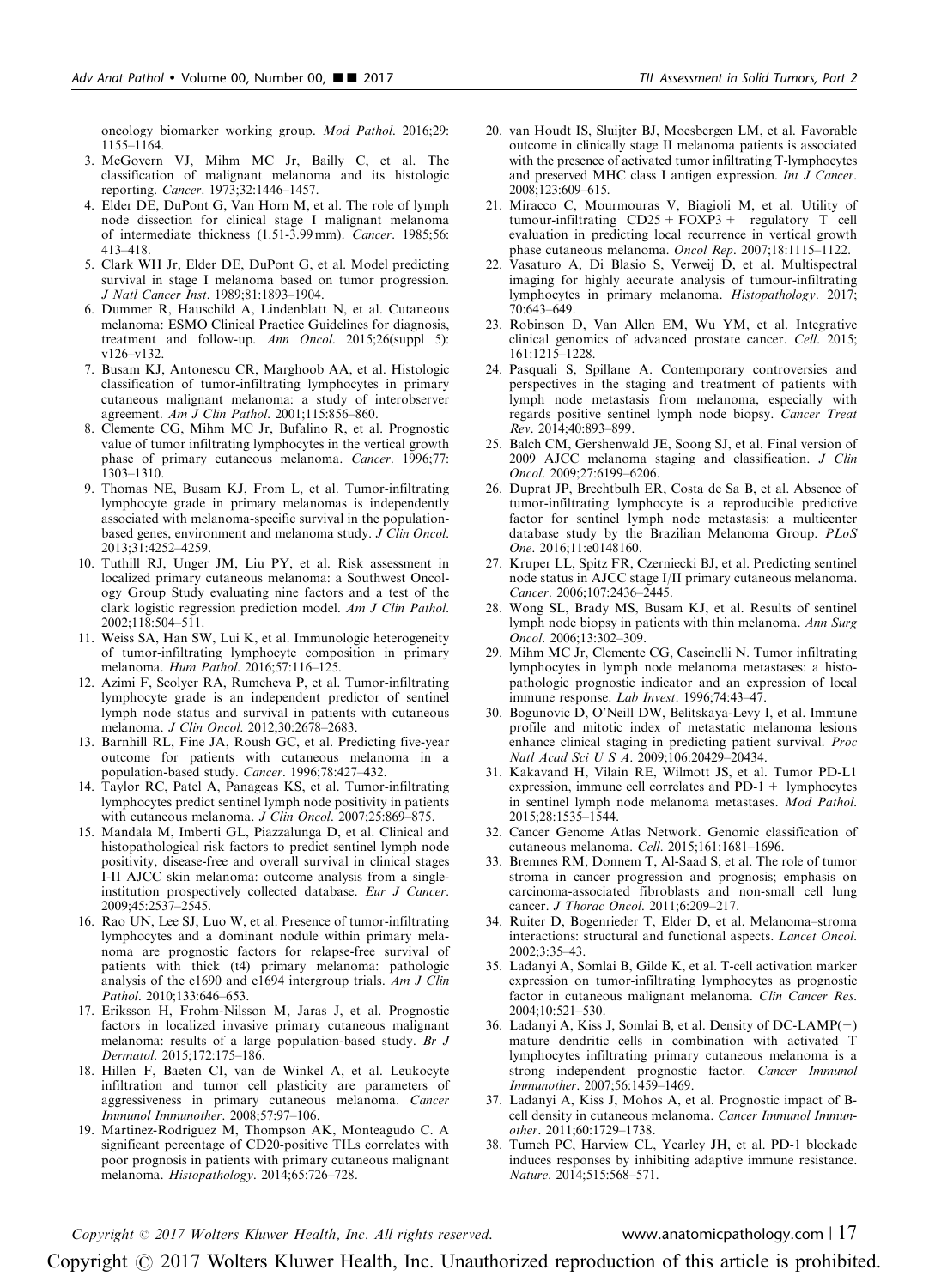- <span id="page-17-0"></span>39. Mlecnik B, Bindea G, Kirilovsky A, et al. The tumor microenvironment and Immunoscore are critical determinants of dissemination to distant metastasis. Sci Transl Med. 2015;8:327ra326.
- 40. MacCarty WC. Principles of prognosis in cancer. J Am Med Assoc. 1931;96:30–33.
- 41. Galon J, Mlecnik B, Bindea G, et al. Towards the introduction of the "Immunoscore" in the classification of malignant tumours. J Pathol. 2014;232:199–209.
- 42. Nowak JA, Hornick JL. Molecular evaluation of colorectal adenocarcinoma: current practice and emerging concepts. Surg Pathol Clin. 2016;9:427–439.
- 43. Ogino S, Goel A. Molecular classification and correlates in colorectal cancer. J Mol Diagn. 2008;10:13–27.
- 44. Asad Umar C, Boland R, Terdiman JP, et al. Revised Bethesda Guidelines for hereditary nonpolyposis colorectal cancer (lynch syndrome) and microsatellite instability. J Natl Cancer Inst. 2004;96:261–268.
- 45. Alexander J, Watanabe T, Wu T, et al. Histopathological identification of colon cancer with microsatellite instability. Am J Pathol. 2001;158:527–535.
- 46. Greenson JK, Bonner JD, Ben-Yzhak O, et al. Phenotype of microsatellite unstable colorectal carcinomas: welldifferentiated and focally mucinous tumors and the absence of dirty necrosis correlate with microsatellite instability. Am J Surg Pathol. 2003;27:563–570.
- 47. Smyrk TC, Watson P, Kaul K, et al. Tumor-infiltrating lymphocytes are a marker for microsatellite instability in colorectal carcinoma. Cancer. 2001;91:2417–2422.
- 48. Jenkins MA, Hayashi S, O'Shea AM, et al. Pathology features in Bethesda guidelines predict colorectal cancer microsatellite instability: a population-based study. Gastroenterology. 2007;133:48–56.
- 49. Joost P, Bendahl P, Halvarsson B, et al. Efficient and reproducible identification of mismatch repair deficient colon cancer: validation of the MMR index and comparison with other predictive models. BMC Clin Pathol. 2013;13:33.
- 50. Halvarsson B, Anderson H, Domanska K, et al. Clinicopathologic factors identify sporadic mismatch repair-defective colon cancers. Am J Clin Pathol. 2008;129:238–244.
- 51. Roman R, Verdu M, Calvo M, et al. Microsatellite instability of the colorectal carcinoma can be predicted in the conventional pathologic examination. A prospective multicentric study and the statistical analysis of 615 cases consolidate our previously proposed logistic regression model. Virchows Arch. 2010;456:533–541.
- 52. Hyde A, Fontaine D, Stuckless S, et al. A histology-based model for predicting microsatellite instability in colorectal cancers. Am J Surg Pathol. 2010;34:1820–1829.
- 53. National Comprehensive Cancer Network. Genetic/familial high-risk assessment: colorectal (Version 2.2016). 2016. Available at: [www.nccn.org/professionals/physician\\_gls/pdf/](http://www.nccn.org/professionals/physician_gls/pdf/genetics_colon.pdf) [genetics\\_colon.pdf.](http://www.nccn.org/professionals/physician_gls/pdf/genetics_colon.pdf) Accessed January 19, 2017.
- 54. Sinicrope FA, Foster NR, Thibodeau SN, et al. DNA mismatch repair status and colon cancer recurrence and survival in clinical trials of 5-fluorouracil-based adjuvant therapy. J Natl Cancer Inst. 2011;103:863–875.
- 55. Popat S, Hubner R, Houlston RS. Systematic review of microsatellite instability and colorectal cancer prognosis. J Clin Oncol. 2005;23:609–618.
- 56. Guastadisegni C, Colafranceschi M, Ottini L, et al. Microsatellite instability as a marker of prognosis and response to therapy: a meta-analysis of colorectal cancer survival data. Eur J Cancer. 2010;46:2788–2798.
- 57. Lindor NM, Burgart LJ, Leontovich O, et al. Immunohistochemistry versus microsatellite instability testing in phenotyping colorectal tumors. J Clin Oncol. 2002;20:1043-1048.
- 58. Shia J, Tang LH, Vakiani E, et al. Immunohistochemistry as first-line screening for detecting colorectal cancer patients at risk for hereditary nonpolyposis colorectal cancer syndrome: a 2-antibody panel may be as predictive as a 4-antibody panel. Am J Surg Pathol. 2009;33:1639–1645.
- 59. Glaire MA, Domingo E, Vermeulen L, et al. POLE proofreading domain mutation defines a subset of immunogenic colorectal cancers with excellent prognosis. Ann Oncol. 2016;27:460O.
- 60. Rozek LS, Schmit SL, Greenson JK, et al. Tumor-infiltrating lymphocytes, Crohn's-like lymphoid reaction, and survival from colorectal cancer. J Natl Cancer Inst. 2016;108:djw027.
- 61. Jass JR. Lymphocytic infiltration and survival in rectal cancer. J Clin Pathol. 1986;39:585-589.
- 62. Klintrup K, Makinen JM, Kauppila S, et al. Inflammation and prognosis in colorectal cancer. Eur J Cancer. 2005;41: 2645–2654.
- 63. Huh JW, Lee JH, Kim HR. Prognostic significance of tumorinfiltrating lymphocytes for patients with colorectal cancer. Arch Surg. 2012;147:366–371.
- 64. Richards CH, Flegg KM, Roxburgh CS, et al. The relationships between cellular components of the peritumoural inflammatory response, clinicopathological characteristics and survival in patients with primary operable colorectal cancer. Br J Cancer. 2012;106:2010-2015.
- 65. Richards CH, Roxburgh CS, Powell AG, et al. The clinical utility of the local inflammatory response in colorectal cancer. Eur J Cancer. 2014;50:309–319.
- 66. Väyrynen JP, Vornanen JO, Sajanti S, et al. An improved image analysis method for cell counting lends credibility to the prognostic significance of T cells in colorectal cancer. Virchows Arch. 2012;460:455–465.
- 67. Park JH, McMillan DC, Edwards J, et al. Comparison of the prognostic value of measures of the tumor inflammatory cell infiltrate and tumor-associated stroma in patients with primary operable colorectal cancer. OncoImmunology. 2016;5:e1098801.
- 68. Galon J, Pages F, Marincola FM, et al. Cancer classification using the Immunoscore: a worldwide task force. J Transl Med. 2012;10:205.
- 69. Broussard EK, Disis ML. TNM staging in colorectal cancer: T is for T cell and M is for memory. J Clin Oncol. 2011; 29:601–603.
- 70. Pages F, Berger A, Camus M, et al. Effector memory T cells, early metastasis, and survival in colorectal cancer. N Engl J Med. 2005;353:2654–2666.
- 71. Galon J, Costes A, Sanchez-Cabo F, et al. Type, density and location of immune cells within human colorectal tumors predict clinical outcome. Science. 2006;313:1960–1964.
- 72. Pages F, Kirilovsky A, Mlecnik B, et al. In situ cytotoxic and memory T cells predict outcome in patients with early-stage colorectal cancer. J Clin Oncol. 2009;27:5944–5951.
- 73. Mlecnik B, Tosolini M, Kirilovsky A, et al. Histopathologicbased prognostic factors of colorectal cancers are associated with the state of the local immune reaction. J Clin Oncol. 2011;29:610–618.
- 74. Mlecnik B, Bindea G, Angell HK, et al. Integrative analyses of colorectal cancer show immunoscore is a stronger predictor of patient survival than microsatellite instability. Immunity. 2016;44:698–711.
- 75. Galon J, Mlecnik B, Marliot F, et al. Validation of the Immunoscore (IM) as a prognostic marker in stage I/II/III colon cancer: Results of a worldwide consortium-based analysis of 1,336 patients. J Clin Oncol. 2016;34(suppl):3500. Abstract.
- 76. Hermitte F. Biomarkers immune monitoring technology primer: Immunoscore(R) colon. J Immunother Cancer. 2016;4:57.
- 77. Mei Z, Liu Y, Liu C, et al. Tumour-infiltrating inflammation and prognosis in colorectal cancer: systematic review and meta-analysis. Br J Cancer. 2014;110:1595–1605.
- 78. Anitei MG, Zeitoun G, Mlecnik B, et al. Prognostic and predictive values of the immunoscore in patients with rectal cancer. Clin Cancer Res. 2014;20:1891–1899.
- 79. Teng F, Mu D, Meng X, et al. Tumor infiltrating lymphocytes (TILs) before and after neoadjuvant chemoradiotherapy and its clinical utility for rectal cancer. Am J Cancer Res. 2015; 5:2064–2074.

18 | www.anatomicpathology.com  $Copyright \odot 2017 \; Wolters \; Kluwer \; Health, \; Inc. \; All \; rights \; reserved.$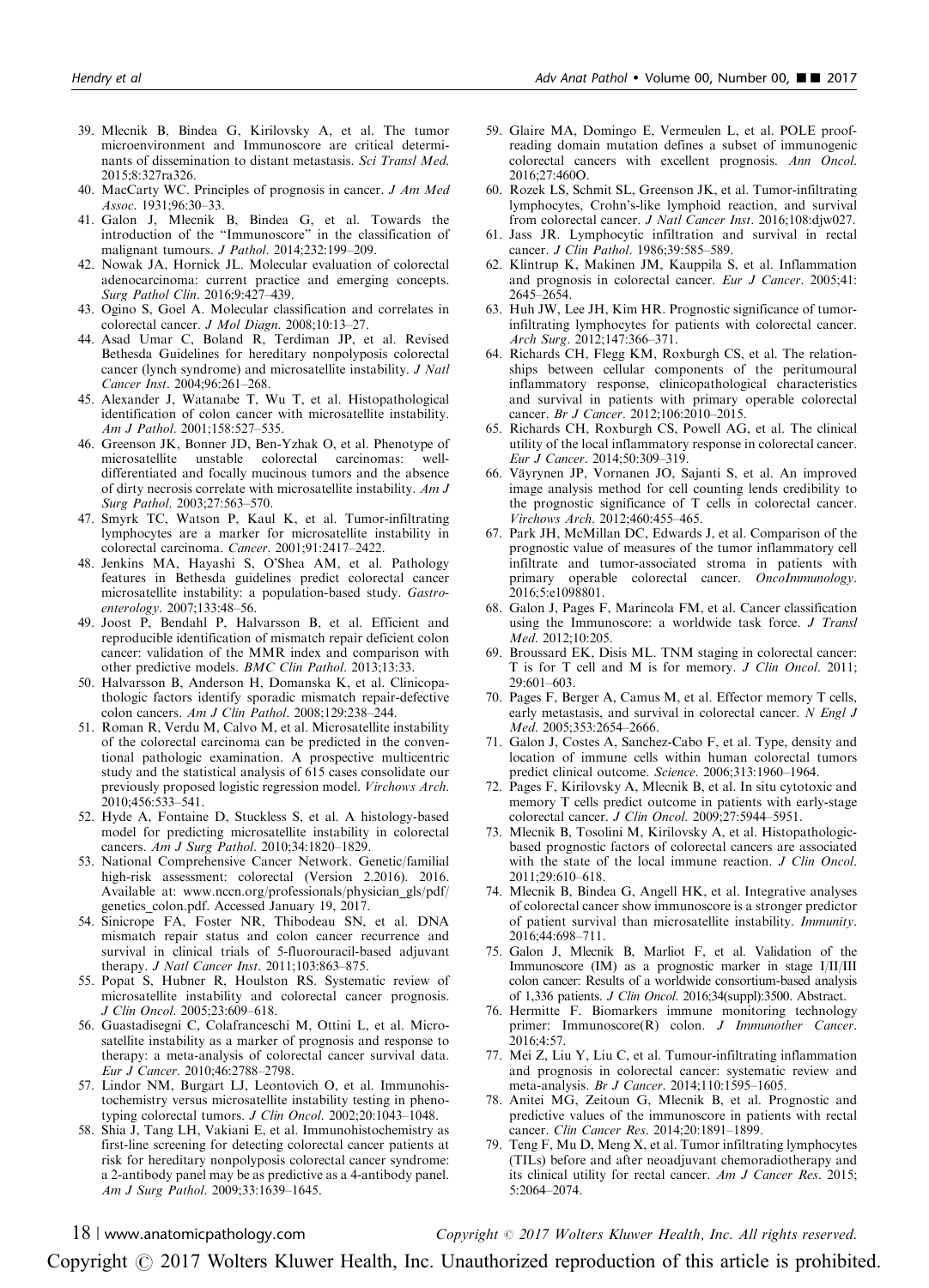- <span id="page-18-0"></span>80. Teng F, Meng X, Kong L, et al. Tumor-infiltrating lymphocytes, forkhead box P3, programmed death ligand-1, and cytotoxic T lymphocyte-associated antigen-4 expressions before and after neoadjuvant chemoradiation in rectal cancer. Transl Res. 2015;166:721–732 e721.
- 81. Yasuda K, Nirei T, Sunami E, et al. Density of CD4(+) and  $CD8(+)$  T lymphocytes in biopsy samples can be a predictor of pathological response to chemoradiotherapy (CRT) for rectal cancer. Radiation Oncology. 2011;6:49.
- 82. McCoy MJ, Hemmings C, Miller TJ, et al. Low stromal Foxp3 + regulatory T-cell density is associated with complete response to neoadjuvant chemoradiotherapy in rectal cancer. Br J Cancer. 2015;113:1677–1686.
- 83. Shinto E, Hase K, Hashiguchi Y, et al.  $CD8 +$  and  $FOXP3 +$ tumor-infiltrating T cells before and after chemoradiotherapy for rectal cancer. Ann Surg Oncol. 2014;21(suppl 3): S414–S421.
- 84. Torre LA, Bray F, Siegel RL, et al. Global cancer statistics 2012. CA Cancer J Clin. 2015;65:87–108.
- 85. Kunk PR, Bauer TW, Slingluff CL, et al. From bench to bedside a comprehensive review of pancreatic cancer immunotherapy. J Immunother Cancer. 2016;4:14.
- 86. El-Khoueiry AB, Sangro B, Yau TC, et al. Phase I/II safety and antitumor activity of nivolumab (nivo) in patients (pts) with advanced hepatocellular carcinoma (HCC): Interim analysis of the CheckMate-040 dose escalation study. J Clin Oncol. 2016;34:4012. Abstr.
- 87. Wang M, Busuttil RA, Pattison S, et al. Immunological battlefield in gastric cancer and role of immunotherapies. World J Gastroenterol. 2016;22:6373–6384.
- 88. Bosman FT, Carneiro F, Hruban RH, et al. WHO Classification of Tumours of the Digestive System, 4th ed. Lyon: IARC; 2010.
- 89. Song HJ, Srivastava A, Lee J, et al. Host inflammatory response predicts survival of patients with Epstein-Barr virus-associated gastric carcinoma. Gastroenterology. 2010;139:84-92 e82.
- 90. Kang BW, Seo AN, Yoon S, et al. Prognostic value of tumorinfiltrating lymphocytes in Epstein-Barr virus-associated gastric cancer. Ann Oncol. 2016;27:494–501.
- 91. Giampieri R, Maccaroni E, Mandolesi A, et al. Mismatch repair deficiency may affect clinical outcome through immune response activation in metastatic gastric cancer patients receiving first-line chemotherapy. Gastric Cancer. 2017;20: 156–163.
- 92. Lee HE, Chae SW, Lee YJ, et al. Prognostic implications of type and density of tumour-infiltrating lymphocytes in gastric cancer. Br J Cancer. 2008;99:1704-1711.
- 93. Chiaravalli AM, Feltri M, Bertolini V, et al. Intratumour T cells, their activation status and survival in gastric carcinomas characterised for microsatellite instability and Epstein-Barr virus infection. Virchows Arch. 2005;448:344–353.
- 94. Hennequin A, Derangere V, Boidot R, et al. Tumor infiltration by Tbet + effector T cells and  $CD20 + B$  cells is associated with survival in gastric cancer patients. Oncoimmunology. 2015;5:e1054598.
- 95. Li K, Zhu Z, Luo J, et al. Impact of chemokine receptor CXCR3 on tumor-infiltrating lymphocyte recruitment associated with favorable prognosis in advanced gastric cancer. Int J Clin Exp Pathol. 2015;8:14725–14732.
- 96. Haas M, Dimmler A, Hohenberger W, et al. Stromal regulatory T-cells are associated with a favourable prognosis in gastric cancer of the cardia. BMC Gastroenterology. 2009;9:65.
- 97. Kim K-J, Lee KS, Cho HJ, et al. Prognostic implications of tumor-infiltrating  $FoxP3 +$  regulatory T cells and CD8 + cytotoxic T cells in microsatellite-unstable gastric cancers. Hum Pathol. 2014;45:285–293.
- 98. Liu K, Yang K, Wu B, et al. Tumor-infiltrating immune cells are associated with prognosis of gastric cancer. Medicine (Baltimore). 2015;94:e1631.
- 99. Zhou S, Xu S, Tao H, et al. CCR7 expression and intratumoral  $FOXP3 + \text{regularity}$  T cells are correlated

with overall survival and lymph node metastasis in gastric cancer. PLoS One. 2013;8:e74430–e74437.

- 100. Thompson ED, Zahurak M, Murphy A, et al. Patterns of PD-L1 expression and CD8 T cell infiltration in gastric adenocarcinomas and associated immune stroma. Gut. 2017;66:794–801.
- 101. Solinas C, Pusole G, Demurtas L, et al. Tumor infiltrating lymphocytes in gastrointestinal tumors: controversies and future clinical implications. Crit Rev Oncol Hematol. 2017;110:106–116.
- 102. Le DT, Uram JN, Wang H, et al. PD-1 blockade in tumors with mismatch-repair deficiency. N Engl J Med. 2015;372: 2509–2520.
- 103. Cancer Genome Atlas Research Network. Comprehensive molecular characterization of gastric adenocarcinoma. Nature. 2014;513:202–209.
- 104. Rooney MS, Shukla SA, Wu CJ, et al. Molecular and genetic properties of tumors associated with local immune cytolytic activity. Cell. 2015;160:48–61.
- 105. Dai C, Geng R, Wang C, et al. Concordance of immune checkpoints within tumor immune contexture and their prognostic significance in gastric cancer. Mol Oncol.  $2016;10:1551 - 1558.$
- 106. Kawazoe A, Kuwata T, Kuboki Y, et al. Clinicopathological features of programmed death ligand 1 expression with tumor-infiltrating lymphocyte, mismatch repair, and Epstein-Barr virus status in a large cohort of gastric cancer patients. Gastric Cancer. 2017;20:407–415.
- 107. Erkan M, Hausmann S, Michalski CW, et al. The role of stroma in pancreatic cancer: diagnostic and therapeutic implications. Nat Rev Gastroenterol Hepatol. 2012;9: 454–467.
- 108. Nielsen MFB, Mortensen MB, Detlefsen S. Key players in pancreatic cancer-stroma interaction: cancer-associated fibroblasts, endothelial and inflammatory cells. World J Gastroenterol. 2016;22:2678–2700.
- 109. Bailey P, Chang DK, Nones K, et al. Genomic analyses identify molecular subtypes of pancreatic cancer. Nature. 2016;531:47–52.
- 110. Hiraoka N, Ino Y, Yamazaki-Itoh R, et al. Intratumoral tertiary lymphoid organ is a favourable prognosticator in patients with pancreatic cancer. Br J Cancer. 2015;112: 1782–1790.
- 111. Hart PA, Smyrk TC, Bamlet WR, et al. Impact of intratumoral inflammation on survival after pancreatic cancer resection. Pancreas. 2016;45:123–126.
- 112. Tang Y, Xu X, Guo S, et al. An increased abundance of tumor-infiltrating regulatory T cells is correlated with the progression and prognosis of pancreatic ductal adenocarcinoma. PLoS One. 2014;9:e91551–e91559.
- 113. Ino Y, Yamazaki-Itoh R, Shimada K, et al. Immune cell infiltration as an indicator of the immune microenvironment of pancreatic cancer. Br J Cancer. 2013;108:914–923.
- 114. Fukunaga A, Miyamoto M, Cho Y, et al.  $CD8 +$  tumorinfiltrating lymphocytes together with  $CD4 + tumor$ infiltrating lymphocytes and dendritic cells improve the prognosis of patients with pancreatic adenocarcinoma. Pancreas. 2004;28:e26–e31.
- 115. Tewari N, Zaitoun AM, Arora A, et al. The presence of tumour-associated lymphocytes confers a good prognosis in pancreatic ductal adenocarcinoma: an immunohistochemical study of tissue microarrays. BMC Cancer. 2013;13:436.
- 116. Harding JJ, El Dika I, Abou-Alfa GK. Immunotherapy in hepatocellular carcinoma: Primed to make a difference? Cancer. 2016;122:367–377.
- 117. Wada Y, Nakashima O, Kutami R, et al. Clinicopathological study on hepatocellular carcinoma with lymphocytic infiltration. Hepatology. 1998;27:407–414.
- 118. Gao Q, Qiu SJ, Fan J, et al. Intratumoral balance of regulatory and cytotoxic T cells is associated with prognosis of hepatocellular carcinoma after resection. J Clin Oncol. 2007;25:2586–2593.

 $Copyright © 2017 Wolters Kluwer Health, Inc. All rights reserved.$  www.anatomicpathology.com | 19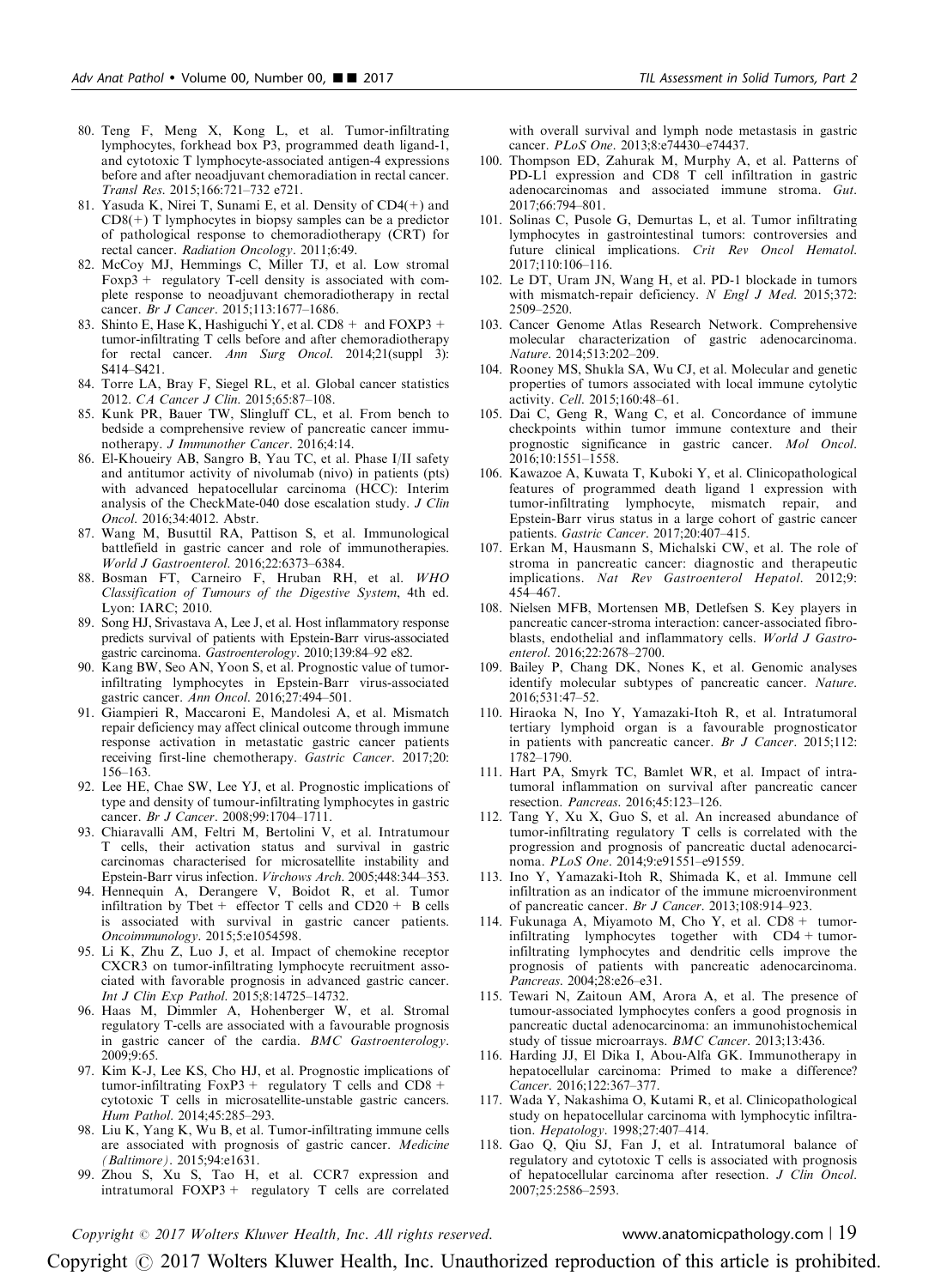- <span id="page-19-0"></span>119. Gabrielson A, Wu Y, Wang H, et al. Intratumoral CD3 and CD8 T-cell densities associated with relapse-free survival in HCC. Cancer Immunol Res. 2016;4:419–430.
- 120. Garnelo M, Tan A, Her Z, et al. Interaction between tumourinfiltrating B cells and T cells controls the progression of hepatocellular carcinoma. Gut. 2017;66:342–351.
- 121. Remark R, Becker C, Gomez JE, et al. The non-small cell lung cancer immune contexture. A major determinant of tumor characteristics and patient outcome. Am J Respir Crit Care Med. 2015;191:377–390.
- 122. Carbone DP, Gandara DR, Antonia SJ, et al. Non-small-cell lung cancer: role of the immune system and potential for immunotherapy. J Thorac Oncol. 2015;10:974–984.
- 123. Donnem T, Kilvaer TK, Andersen S, et al. Strategies for clinical implementation of TNM-Immunoscore in resected nonsmall-cell lung cancer. Ann Oncol. 2016;27:225–232.
- 124. Borghaei H, Paz-Ares L, Horn L, et al. Nivolumab versus docetaxel in advanced nonsquamous non-small-cell lung cancer. N Engl J Med. 2015;373:1627-1639.
- 125. Brahmer JR, Reckamp KL, Baas P, et al. Nivolumab versus docetaxel in advanced squamous-cell non–small-cell lung cancer. N Engl J Med. 2015;373:123-135.
- 126. Fehrenbacher L, Spira A, Ballinger M, et al. Atezolizumab versus docetaxel for patients with previously treated nonsmall-cell lung cancer (POPLAR): a multicentre, open-label, phase 2 randomised controlled trial. The Lancet. 2016;387: 1837–1846.
- 127. Garon EB, Rizvi NA, Hui R, et al. Pembrolizumab for the treatment of non-small-cell lung cancer. N Engl J Med. 2015;372:2018–2028.
- 128. Rizvi NA, Mazières J, Planchard D, et al. Activity and safety of nivolumab, an anti-PD-1 immune checkpoint inhibitor, for patients with advanced, refractory squamous non-small-cell lung cancer (CheckMate 063): a phase 2, single-arm trial. Lancet Oncol. 2015;16:257–265.
- 129. Geng Y, Shao Y, He W, et al. Prognostic role of tumorinfiltrating lymphocytes in lung cancer: a meta-analysis. Cell Physiol Biochem. 2015;37:1560–1571.
- 130. Horne ZD, Jack R, Gray ZT, et al. Increased levels of tumorinfiltrating lymphocytes are associated with improved recurrence-free survival in stage 1A non-small-cell lung cancer. *J Surg Res.* 2011;171:1-5.
- 131. Kilic A, Landreneau RJ, Luketich JD, et al. Density of tumor-infiltrating lymphocytes correlates with disease recurrence and survival in patients with large non-small-cell lung cancer tumors. J Surg Res. 2011;167:207–210.
- 132. Schalper KA, Brown J, Carvajal-Hausdorf D, et al. Objective measurement and clinical significance of TILs in non-small cell lung cancer. J Natl Cancer Inst. 2015;107:dju435.
- 133. Zeng D, Yu Y, Ou Q, et al. Prognostic and predictive value of tumor-infiltrating lymphocytes for clinical therapeutic research in patients with non-small cell lung cancer. Oncotarget. 2016;7:13765–13781.
- 134. Al-Shibli KI, Donnem T, Al-Saad S, et al. Prognostic effect of epithelial and stromal lymphocyte infiltration in non-small cell lung cancer. Clin Cancer Res. 2008;14:5220–5227.
- 135. Ameratunga M, Asadi K, Lin X, et al. PD-L1 and tumor infiltrating lymphocytes as prognostic markers in resected NSCLC. PLoS One. 2016;11:e0153954.
- 136. Al-Shibli K, Al-Saad S, Andersen S, et al. The prognostic value of intraepithelial and stromal CD3-, CD117- and CD138-positive cells in non-small cell lung carcinoma. APMIS. 2010;118:371–382.
- 137. Al-Shibli K, Al-Saad S, Donnem T, et al. The prognostic value of intraepithelial and stromal innate immune system cells in non-small cell lung carcinoma. Histopathology. 2009;55:301–312.
- 138. Donnem T, Hald SM, Paulsen EE, et al. Stromal CD8+ Tcell density-a promising supplement to TNM staging in nonsmall cell lung cancer. Clin Cancer Res. 2015;21:2635–2643.
- 139. Paulsen EE, Kilvaer T, Khanehkenari MR, et al. CD45RO(+) memory T lymphocytes—a candidate marker

for TNM-Immunoscore in squamous non-small cell lung cancer. Neoplasia. 2015;17:839–848.

- 140. Pelletier MP, Edwardes MD, Michel RP, et al. Prognostic markers in resectable non-small cell lung cancer: a multivariate analysis. Can J Surg. 2001;44:180-188.
- 141. Petersen RP, Campa MJ, Sperlazza J, et al. Tumor infiltrating  $F\text{o}xp3 + \text{regularo}y$  T-cells are associated with recurrence in pathologic stage I NSCLC patients. Cancer. 2006;107: 2866–2872.
- 142. Ruffini E, Asioli S, Filosso PL, et al. Clinical significance of tumor-infiltrating lymphocytes in lung neoplasms. Ann Thorac Surg. 2009;87:365–371; discussion 371-372.
- 143. Suzuki K, Kadota K, Sima CS, et al. Clinical impact of immune microenvironment in stage I lung adenocarcinoma: tumor interleukin-12 receptor beta2 (IL-12Rbeta2), IL-7R, and stromal FoxP3/CD3 ratio are independent predictors of recurrence. J Clin Oncol. 2013;31:490–498.
- 144. Tokito T, Azuma K, Kawahara A, et al. Predictive relevance of PD-L1 expression combined with  $CD8 + TIL$  density in stage III non-small cell lung cancer patients receiving concurrent chemoradiotherapy. Eur J Cancer. 2016;55:7–14.
- 145. Alifano M, Mansuet-Lupo A, Lococo F, et al. Systemic inflammation, nutritional status and tumor immune microenvironment determine outcome of resected non-small cell lung cancer. PLoS One. 2014;9:e106914.
- 146. Carus A, Ladekarl M, Hager H, et al. Tumor-associated neutrophils and macrophages in non-small cell lung cancer: no immediate impact on patient outcome. Lung Cancer. 2013;81:130–137.
- 147. Goc J, Germain C, Vo-Bourgais TK, et al. Dendritic cells in tumor-associated tertiary lymphoid structures signal a Th1 cytotoxic immune contexture and license the positive prognostic value of infiltrating  $CD8 + T$  cells. Cancer Res. 2014;74:705–715.
- 148. Ilie M, Hofman V, Ortholan C, et al. Predictive clinical outcome of the intratumoral CD66b-positive neutrophil-to-CD8-positive T-cell ratio in patients with resectable nonsmall cell lung cancer. Cancer. 2012;118:1726–1737.
- 149. Kim MY, Koh J, Kim S, et al. Clinicopathological analysis of PD-L1 and PD-L2 expression in pulmonary squamous cell carcinoma: comparison with tumor-infiltrating T cells and the status of oncogenic drivers. Lung Cancer. 2015;88:24–33.
- 150. Kinoshita T, Muramatsu R, Fujita T, et al. Prognostic value of tumor-infiltrating lymphocytes differs depending on histological type and smoking habit in completely resected non-small-cell lung cancer. Ann Oncol. 2016;27:2117–2123.
- 151. Djenidi F, Adam J, Goubar A, et al. CD8+ CD103+ tumor-infiltrating lymphocytes are tumor-specific tissueresident memory T cells and a prognostic factor for survival in lung cancer patients. J Immunol. 2015;194:3475–3486.
- 152. Hiraoka K, Miyamoto M, Cho Y, et al. Concurrent infiltration by  $CD8 + T$  cells and  $CD4 + T$  cells is a favourable prognostic factor in non-small-cell lung carcinoma. Br J Cancer. 2006;94:275–280.
- 153. Kawai O, Ishii G, Kubota K, et al. Predominant infiltration of macrophages and  $CD8(+)$  T cells in cancer nests is a significant predictor of survival in stage IV nonsmall cell lung cancer. Cancer. 2008;113:1387–1395.
- 154. Kayser G, Schulte-Uentrop L, Sienel W, et al. Stromal CD4/ CD25 positive T-cells are a strong and independent prognostic factor in non-small cell lung cancer patients, especially with adenocarcinomas. Lung Cancer. 2012;76:445–451.
- 155. Liu H, Zhang T, Ye J, et al. Tumor-infiltrating lymphocytes predict response to chemotherapy in patients with advance non-small cell lung cancer. Cancer Immunol Immunother. 2012;61:1849–1856.
- 156. Tao H, Mimura Y, Aoe K, et al. Prognostic potential of FOXP3 expression in non-small cell lung cancer cells combined with tumor-infiltrating regulatory T cells. Lung Cancer. 2012;75:95–101.
- 157. Wakabayashi O, Yamazaki K, Oizumi S, et al. CD4+ T cells in cancer stroma, not  $CD8 + T$  cells in cancer cell nests, are

 $20$  | www.anatomicpathology.com  $\hbox{Copyright} \, \circ \, 2017 \,\, Wolters$  Kluwer Health, Inc. All rights reserved.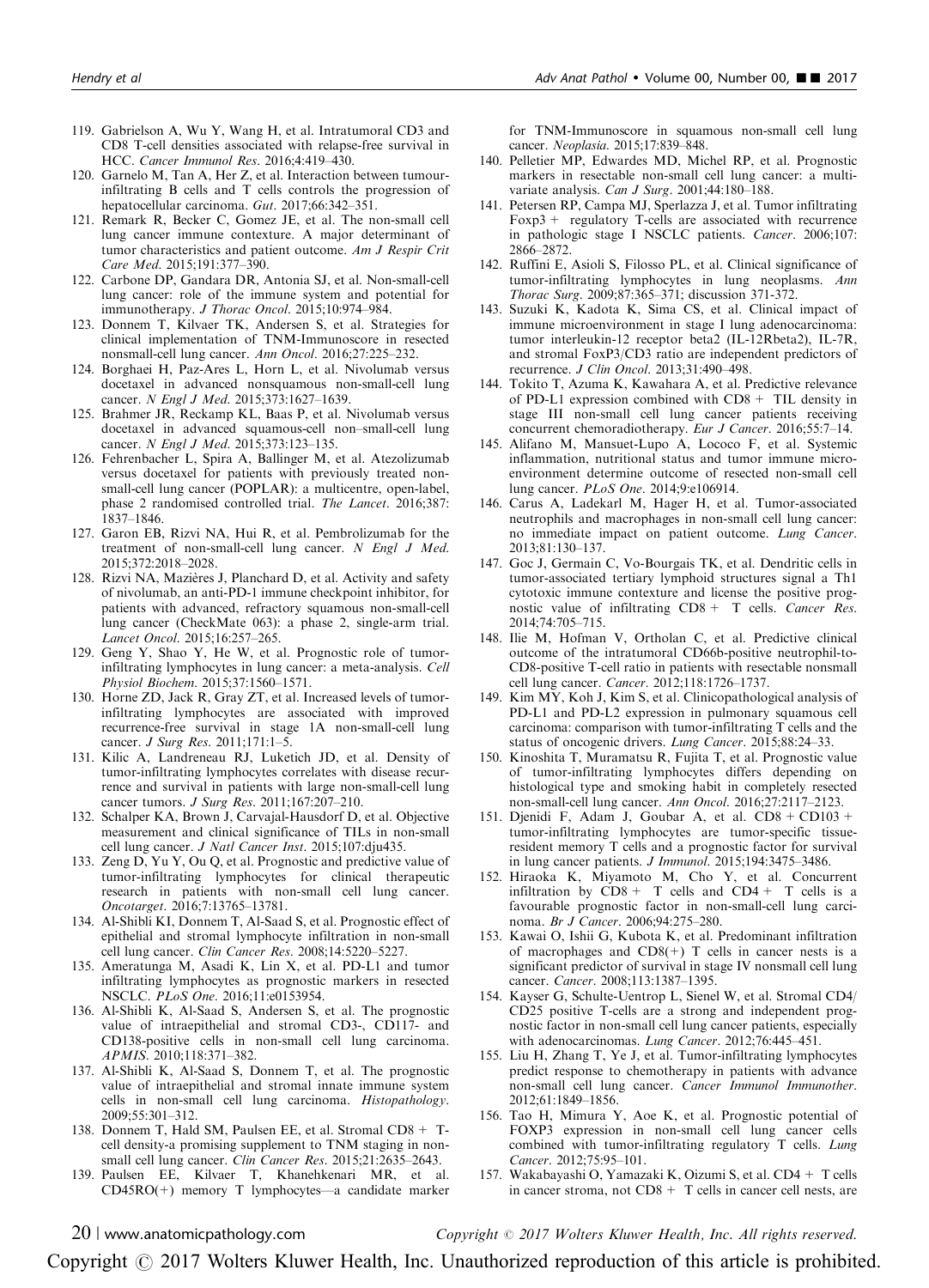<span id="page-20-0"></span>associated with favorable prognosis in human non-small cell lung cancers. Cancer Sci. 2003;94:1003–1009.

- 158. Brambilla E, Le Teuff G, Marguet S, et al. Prognostic effect of tumor lymphocytic infiltration in resectable non-small-cell lung cancer. J Clin Oncol. 2016;34:1223–1230.
- 159. Feng W, Li Y, Shen L, et al. Prognostic value of tumorinfiltrating lymphocytes for patients with completely resected stage IIIA(N2) non-small cell lung cancer. Oncotarget. 2016;7:7227–7240.
- 160. Johnson SK, Kerr KM, Chapman AD, et al. Immune cell infiltrates and prognosis in primary carcinoma of the lung. Lung Cancer. 2000;27:27–35.
- 161. Mignon S, Willard-Gallo K, Van Den Eynden G, et al. P3.02c-087 the relationship of TILs and PD-L1 expression in NSCLC adenocarcinoma in little to non-smokers with driver mutations and outcome parameters. J Thorac Oncol. 2017;12: S1331.
- 162. Dieu-Nosjean MC, Antoine M, Danel C, et al. Long-term survival for patients with non-small-cell lung cancer with intratumoral lymphoid structures. J Clin Oncol. 2008;26: 4410–4417.
- 163. Yamada N, Oizumi S, Kikuchi E, et al. CD8+ tumorinfiltrating lymphocytes predict favorable prognosis in malignant pleural mesothelioma after resection. Cancer Immunol Immunother. 2010;59:1543–1549.
- 164. Anraku M, Cunningham KS, Yun Z, et al. Impact of tumorinfiltrating T cells on survival in patients with malignant pleural mesothelioma. J Thorac Cardiovasc Surg. 2008;135:823–829.
- 165. Salvesen HB, MacDonald N, Ryan P, et al. Methylation of hMLH1 in a population-based series of endometrial carcinomas. Clin Cancer Res. 2000;6:3607–3613.
- 166. Hampel H, Frankel W, Panescu J, et al. Screening for Lynch syndrome (hereditary nonpolyposis colorectal cancer) among endometrial cancer patients. Cancer Res. 2006;66:7810–7817.
- 167. Mills AM, Longacre TA. Lynch syndrome screening in the gynecologic tract: current state of the art. Am J Surg Pathol. 2016;40:e35–e44.
- 168. Shia J, Black D, Hummer AJ, et al. Routinely assessed morphological features correlate with microsatellite instability status in endometrial cancer. Hum Pathol. 2008;39:116–125.
- 169. Garg K, Leitao MM, Kauff ND, et al. Selection of endometrial carcinomas for DNA mismatch repair protein immunohistochemistry using patient age and tumor morphology enhances detection of mismatch repair abnormalities. Am J Surg Pathol. 2009;33:925–933.
- 170. Ferguson SE, Aronson M, Pollett A, et al. Performance characteristics of screening strategies for Lynch syndrome in unselected women with newly diagnosed endometrial cancer who have undergone universal germline mutation testing. Cancer. 2014;120:3932–3939.
- 171. Rabban JT, Calkins SM, Karnezis AN, et al. Association of tumor morphology with mismatch-repair protein status in older endometrial cancer patients: implications for universal versus selective screening strategies for Lynch syndrome. Am J Surg Pathol. 2014;38:793–800.
- 172. Ryan P, Mulligan AM, Aronson M, et al. Comparison of clinical schemas and morphologic features in predicting Lynch syndrome in mutation-positive patients with endometrial cancer encountered in the context of familial gastrointestinal cancer registries. Cancer. 2012;118:681–688.
- 173. Mills AM, Liou S, Ford JM, et al. Lynch syndrome screening should be considered for all patients with newly diagnosed endometrial cancer. Am J Surg Pathol. 2014;38:1501-1509.
- 174. The Cancer Genome Atlas Research Network, Kandoth C, Schultz N, et al. Integrated genomic characterization of endometrial carcinoma. Nature. 2013;497:67–73.
- 175. Church DN, Briggs SE, Palles C, et al. DNA polymerase epsilon and delta exonuclease domain mutations in endometrial cancer. Hum Mol Genet. 2013;22:2820–2828.
- 176. Church DN, Stelloo E, Nout RA, et al. Prognostic significance of POLE proofreading mutations in endometrial cancer. J Natl Cancer Inst. 2015;107:402.
- 177. Meng B, Hoang LN, McIntyre JB, et al. POLE exonuclease domain mutation predicts long progression-free survival in grade 3 endometrioid carcinoma of the endometrium. Gynecol Oncol. 2014;134:15–19.
- 178. Howitt BE, Shukla SA, Sholl LM, et al. Association of polymerase e-mutated and microsatellite-instable endometrial cancers with neoantigen load, number of tumor-infiltrating lymphocytes, and expression of PD-1 and PD-L1. JAMA Oncol. 2015;1:1319–1323.
- 179. Hussein YR, Weigelt B, Levine DA, et al. Clinicopathological analysis of endometrial carcinomas harboring somatic POLE exonuclease domain mutations. Mod Pathol. 2015;28: 505–514.
- 180. van Gool IC, Eggink FA, Freeman-Mills L, et al. POLE proofreading mutations elicit an antitumor immune response in endometrial cancer. Clin Cancer Res. 2015;21:3347–3355.
- 181. Kondratiev S, Sabo E, Yakirevich E, et al. Intratumoral CD8 + T lymphocytes as a prognostic factor of survival in endometrial carcinoma. Clin Cancer Res. 2004;10: 4450–4456.
- 182. Cermakova P, Melichar B, Tomsova M, et al. Prognostic significance of CD3+ tumor-infiltrating lymphocytes in patients with endometrial carcinoma. Anticancer Res. 2014;34:5555–5562.
- 183. de Jong RA, Leffers N, Boezen HM, et al. Presence of tumorinfiltrating lymphocytes is an independent prognostic factor in type I and II endometrial cancer. Gynecol Oncol.  $2009:114:105-110$ .
- 184. Ino K, Yamamoto E, Shibata K, et al. Inverse correlation between tumoral indoleamine 2,3-dioxygenase expression and tumor-infiltrating lymphocytes in endometrial cancer: its association with disease progression and survival. Clin Cancer Res. 2008;14:2310–2317.
- 185. Workel HH, Komdeur FL, Wouters MC, et al. CD103 defines intraepithelial  $CD8 + PDI +$  tumour-infiltrating lymphocytes of prognostic significance in endometrial adenocarcinoma. Eur J Cancer. 2016;60:1–11.
- 186. Yamagami W, Susumu N, Tanaka H, et al. Immunofluorescence-detected infiltration of CD4+ FOXP3+ regulatory T cells is relevant to the prognosis of patients with endometrial cancer. Int J Gynecol Cancer. 2011;21:1628–1634.
- 187. Zhang L, Conejo-Garcia JR, Katsaros D, et al. Intratumoral T cells, recurrence, and survival in epithelial ovarian cancer. N Engl J Med. 2003;348:203–213.
- 188. Preston CC, Maurer MJ, Oberg AL, et al. The ratios of  $CD8 + T$  cells to  $CD4 + CD25 + FOXP3 +$  and  $FOXP3 -$ T cells correlate with poor clinical outcome in human serous ovarian cancer. PLoS One. 2013;8:e80063.
- 189. Shah CA, Allison KH, Garcia RL, et al. Intratumoral T cells, tumor-associated macrophages, and regulatory T cells: association with p53 mutations, circulating tumor DNA and survival in women with ovarian cancer. Gynecol Oncol. 2008;109:215–219.
- 190. Hwang WT, Adams SF, Tahirovic E, et al. Prognostic significance of tumor-infiltrating T cells in ovarian cancer: a meta-analysis. Gynecol Oncol. 2012;124:192–198.
- 191. Milne K, Kobel M, Kalloger SE, et al. Systematic analysis of immune infiltrates in high-grade serous ovarian cancer reveals CD20, FoxP3 and TIA-1 as positive prognostic factors. PLoS One. 2009;4:e6412.
- 192. Nielsen JS, Sahota RA, Milne K, et al. CD20+ tumorinfiltrating lymphocytes have an atypical  $CD27 -$  memory phenotype and together with  $CD8 + T$  cells promote favorable prognosis in ovarian cancer. Clin Cancer Res. 2012;18:3281–3292.
- 193. Kroeger DR, Milne K, Nelson BH. Tumor-infiltrating plasma cells are associated with tertiary lymphoid structures, cytolytic T-cell responses, and superior prognosis in ovarian cancer. Clin Cancer Res. 2016;22:3005–3015.
- 194. Dieu-Nosjean MC, Goc J, Giraldo NA, et al. Tertiary lymphoid structures in cancer and beyond. Trends Immunol. 2014;35:571–580.

Copyright  $\degree$  2017 Wolters Kluwer Health, Inc. All rights reserved. www.anatomicpathology.com | 21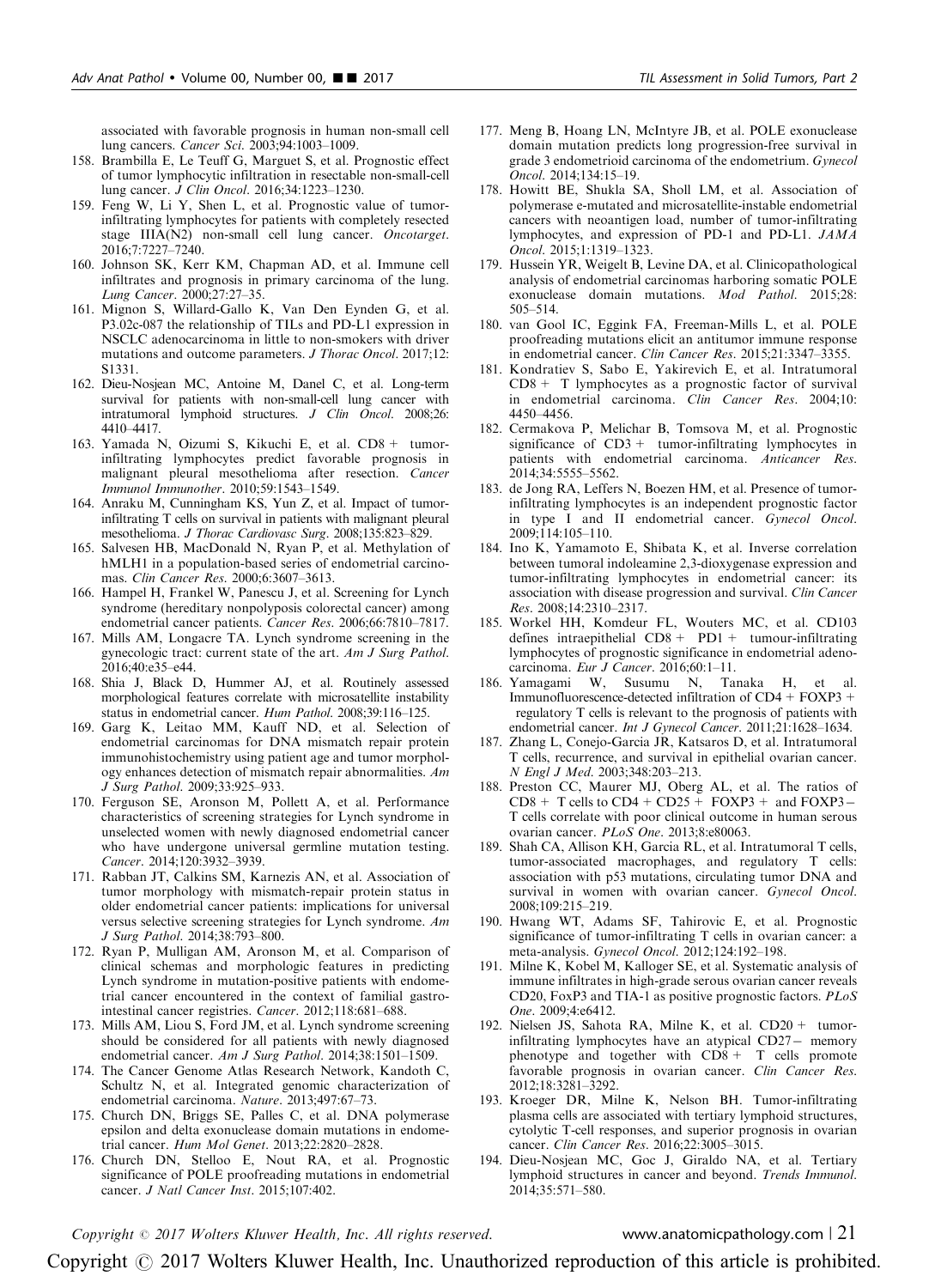- <span id="page-21-0"></span>195. Santoiemma PP, Reyes C, Wang LP, et al. Systematic evaluation of multiple immune markers reveals prognostic factors in ovarian cancer. Gynecol Oncol. 2016;143:120–127.
- 196. Hermans C, Anz D, Engel J, et al. Analysis of FoxP3+ T-regulatory cells and  $CD8 +$  T-cells in ovarian carcinoma: location and tumor infiltration patterns are key prognostic markers. PLoS One. 2014;9:e111757.
- 197. Curiel TJ, Coukos G, Zou L, et al. Specific recruitment of regulatory T cells in ovarian carcinoma fosters immune privilege and predicts reduced survival. Nat Med. 2004;10:942–949.
- 198. Kryczek I, Wei S, Zhu G, et al. Relationship between B7-H4, regulatory T cells, and patient outcome in human ovarian carcinoma. Cancer Res. 2007;67:8900–8905.
- 199. Stumpf M, Hasenburg A, Riener MO, et al. Intraepithelial CD8-positive T lymphocytes predict survival for patients with serous stage III ovarian carcinomas: relevance of clonal selection of T lymphocytes. Br J Cancer. 2009;101: 1513–1521.
- 200. Darb-Esfahani S, Kunze CA, Kulbe H, et al. Prognostic impact of programmed cell death-1 (PD-1) and PD-ligand 1 (PD-L1) expression in cancer cells and tumor-infiltrating lymphocytes in ovarian high grade serous carcinoma. Oncotarget. 2016;7:1486–1499.
- 201. Webb JR, Milne K, Watson P, et al. Tumor-infiltrating lymphocytes expressing the tissue resident memory marker CD103 are associated with increased survival in high-grade serous ovarian cancer. Clin Cancer Res. 2014;20:434–444.
- 202. Bosmuller HC, Wagner P, Peper JK, et al. Combined Immunoscore of CD103 and CD3 identifies long-term survivors in high-grade serous ovarian cancer. Int J Gynecol Cancer. 2016;26:671–679.
- 203. Hagemann AR, Hagemann IS, Cadungog M, et al. Tissuebased immune monitoring II. Cancer Biol Ther. 2014;12: 367–377.
- 204. Barnett JC, Bean SM, Whitaker RS, et al. Ovarian cancer tumor infiltrating T-regulatory (T(reg)) cells are associated with a metastatic phenotype. Gynecol Oncol. 2010;116: 556–562.
- 205. Wright AA, Bohlke K, Armstrong DK, et al. Neoadjuvant chemotherapy for newly diagnosed, advanced ovarian cancer: Society of Gynecologic Oncology and American Society of Clinical Oncology Clinical Practice Guideline. J Clin Oncol. 2016;34:3460–3473.
- 206. Dizon DS. Neoadjuvant chemotherapy for newly diagnosed ovarian cancer: It's all about selection. Gynecol Oncol. 2017;144:241–242.
- 207. Narod S, Sopik V. Neoadjuvant chemotherapy for advancedstage ovarian cancer: are the ASCO and SGO recommendations warranted? Gynecol Oncol. 2017;144:238–240.
- 208. Bohm S, Montfort A, Pearce OM, et al. Neoadjuvant chemotherapy modulates the immune microenvironment in metastases of tubo-ovarian high-grade serous carcinoma. Clin Cancer Res. 2016;22:3025–3036.
- 209. Mesnage SJL, Auguste A, Genestie C, et al. Neoadjuvant chemotherapy (NACT) increases immune infiltration and programmed death-ligand 1 (PD-L1) expression in epithelial ovarian cancer (EOC). Ann Oncol. 2017;28:651–657.
- 210. Lo CS, Sanii S, Kroeger DR, et al. Neoadjuvant chemotherapy of ovarian cancer results in three patterns of tumorinfiltrating lymphocyte response with distinct implications for immunotherapy. Clin Cancer Res. 2017;23:925–934.
- 211. Kurman RJ, Carcangiu ML, Herrington CS, et al. WHO Classification of Tumours of Female Reproductive Organs, 4th ed. Lyon: IARC; 2014.
- 212. Aysal A, Karnezis A, Medhi I, et al. Ovarian endometrioid adenocarcinoma: incidence and clinical significance of the morphologic and immunohistochemical markers of mismatch repair protein defects and tumor microsatellite instability. Am J Surg Pathol. 2012;36:163–172.
- 213. Cancer Genome Atlas Research Network. Integrated genomic analyses of ovarian carcinoma. Nature. 2011;474:609–615.
- 214. Clarke B, Tinker AV, Lee CH, et al. Intraepithelial T cells and prognosis in ovarian carcinoma: novel associations with stage, tumor type, and BRCA1 loss. Mod Pathol. 2009;22:393–402.
- 215. McAlpine JN, Porter H, Kobel M, et al. BRCA1 and BRCA2 mutations correlate with TP53 abnormalities and presence of immune cell infiltrates in ovarian high-grade serous carcinoma. Mod Pathol. 2012;25:740–750.
- 216. Soslow RA, Han G, Park KJ, et al. Morphologic patterns associated with BRCA1 and BRCA2 genotype in ovarian carcinoma. Mod Pathol. 2012;25:625–636.
- 217. Strickland KC, Howitt BE, Shukla SA, et al. Association and prognostic significance of BRCA1/2-mutation status with neoantigen load, number of tumor-infiltrating lymphocytes and expression of PD-1/PD-L1 in high grade serous ovarian cancer. Oncotarget. 2016;7:13587–13598.
- 218. George J, Alsop K, Etemadmoghadam D, et al. Nonequivalent gene expression and copy number alterations in high-grade serous ovarian cancers with BRCA1 and BRCA2 mutations. Clin Cancer Res. 2013;19:3474–3484.
- 219. Fujiwara M, McGuire VA, Felberg A, et al. Prediction of BRCA1 germline mutation status in women with ovarian cancer using morphology-based criteria: identification of a BRCA1 ovarian cancer phenotype. Am J Surg Pathol. 2012;36:1170–1177.
- 220. Lakhani SR, Jacquemier J, Sloane JP, et al. Multifactorial analysis of differences between sporadic breast cancers and cancers involving BRCA1 and BRCA2 mutations. J Natl Cancer Inst. 1998;90:1138–1145.
- 221. Lakhani SR, Gusterson BA, Jacquemier J, et al. The pathology of familial breast cancer: histological features of cancers in families not attributable to mutations in BRCA1 or BRCA2. Clin Cancer Res. 2000;6:782–789.
- 222. Nelson BH. New insights into tumor immunity revealed by the unique genetic and genomic aspects of ovarian cancer. Curr Opin Immunol. 2015;33:93–100.
- 223. Wolf GT, Hudson JL, Peterson KA, et al. Lymphocyte subpopulations infiltrating squamous carcinomas of the head and neck: correlations with extent of tumor and prognosis. Otolaryngol Head Neck Surg. 1986;95:142–152.
- 224. De Meulenaere A, Vermassen T, Aspeslagh S, et al. TILs in head and neck cancer: ready for clinical implementation and why (not)? Head Neck Pathol. 2016. [Epub ahead of print].
- 225. Uppaluri R, Dunn GP, Lewis JS. Focus on TILs: prognostic significance of tumor infiltrating lymphocytes in head and neck cancers. Cancer Immunity. 2008;8:16-26.
- 226. Wallis SP, Stafford ND, Greenman J. Clinical relevance of immune parameters in the tumor microenvironment of head and neck cancers. Head Neck. 2015;37:449–459.
- 227. Green VL, Michno A, Stafford ND, et al. Increased prevalence of tumour infiltrating immune cells in oropharyngeal tumours in comparison to other subsites: relationship to peripheral immunity. Cancer Immunol Immunother. 2013;62:863–873.
- 228. Economopoulou P, Agelaki S, Perisanidis C, et al. The promise of immunotherapy in head and neck squamous cell carcinoma. Ann Oncol. 2016;27:1675–1685.
- 229. Ward MJ, Thirdborough SM, Mellows T, et al. Tumourinfiltrating lymphocytes predict for outcome in HPV-positive oropharyngeal cancer. Br J Cancer. 2014;110:489–500.
- 230. Oguejiofor K, Hall J, Slater C, et al. Stromal infiltration of CD8 T cells is associated with improved clinical outcome in HPV-positive oropharyngeal squamous carcinoma. Br J Cancer. 2015;113:886–893.
- 231. Nordfors C, Grun N, Tertipis N, et al.  $CD8 +$  and  $CD4 +$ tumour infiltrating lymphocytes in relation to human papillomavirus status and clinical outcome in tonsillar and base of tongue squamous cell carcinoma. Eur J Cancer. 2013;49:2522–2530.
- 232. Nasman A, Romanitan M, Nordfors C, et al. Tumor infiltrating  $CD8 +$  and  $Foxp3 +$  lymphocytes correlate to clinical outcome and human papillomavirus (HPV) status in tonsillar cancer. PLoS One. 2012;7:e38711.

 $22$  | www.anatomicpathology.com  $\qquad \qquad \qquad \qquad$   $\qquad \qquad$  Copyright  $\odot$  2017 Wolters Kluwer Health, Inc. All rights reserved.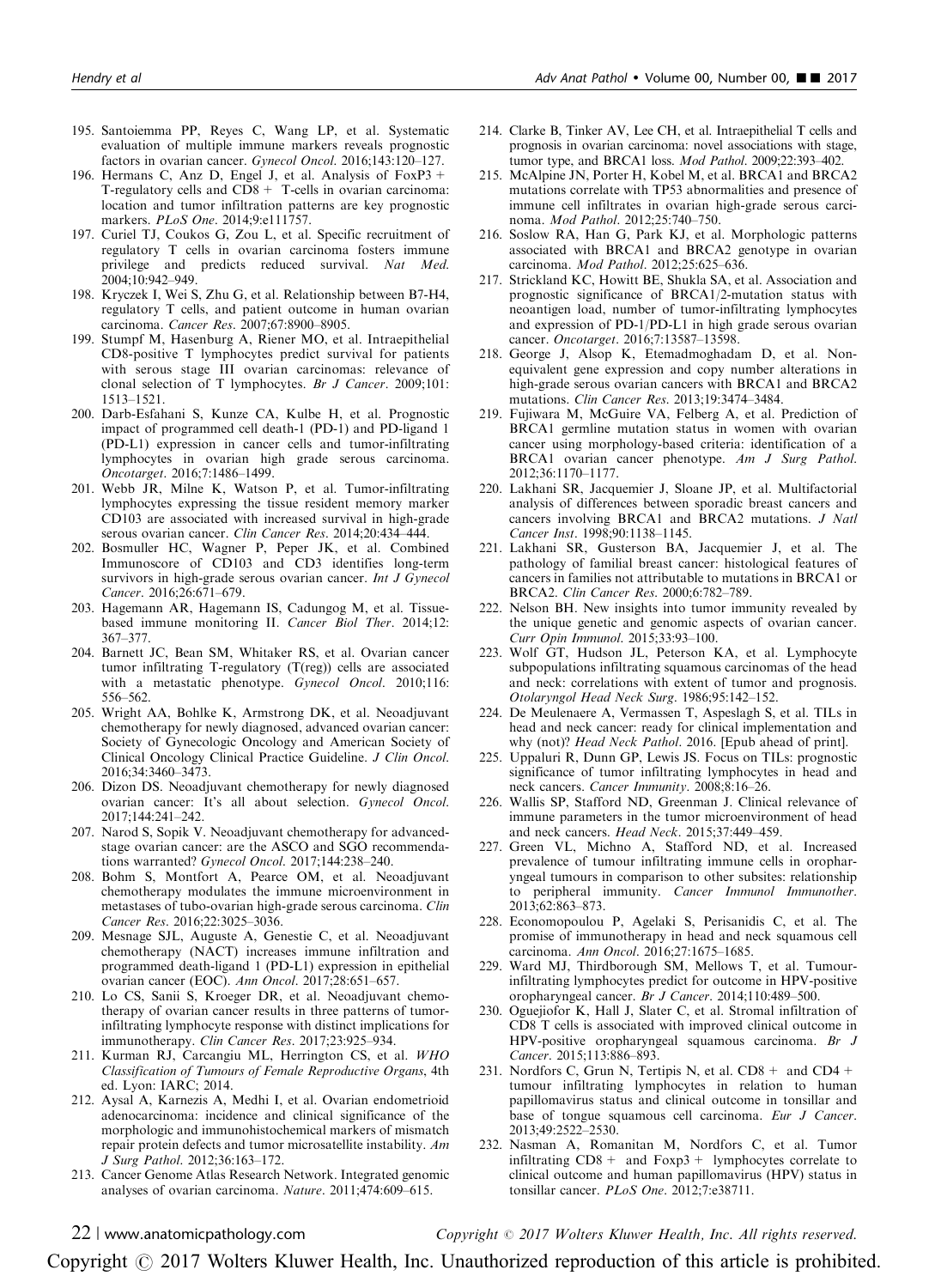- <span id="page-22-0"></span>233. Matlung SE, van Kempen PMW, Bovenschen N, et al. Differences in T-cell infiltrates and survival between HPV + and HPV- oropharyngeal squamous cell carcinoma. Future Science. 2016;2:FSO88.
- 234. Russell SM, Angell TE, Lechner MG, et al. Immune cell infiltration patterns and survival in head and neck squamous cell carcinoma. Head Neck Oncol. 2013;5:24.
- 235. Badoual C, Hans S, Merillon N, et al. PD-1-expressing tumor-infiltrating T cells are a favorable prognostic biomarker in HPV-associated head and neck cancer. Cancer Res. 2013;73:128–138.
- 236. Wood O, Woo J, Seumois G, et al. Gene expression analysis of TIL rich HPV-driven head and neck tumors reveals a distinct B-cell signature when compared to HPV independent tumors. Oncotarget. 2016;7:56781–56797.
- 237. Keck MK, Zuo Z, Khattri A, et al. Integrative analysis of head and neck cancer identifies two biologically distinct HPV and three non-HPV subtypes. Clin Cancer Res. 2015;21: 870–881.
- 238. Mandal R, Senbabaoglu Y, Desrichard A, et al. The head and neck cancer immune landscape and its immunotherapeutic implications. JCI Insight. 2016;1:e89829.
- 239. Brandwein-Gensler M, Teixeira MS, Lewis CM, et al. Oral squamous cell carcinoma: histologic risk assessment, but not margin status, is strongly predictive of local disease-free and overall survival. Am J Surg Pathol. 2005;29:167–178.
- 240. Watanabe Y, Katou F, Ohtani H, et al. Tumor-infiltrating lymphocytes, particularly the balance between CD8(+) T cells and  $CCR4(+)$  regulatory T cells, affect the survival of patients with oral squamous cell carcinoma. Oral Surg Oral Med Oral Pathol Oral Radiol Endod. 2010;109:744–752.
- 241. Liang YJ, Liu HC, Su YX, et al. Foxp3 expressed by tongue squamous cell carcinoma cells correlates with clinicopathologic features and overall survival in tongue squamous cell carcinoma patients. Oral Oncol. 2011;47:566–570.
- 242. Vassilakopoulou M, Avgeris M, Velcheti V, et al. Evaluation of PD-L1 expression and associated tumor-infiltrating lymphocytes in laryngeal squamous cell carcinoma. Clin Cancer Res. 2016;22:704–713.
- 243. Wang J, Wang S, Song X, et al. The prognostic value of systemic and local inflammation in patients with laryngeal squamous cell carcinoma. Onco Targets Ther. 2016;9: 7177–7185.
- 244. Balermpas P, Michel Y, Wagenblast J, et al. Tumourinfiltrating lymphocytes predict response to definitive chemoradiotherapy in head and neck cancer. Br J Cancer. 2014;  $110.501 - 509$
- 245. Balermpas P, Rodel F, Rodel C, et al. CD8 + tumourinfiltrating lymphocytes in relation to HPV status and clinical outcome in patients with head and neck cancer after postoperative chemoradiotherapy: A multicentre study of the German cancer consortium radiation oncology group (DKTK-ROG). Int J Cancer. 2016;138:171–181.
- 246. Seiwert TY, Burtness B, Mehra R, et al. Safety and clinical activity of pembrolizumab for treatment of recurrent or metastatic squamous cell carcinoma of the head and neck (KEYNOTE-012): an open-label, multicentre, phase 1b trial. Lancet Oncol. 2016;17:956–965.
- 247. Ferris RL, Blumenschein G Jr, Fayette J, et al. Nivolumab for recurrent squamous-cell carcinoma of the head and neck. N Engl J Med. 2016;375:1856–1867.
- 248. Morales A, Eidinger D, Bruce AW. Intracavitary bacillus Calmette-Guerin in the treatment of superficial bladder tumors. J Urol. 1976;116:180–183.
- 249. Shelley M, Court JB, Kynaston H, et al. Intravesical Bacillus Calmette-Guerin in Ta and T1 bladder cancer. Cochrane Database Syst Rev. 2000;4:CD001986.
- 250. Rosenberg JE, Hoffman-Censits J, Powles T, et al. Atezolizumab in patients with locally advanced and metastatic urothelial carcinoma who have progressed following treatment with platinum-based chemotherapy: a single-arm, multicentre, phase 2 trial. Lancet. 2016;387:1909–1920.
- 251. Plimack ER, Bellmunt J, Gupta S, et al. Safety and activity of pembrolizumab in patients with locally advanced or metastatic urothelial cancer (KEYNOTE-012): a non-randomised, open-label, phase 1b study. Lancet Oncol. 2017;18:212–220.
- 252. Mostofi FK, Sesterhenn I. Plenary lecture: lymphocytic infiltration in relationship to urologic tumors. Natl Cancer Inst Monogr. 1978;49:133–141.
- 253. Lipponen PK, Eskelinen MJ, Jauhiainen K, et al. Tumour infiltrating lymphocytes as an independent prognostic factor in transitional cell bladder cancer. Eur J Cancer. 1992; 29A:69–75.
- 254. Sharma P, Shen Y, Wen S, et al. CD8 tumor-infiltrating lymphocytes are predictive of survival in muscle-invasive urothelial carcinoma. Proc Natl Acad Sci USA. 2007;104:3967–3972.
- 255. Winerdal ME, Marits P, Winerdal M, et al. FOXP3 and survival in urinary bladder cancer. BJU Int. 2011;108:1672–1678.
- 256. Otto W, Denziger S, Wieland WF, et al. First analysis of immune cell infiltration in stage pT1 urothelial bladder carcinoma: CD3 positivity as a prognostic marker for cancer-specific survival. World J Urol. 2012;30:875-877.
- 257. Krpina K, Babarovic E, Jonjic N. Correlation of tumorinfiltrating lymphocytes with bladder cancer recurrence in patients with solitary low-grade urothelial carcinoma. Virchows Archiv. 2015;467:443–448.
- 258. Zhang Q, Hao C, Cheng G, et al. High  $CD4 + T$  cell density is associated with poor prognosis in patients with non-muscleinvasive bladder cancer. Int J Clin Exp Pathol. 2015;8: 11510–11516.
- 259. Horn T, Laus J, Seitz AK, et al. The prognostic effect of tumour-infiltrating lymphocytic subpopulations in bladder cancer. World J Urol. 2016;34:181–187.
- 260. Parodi A, Traverso P, Kalli F, et al. Residual tumor microfoci and overwhelming regulatory T lymphocyte infiltration are the causes of bladder cancer recurrence. Oncotarget. 2016;7:6424–6435.
- 261. Bellmunt J, Mullane SA, Werner L, et al. Association of PD-L1 expression on tumor-infiltrating mononuclear cells and overall survival in patients with urothelial carcinoma. Ann Oncol. 2015;26:812–877.
- 262. Dash A, Galsky MD, Vickers AJ, et al. Impact of renal impairment on eligibility for adjuvant cisplatin-based chemotherapy in patients with urothelial carcinoma of the bladder. Cancer. 2006;107:506–513.
- 263. Honda S, Sakamoto Y, Fujime M, et al. Immunohistochemical study of tumor-infiltrating lymphocytes before and after intravesical Bacillus Calmette-Guérin treatment for superficial bladder cancer. Int J Urol. 1997;4:68–73.
- 264. Suriano F, Santini D, Perrone G, et al. Tumor associated macrophages polarization dictates the efficacy of BCG instillation in non-muscle invasive urothelial bladder cancer. J Exp Clin Cancer Res. 2013;32:87.
- 265. Ajili F, Kourda N, Dariouche A, et al. Prognostic value of tumor-associated macrophages count in human non-muscleinvasive bladder cancer treated by BCG immunotherapy. Ultrastruct Pathol. 2013;37:56–61.
- 266. Takayama H, Nishimura K, Tsujimura A, et al. Increased infiltration of tumor associated macrophages is associated with poor prognosis of bladder carcinoma in situ after intravesical Bacillus Calmette-Guerin instillation. J Urol. 2009;181:1874–1900.
- 267. Pichler R, Fritz J, Zavadil C, et al. Tumor-infiltrating immune cell subpopulations influence the oncologic outcome after intravesical Bacillus Calmette-Guérin therapy in bladder cancer. Oncotarget. 2016;7:39916–39930.
- 268. Baras AS, Drake CG, Liu J-J, et al. The ratio of CD8 to Treg tumor-infiltrating lymphocytes is associated with response to cisplatin-based neoadjuvant chemotherapy in patients with muscle invasive urothelial carcinoma of the bladder. OncoImmunology. 2016;5:e1134412.
- 269. Spranger S, Spaapen RM, Zha Y, et al. Up-regulation of PD-L1, IDO, and Tregs in the melanoma tumor microenvironment is driven by  $CDS + T$  cells. Sci Transl Med. 2013;5:ra116.

Copyright  $\degree$  2017 Wolters Kluwer Health, Inc. All rights reserved. www.anatomicpathology.com | 23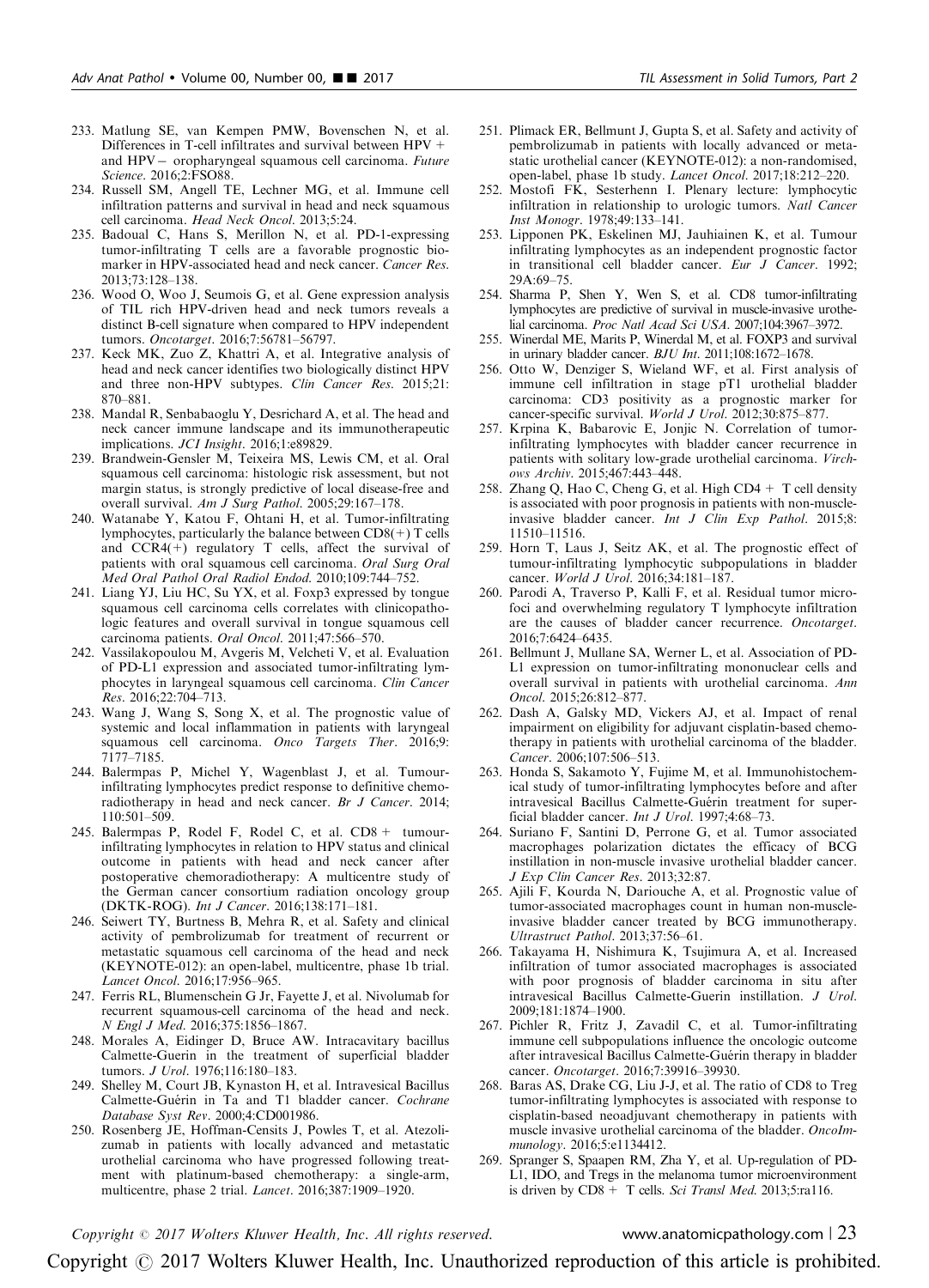- <span id="page-23-0"></span>270. Slovin SF. Immunotherapy for prostate cancer: is prostate an immune responsive tumor? Curr Opin Urol. 2016;26:529-534.
- 271. Bronte V, Kasic T, Gri G, et al. Boosting antitumor responses of T lymphocytes infiltrating human prostate cancers. J Exp Med. 2005;201:1257–1268.
- 272. Ebelt K, Babaryka G, Figel AM, et al. Dominance of CD4 + lymphocytic infiltrates with disturbed effector cell characteristics in the tumor microenvironment of prostate carcinoma. Prostate. 2008;68:1–10.
- 273. Kiniwa Y, Miyahara Y, Wang HY, et al.  $CD8 + Foxp3 +$ regulatory T cells mediate immunosuppression in prostate cancer. Clin Cancer Res. 2007;13:6947–6958.
- 274. Miller AM, Lundberg K, Ozenci V, et al. CD4+ CD25high T cells are enriched in the tumor and peripheral blood of prostate cancer patients. J Immunol. 2006;177:7398-7405.
- 275. Sfanos KS, Bruno TC, Maris CH, et al. CD4+ CD25high T cells are enriched in the tumor and peripheral blood of prostate cancer patients. Clin Cancer Res. 2008;14:3254-3261.
- 276. Sfanos KS, Bruno TC, Meeker AK, et al. Human prostateinfiltrating  $CD8 + T$  lymphocytes are oligoclonal and PD-1+ . Prostate. 2009;69:1694–1703.
- 277. Irani J, Goujon J-M, Ragni E, et al. High-grade inflammation in prostate cancer as a prognostic factor for biochemical recurrence after radical prostatectomy. Urology. 1999;54:467–472.
- 278. Karja V, Aaltomaa S, Lipponen PK, et al. Tumourinfiltrating lymphocytes: a prognostic factor of PSA-free survival in patients with local prostate carcinoma treated by radical prostatectomy. Anticancer Res. 2005;25:4435–4438.
- 279. Zeigler-Johnson C, Morales KH, Lal P, et al. The relationship between obesity, prostate tumor infiltrating lymphocytes and macrophages, and biochemical failure. PLoS One. 2016;11: e0159109.
- 280. Richardsen E, Uglehaus RD, Due J, et al. The prognostic impact of M-CSF, CSF-1 receptor, CD68 and CD3 in prostatic carcinoma. Histopathology. 2008;53:30–38.
- 281. McArdle PA, Canna K, McMillan DC, et al. The relationship between T-lymphocyte subset infiltration and survival in patients with prostate cancer. Br J Cancer. 2004;91:541-543.
- 282. Flammiger A, Bayer F, Cirugeda-Kuhnert A, et al. Intratumoral T but not B lymphocytes are related to clinical outcome in prostate cancer. APMIS. 2012;120:901–908.
- 283. Ness N, Andersen S, Valkov A, et al. Infiltration of CD8+ lymphocytes is an independent prognostic factor of biochemical failure-free survival in prostate cancer. Prostate. 2014;74:1452–1461.
- 284. Davidsson S, Ohlson A-L, Andersen S-O, et al. CD4 helper T cells, CD8 cytotoxic T cells, and FOXP3 + regulatory T cells with respect to lethal prostate cancer. Mod Pathol. 2013; 26:448–455.
- 285. Comperat E, Egevad L, Camparo P, et al. Clinical significance of intratumoral  $CD8 +$  regulatory T cells in prostate carcinoma. Anal Quant Cytol Histol. 2010;32:39-44.
- 286. Vesalainen S, Lipponen PK, Talja M, et al. Histological grade, perineural infiltration, tumour-infiltrating lymphocytes and apoptosis as determinants of long-term prognosis in prostatic adenocarcinoma. Eur J Cancer. 1994;30:1797-1803.
- 287. Nardone V, Botta C, Caraglia M, et al. Tumor infiltrating T lymphocytes expressing FoxP3, CCR7 or PD-1 predict the outcome of prostate cancer patients subjected to salvage radiotherapy after biochemical relapse. Cancer Biol Ther. 2016;17:1213–1220.
- 288. Hussein M-RA, Al-Assiri M, Musalam AO. Phenotypic characterization of the infiltrating immune cells in normal prostate, benign nodular prostatic hyperplasia and prostatic adenocarcinoma. Exp Mod Pathol. 2009;86:108–113.
- 289. Fujii T, Shimada K, Asai O, et al. Immunohistochemical analysis of inflammatory cells in benign and precancerous lesions and carcinoma of the prostate. Pathobiology. 2013;80:119–126.
- 290. Woo JR, Liss MA, Muldong MT, et al. Tumor infiltrating B-cells are increased in prostate cancer tissue. J Transl Med. 2014;12:30.
- 291. Mercader M, Bodner BK, Moser MT, et al. T cell infiltration of the prostate induced by androgen withdrawal in patients with prostate cancer. Proc Natl Acad Sci USA. 2001;98: 14565–14570.
- 292. Gannon PO, Poisson AO, Delvoye N, et al. Characterization of the intra-prostatic immune cell infiltration in androgendeprived prostate cancer patients. J Immunol Methods. 2009;348:9–17.
- 293. Kantoff P, Higano CS, Shore ND, et al. Sipuleucel-T immunotherapy for castration-resistant prostate cancer. N Engl J Med. 2010;363:411–422.
- 294. McNeel DG, Bander NH, Beer TM, et al. The Society for Immunotherapy of Cancer consensus statement on immunotherapy for the treatment of prostate carcinoma. *J Immun*other Cancer. 2016;4:92.
- 295. Kwon ED, Drake CG, Scher HI, et al. Ipilimumab versus placebo after radiotherapy in patients with metastatic castrationresistant prostate cancer that had progressed after docetaxel chemotherapy (CA184-043): a multicentre, randomised, doubleblind, phase 3 trial. Lancet Oncol. 2014;15:700–712.
- 296. Beer TM, Kwon ED, Drake CG, et al. Randomized, doubleblind, phase III trial of ipilimumab versus placebo in asymptomatic or minimally symptomatic patients with metastatic chemotherapy-naive castration-resistant prostate cancer. J Clin Oncol. 2017;35:40-47.
- 297. Topalian SL, Hodi FS, Brahmer JR, et al. Safety, activity, and immune correlates of anti–PD-1 antibody in cancer. N Engl J Med. 2012;366:2443–2454.
- 298. Graff JN, Alumkal JJ, Drake CG, et al. Early evidence of anti-PD-1 activity in enzalutamide-resistant prostate cancer. Oncotarget. 2016;7:52810–52817.
- 299. Rini BI, McDermott DF, Hammers H, et al. Society for Immunotherapy of Cancer consensus statement on immunotherapy for the treatment of renal cell carcinoma. J Immunother Cancer. 2016;4:81.
- 300. Motzer RJ, Escudier B, McDermott DF, et al. Nivolumab versus everolimus in advanced renal-cell carcinoma. N Engl J Med. 2015;373:1803–1813.
- 301. Angevin E, Kremer F, Gaudin C, et al. Analysis of T-cell immune response in renal cell carcinoma: polarization to type 1-like differentiation pattern, clonal T-cell expansion and tumor-specific cytotoxicity. Int J Cancer. 1997;72:431-440.
- 302. Schleypen JS, Baur N, Kammerer R, et al. Cytotoxic markers and frequency predict functional capacity of natural killer cells infiltrating renal cell carcinoma. Clin Cancer Res. 2006;12:718–725.
- 303. Van Den Hove LE, Van Gool SW, Van Poppel H, et al. Phenotype, cytokine production and cytolytic capacity of fresh (uncultured) tumour-infiltrating T lymphocytes in human renal cell carcinoma. Clin Exp Immunol. 1997;109:501–509.
- 304. Banner BF, Burnham JA, Bahnson RR, et al. Immunophenotypic markers in renal cell carcinoma. Mod Pathol. 1990;3:129–134.
- 305. Kolbeck PC, Kaveggia FF, Johansson SL, et al. The relationships among tumor-infiltrating lymphocytes, histopathologic findings, and long-term clinical follow-up in renal cell carcinoma. Mod Pathol. 1992;5:420–425.
- 306. Attig S, Hennenlotter J, Pawelec G, et al. Simultaneous infiltration of polyfunctional effector and suppressor T cells into renal cell carcinomas. Cancer Res. 2009;69:8412–8419.
- 307. Siddiqui SA, Frigola X, Bonne-Annee S, et al. Tumorinfiltrating  $Foxp3-CD4+CD25+T$  cells predict poor survival in renal cell carcinoma. Clin Cancer Res. 2007;13:2075–2081.
- 308. Griffiths RW, Elkord E, Gilham DE, et al. Frequency of regulatory T cells in renal cell carcinoma patients and investigation of correlation with survival. Cancer Immunol Immunother. 2007;56:1743–1753.
- 309. Bromwich EJ, McArdle PA, Canna K, et al. The relationship between T-lymphocyte infiltration, stage, tumour grade and survival in patients undergoing curative surgery for renal cell cancer. Br J Cancer. 2003;89:1906–1908.

 $24$  | www.anatomicpathology.com  $\qquad \qquad \qquad \qquad$   $\qquad \qquad$  Copyright  $\odot$  2017 Wolters Kluwer Health, Inc. All rights reserved.